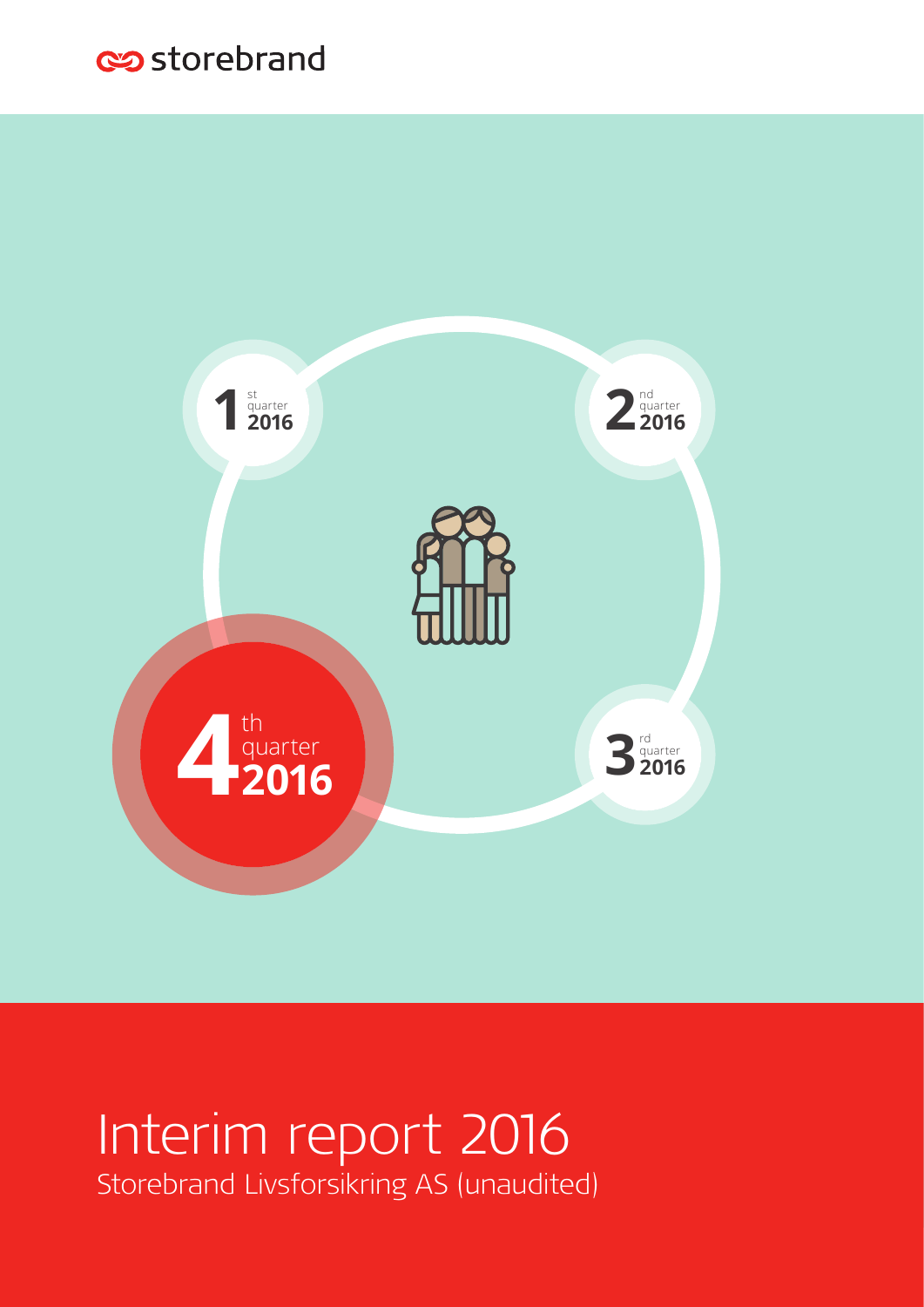### **Contents**

### **FINANCIAL PERFORMANCE BUSINESS AREAS**

| Storebrand Livsforsikring Group by the content of the content of the content of the content of the content of the content of the content of the content of the content of the content of the content of the content of the con |  |
|--------------------------------------------------------------------------------------------------------------------------------------------------------------------------------------------------------------------------------|--|
|                                                                                                                                                                                                                                |  |
|                                                                                                                                                                                                                                |  |
| Guaranteed pension (and a series of the control of the control of the control of the control of the control of the control of the control of the control of the control of the control of the control of the control of the co |  |
|                                                                                                                                                                                                                                |  |
|                                                                                                                                                                                                                                |  |
|                                                                                                                                                                                                                                |  |

### **FINANCIAL STATEMENTS/NOTES**

| Statement of financial position Storebrand Livsforsikring Group (and all conditions of the condition of financial position Storebrand Livsforsikring Group (and all conditions of the conditions of the conditions of the cond |  |
|--------------------------------------------------------------------------------------------------------------------------------------------------------------------------------------------------------------------------------|--|
|                                                                                                                                                                                                                                |  |
|                                                                                                                                                                                                                                |  |
|                                                                                                                                                                                                                                |  |
|                                                                                                                                                                                                                                |  |
|                                                                                                                                                                                                                                |  |
|                                                                                                                                                                                                                                |  |

#### **Important notice:**

This document may contain forward-looking statements. By their nature, forward-looking statements involve risk and uncertainty because they relate to future events and circumstances that may be beyond the Storebrand Group's control. As a result, the Storebrand Group's actual future financial condition, performance and results may differ materially from the plans, goals and expectations set forth in these forward-looking statements. Important factors that may cause such a difference for the Storebrand Group include, but are not limited to: (i) the macroeconomic development, (ii) change in the competitive climate, (iii) change in the regulatory environment and other government actions and (iv) market related risks such as changes in equity markets, interest rates and exchange rates, and the performance of financial markets generally. The Storebrand Group assumes no responsibility to update any of the forward-looking statements contained in this document or any other forward-looking statements it may make.This document contains alternative performance measures (APM) as defined by The European Securities and Market Authority (ESMA). An overview of APM can be found at www.storebrand.com/ir.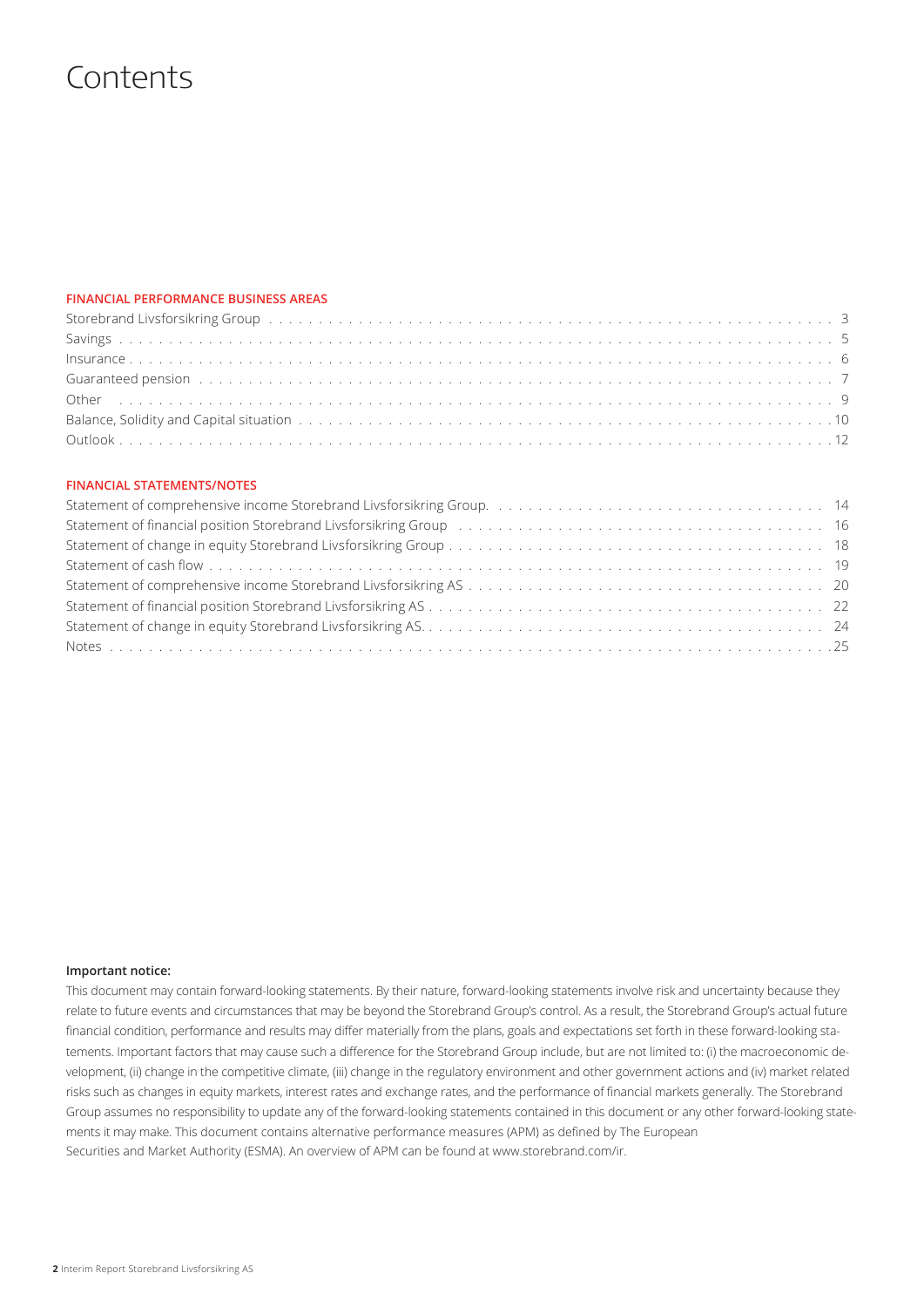# Storebrand Livsforsikring Group

Storebrand Livsforsikring AS is a wholly owned subsidiary of the listed company Storebrand ASA. For information about the Storebrand Group's 4th quarter result please refer to the Storebrand Group's interim report for the 4th quarter of 2016.

### **PROFIT STOREBRAND LIVSFORSIKRING GROUP**

|                                                    |        | 2016   |        |                          | 2015      |         | $01.01 - 31.12$ |
|----------------------------------------------------|--------|--------|--------|--------------------------|-----------|---------|-----------------|
| (NOK million)                                      | Q4     | Q3     | Q2     | Q1                       | <b>O4</b> | 2016    | 2015            |
| Fee and administration income                      | 754    | 775    | 728    | 781                      | 815       | 3038    | 3283            |
| Insurance result                                   | 192    | 197    | 153    | 147                      | 77        | 689     | 604             |
| Operational cost                                   | $-618$ | $-623$ | $-537$ | $-634$                   | $-729$    | $-2412$ | $-2613$         |
| <b>Operating profit</b>                            | 328    | 348    | 344    | 294                      | 163       | 1315    | 1 2 7 4         |
| Financial items and risk result life & pension     | 388    | 166    | 223    | $\overline{\phantom{a}}$ | $-18$     | 779     | 70              |
| Profit before amortisation and provision longevity | 716    | 514    | 567    | 297                      | 145       | 2093    | 1344            |
| Provision longevity                                |        |        |        |                          | $-1.362$  |         | $-1764$         |
| <b>Profit before amortisation</b>                  | 716    | 514    | 567    | 297                      | $-1217$   | 2093    | $-420$          |

The profit before amortisation was NOK 716m (minus 1 217m) in Q4 2016 and NOK 2 093m (minus 420m) for the full year 2016. The figures in parentheses show the corresponding period last year. Fee and administration income in the 4<sup>th</sup> quarter decreased 7.5 % compared with the same quarter last year. Adjusted for discontinued business and exchange rates, the income decreased 4.4 % in the 4<sup>th</sup> quarter and 5.1% year to date. The income reduction is driven by the long-term decline of the guaranteed pensions products. Premium income for non-guaranteed savings was NOK 3.6 mrd. in the 4<sup>th</sup> quarter, an increase of 14% compared with the 4th quarter 2015. The operating costs in the 4th quarter were NOK 618m (729m). Cost

rationalisation is achieved through workforce reductions, increased outsourcing and automation. In the 4<sup>th</sup> quarter NOK 55m is related to scrapping of IT systems. Volume growth within the Savings and Insurance segments has resulted in a larger part of the Group's costs being allocated to the segments. The costs in the Guaranteed Pensions segment were correspondingly reduced.

### **PROFIT STOREBRAND LIVSFORSIKRING GROUP PER LINE OF BUSINESS**

|                                                    |       | 2016 |     |     | 2015    | $01.01 - 31.12$ |         |
|----------------------------------------------------|-------|------|-----|-----|---------|-----------------|---------|
| (NOK million)                                      | 4Q    | 3Q   | 2Q  | 1Q  | 4Q      | 2016            | 2015    |
| Savings                                            | 120   | 100  | 87  | 111 | 64      | 418             | 395     |
| Insurance                                          | 121   | 140  | 97  | 71  | $-19$   | 429             | 379     |
| Guaranteed pensions                                | 492   | 126  | 237 | 15  | $-110$  | 870             | 329     |
| Other                                              | $-17$ | 148  | 146 | 99  | 210     | 377             | 241     |
| Profit before amortisation and provision longevity | 716   | 514  | 567 | 297 | 145     | 2093            | 1344    |
| Provision longevity                                |       |      |     |     | $-1362$ |                 | $-1764$ |
| <b>Profit before amortisation</b>                  | 716   | 514  | 567 | 297 | $-1217$ | 2093            | -420    |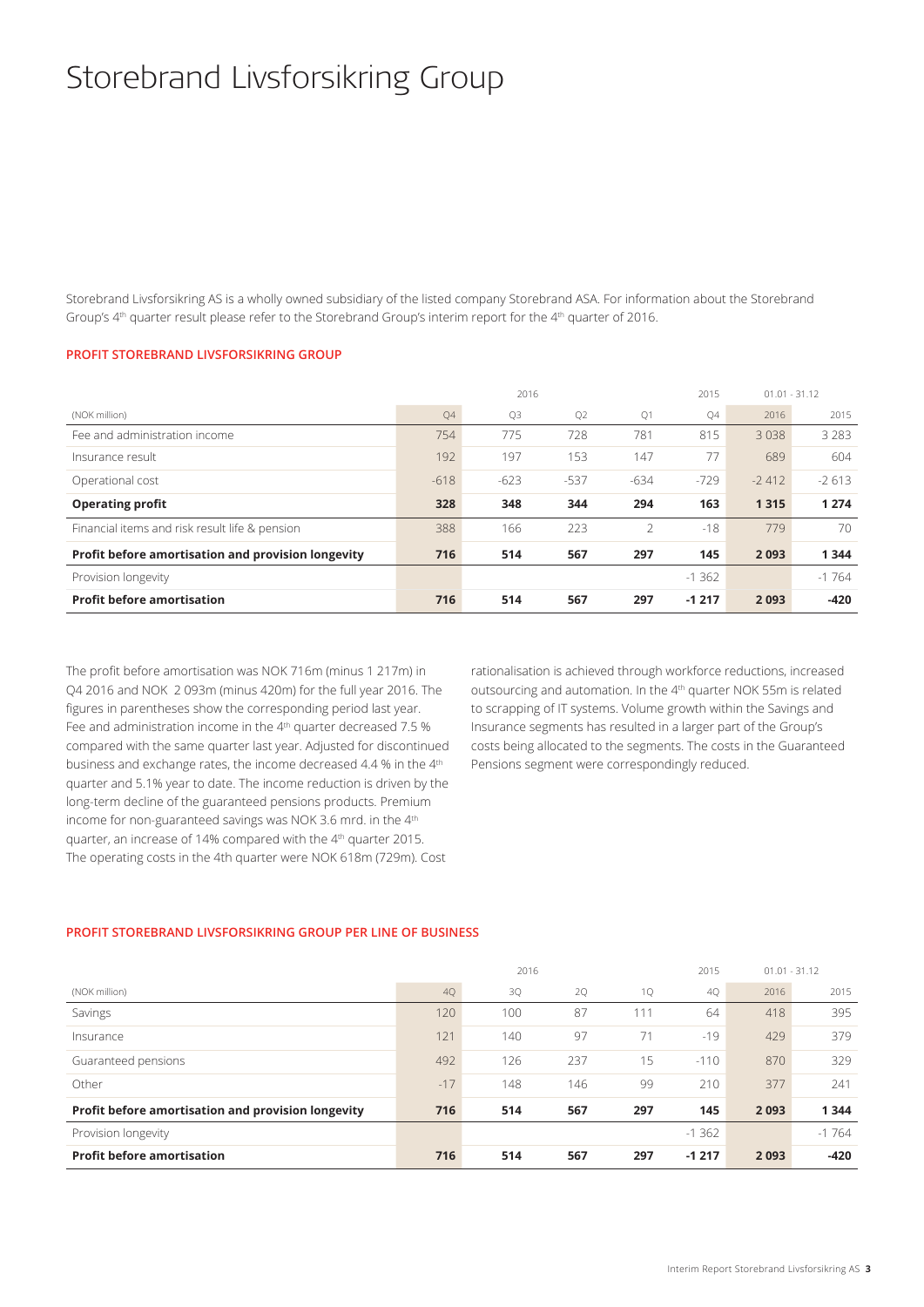The Savings segment reported a 4<sup>th</sup> quarter profit of NOK 120m (64m) and NOK 418m (395m) for the full year 2016. Income development is driven by the customers' conversion from defined benefit to defined contribution pension schemes in combination with strong competition in the market.

The Insurance segment delivered a profit of NOK NOK 121m (minus 19m) in the quarter and NOK 429m (379 mill.) for the full year 2016. The combined risk result gives a claims ratio for the quarter of 72 % (89%) and a combined ratio of 89 % (105 %).

The Guaranteed Pension segment achieved a profit before amortisation and strengthening of longevity reserves of NOK 492m (minus NOK 110m) in the 4<sup>th</sup> quarter and NOK 870m (NOK 329m) in 2016. The good result was due to profit sharing in the Norwegian business and good returns in the portfolios of the Swedish business. Fee and administration income fell by 18.3% during the quarter and 11.8% for the year due to the portfolio being in long-term decline.

The Other segment includes the return in company portfolios which is driven by the interest rate market.

### **CAPITAL SITUATION AND TAXES**

The Solvency II regulations were introduced on 1 January 2016. Storebrand uses the standard model for the calculation of Solvency II. Lower interest rates in Norway and a change in the yield curve have had a negative impact on the Solvency II margin. Changes to the regulations, methods and interpretations may occur that could affect the Solvency II margin in the future.

The Storebrand Livsforsikring Group reported a tax expense of NOK 93m for the 4th quarter and NOK 196m for the full year 2016. The effective tax rate is influenced by the fact that the Group has operations in countries with tax rates that are different from Norway (25%), and it varies from quarter to quarter depending on each legal entity's contribution to the Group result. In December 2016, the Norwegian Parliament (Storting) agreed to reduce the company tax rate from 25 to 24 per cent with effect from 1 January 2017. It was also agreed to introduce a financial tax that would enter into force from the same date. For companies subject to the financial tax, the

company tax rate will be continued at the 2016 level (25 per cent). The Storebrand Group includes companies that are both subject to and not subject to the financial tax. Therefore, when capitalising deferred tax/deferred tax assets in the consolidated financial statements, the company tax rate that applies for the individual Group companies is used. The Group's investment properties are owned by companies that receive a reduced tax rate from 2017. In isolation, this means lower deferred tax on temporary differences relating to the investment properties, something that reduces the tax expense in 2016 by approximately NOK 111m. In addition, sales of properties have resulted in the reversal of associated taxable temporary differences, which gives a reduction in the tax expense for the year of approximately NOK 179m.

### **STRENGTHENING OF RESERVES FOR LONGEVITY**

In the 4th quarter of 2015, Storebrand decided to charge the remaining estimated direct contribution to expected increased longevity. The remaining reserve strengthening is expected to be covered by the surplus return and loss of profit sharing. At the end of the 4<sup>th</sup> quarter, the estimated remaining required reserve strengthening was NOK 352 million. The strengthening of reserves for increased life expectancy is expected to conclude in 2017.

### **MARKET AND SALES PERFORMANCE**

Storebrands three most common savingprofiles for defined contribution, Low, Balanced and Offensive had a return in 2016 of 5.0%, 7.4%, and 9.6%, which is well above inflation and wage growth.

Sales of savings products, loans and insurance products are good. Storebrand has been successful with the sale of retail market products to employees with an occupational pension from Storebrand. In Norway, Storebrand is the market leader in defined contribution schemes with 34% of the market share of gross premiums written.

SPP is the fifth largest actor in the Other Occupational Pensions segment with a market share of 9.3% measured by premium income from unit linked insurance.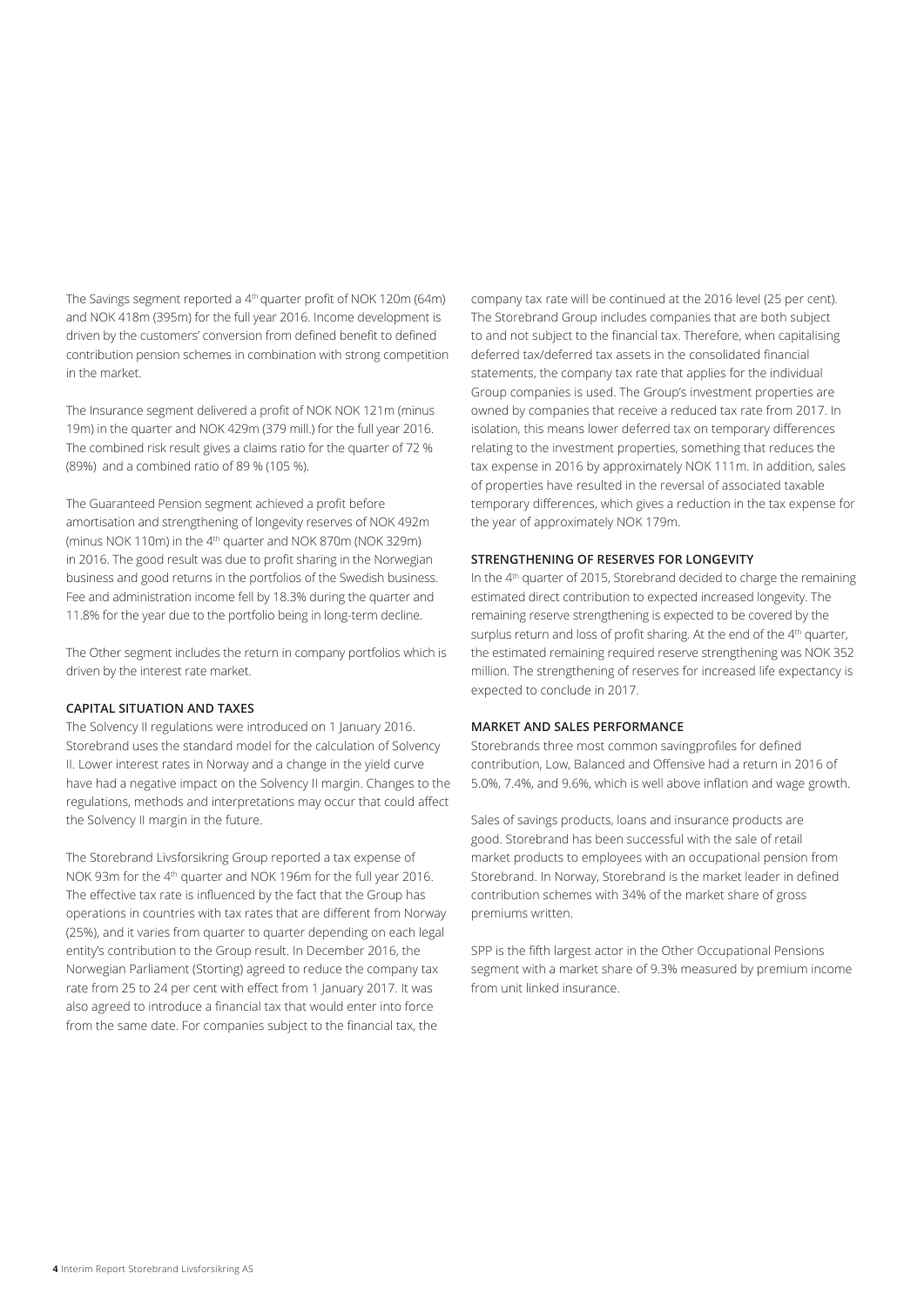### **Savings**

### **Volume growth in reserves and premiums**

*The Savings business area includes products for retirement savings with no interest rate guarantees. The business area consists of defined contribution pensions in Norway and Sweden.* 

#### **SAVINGS**

|                                                |           | 2016   |        |        | 2015   | $01.01 - 31.12$ |       |
|------------------------------------------------|-----------|--------|--------|--------|--------|-----------------|-------|
| (NOK million)                                  | <b>40</b> | 3Q     | 20     | 10     | 40     | 2016            | 2015  |
| Fee and administration income                  | 353       | 347    | 323    | 355    | 333    | 1 3 7 8         | 1 393 |
| Operational cost                               | $-232$    | $-248$ | $-244$ | $-242$ | $-270$ | $-966$          | -996  |
| <b>Operating profit</b>                        | 121       | 99     | 79     | 113    | 63     | 412             | 398   |
| Financial items and risk result life & pension | $-1$      |        | 9      | $-2$   |        | 6               | $-2$  |
| - Risk result life & pension                   | $-1$      |        | 8      | $-2$   |        | 6               | $-3$  |
| - Net profit sharing                           |           |        |        |        |        |                 |       |
| <b>Profit before amortisation</b>              | 120       | 100    | 87     | 111    | 64     | 418             | 395   |

The Savings segment reported a profit before amortisation of NOK 120m (64m) for the 4<sup>th</sup> quarter and NOK 418m (395m) for the year. Fee and administration income in 4<sup>th</sup> quarter at the level of the previous year and for the year, income decreased by 1.1%. Adjusted for currency effect and the sales of Storebrand Eiendom AS, the growth was 4.4% in the  $4<sup>th</sup>$  quarter and 5.1% year to date.

Income growth is driven by the customers' conversion from definedbenefit to defined-contribution pension schemes in combination with new business and higher savings rates.

For the Norwegian Unit Linked products, increased competition contributes to pressure on margins, while there are relatively stable margins in the Swedish business.

4th quarter includes operating costs special items of NOK 7m related to the scrapping of IT systems.

#### **MARKET AND SALES PERFORMANCE**

Premiums for non-guaranteed savings were NOK 3.5bn in the 4<sup>th</sup> quarter, an increase of 8% for the same period last year. Total reserves within the Unit Linked business have increased by 9 % over the last year and amounted to NOK 140bn at the end of the quarter. Assets under management in the United Linked business in Norway increased NOK 11.3bn (21%) relative to the 4<sup>th</sup> quarter of 2015. The growth is driven by premium payments for existing contracts, returns and conversion from defined-benefit schemes. In Norway, Storebrand is the market leader in Unit Linked with 34% of the market share of gross premiums written.

In the Swedish market, SPP is the fifth largest player in the Other Occupational Pensions segment with a market share of 9.3% measured by premium income from Unit Linked. Customer assets increased by SEK 4.4bn (6.3%) in the  $4<sup>th</sup>$  quarter and SEK 6.6bn (9.8%) from the start of the year. The rate of growth has increased after turbulent stock markets and a negative development at the start of the year.

### **KEY FIGURES**

|                      | 2016    |         |        |         | 2015    |
|----------------------|---------|---------|--------|---------|---------|
| (NOK million)        | 40      | 30      | 20     |         | 40      |
| Unit Linked Reserves | 139 822 | 131 571 | 127876 | 125 434 | 128 117 |
| Unit Linked Premiums | 3466    | 3444    | 3.541  | 3693    | 3185    |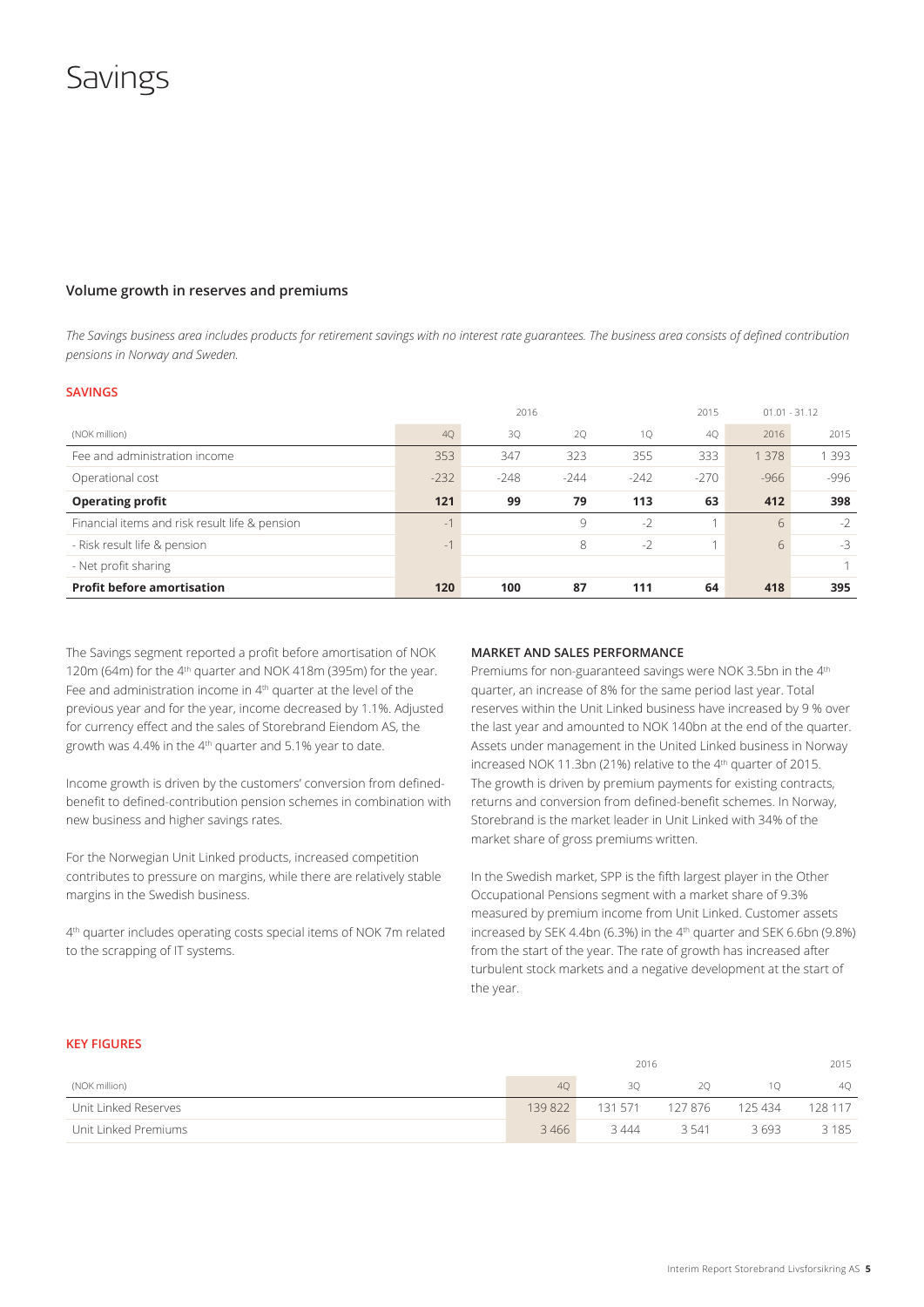### Insurance

### **Satisfactory overall result**

*The Savings business area includes products for retirement savings with no interest rate guarantees. The business area consists of defined contribution pensions in Norway and Sweden.* 

### **INSURANCE**

|                                                |        | 2016   |        |        | 2015   |         | $01.01 - 31.12$ |
|------------------------------------------------|--------|--------|--------|--------|--------|---------|-----------------|
| (NOK million)                                  | 4Q     | 3Q     | 2Q     | 1Q     | 40     | 2016    | 2015            |
| Insurance result                               | 192    | 197    | 153    | 147    | 77     | 689     | 604             |
| - Insurance premiums f.o.a.                    | 689    | 690    | 693    | 687    | 687    | 2759    | 2680            |
| - Claims f.o.a.                                | $-496$ | $-493$ | $-540$ | $-540$ | $-610$ | $-2070$ | $-2076$         |
| Operational cost                               | $-114$ | $-107$ | $-90$  | $-107$ | $-111$ | $-418$  | $-395$          |
| <b>Operating profit</b>                        | 78     | 90     | 63     | 40     | $-34$  | 271     | 208             |
| Financial items and risk result life & pension | 43     | 50     | 34     | 31     | 15     | 158     | 170             |
| - Financial result                             | 43     | 50     | 34     | 31     | 15     | 158     | 170             |
| <b>Profit before amortisation</b>              | 121    | 140    | 97     | 71     | $-19$  | 429     | 379             |

Insurance delivered a profit before amortisation of NOK 121m (minus 19m) in 4<sup>th</sup> quarter and NOK 429m (379m) year to date. Overall combined ratio for the quarter was 89% (105%). Premium income in the 4th quarter was in line with the previous year, while for the full year the premium income increased by 2.9%.

The combined risk result gives a claims ratio of 72% (89%) in the 4<sup>th</sup> quarter. Group disability pension delivered a satisfactory result for the period, while the reserves were strengthened by NOK 100m in the corresponding period last year. The product is still characterised by low premium income. The market for defined-contribution pensions is very competitive and the price for disability pension is a key competition parameter. Efforts are still being made to strengthen the profitability, including repricing for unprofitable customers. An improved disability result gives a satisfactory result for insurance in Sweden.

As planned, increased volumes and growth ambitions have resulted in higher allocated costs for the insurance area, and cost percentage endes 17% (16%) for the 4<sup>th</sup> quarter. Special items had a negative effect of NOK 17m on operating costs during the quarter related to scrapping of IT-systems.

The investment portfolio of Insurance in Norway amounts to NOK 5.0bn, which is primarily invested in fixed income securities with a short and medium duration. The assets have had good return during the quarter.

### **MARKET AND SALES PERFORMANCE**

Premium for own account amounts to NOK 689m (687m) in the 4<sup>th</sup> quarter and NOK 2 759m (2 680m) year to date.

For risk cover in connection with defined-contribution pensions in Norway, future growth is expected to be driven by conversions from defined-benefit to defined-contribution pensions. The new disability pension regulations, which entered into force on 1 January 2016, have resulted in a lower premium volume.

#### **PORTFOLIO PREMIUM (ANNUAL)**

|                                         |         | 2016  |      |      | 2015    |
|-----------------------------------------|---------|-------|------|------|---------|
| (NOK million)                           | 40      | 30    | 20   | 10   | 40      |
| Individual life*                        | 632     | 629   | 626  | 623  | 617     |
| Group life**                            | 896     | 908   | 890  | 901  | 943     |
| Pension related disability insurance*** | 1 2 9 7 | 1 268 | 1253 | -204 | 1 1 5 9 |
| Portfolio premium                       | 2824    | 2805  | 2769 | 2728 | 2719    |

\* *Individual life disability insurance \*\* Group disability, workers compensation insurance \*\*\* DC disability risk premium Norway and disability risk Sweden*

|                       |     | 2016 |     |     | 2015 |
|-----------------------|-----|------|-----|-----|------|
| <b>KEY FIGURES</b>    | 40  | 30   | 20  | 10  | 40   |
| Claims ratio          | 72% | 71%  | 78% | 79% | 89%  |
| Cost ratio            | 17% | 15%  | 13% | 15% | 16%  |
| <b>Combined ratio</b> | 89% | 87%  | 91% | 94% | 105% |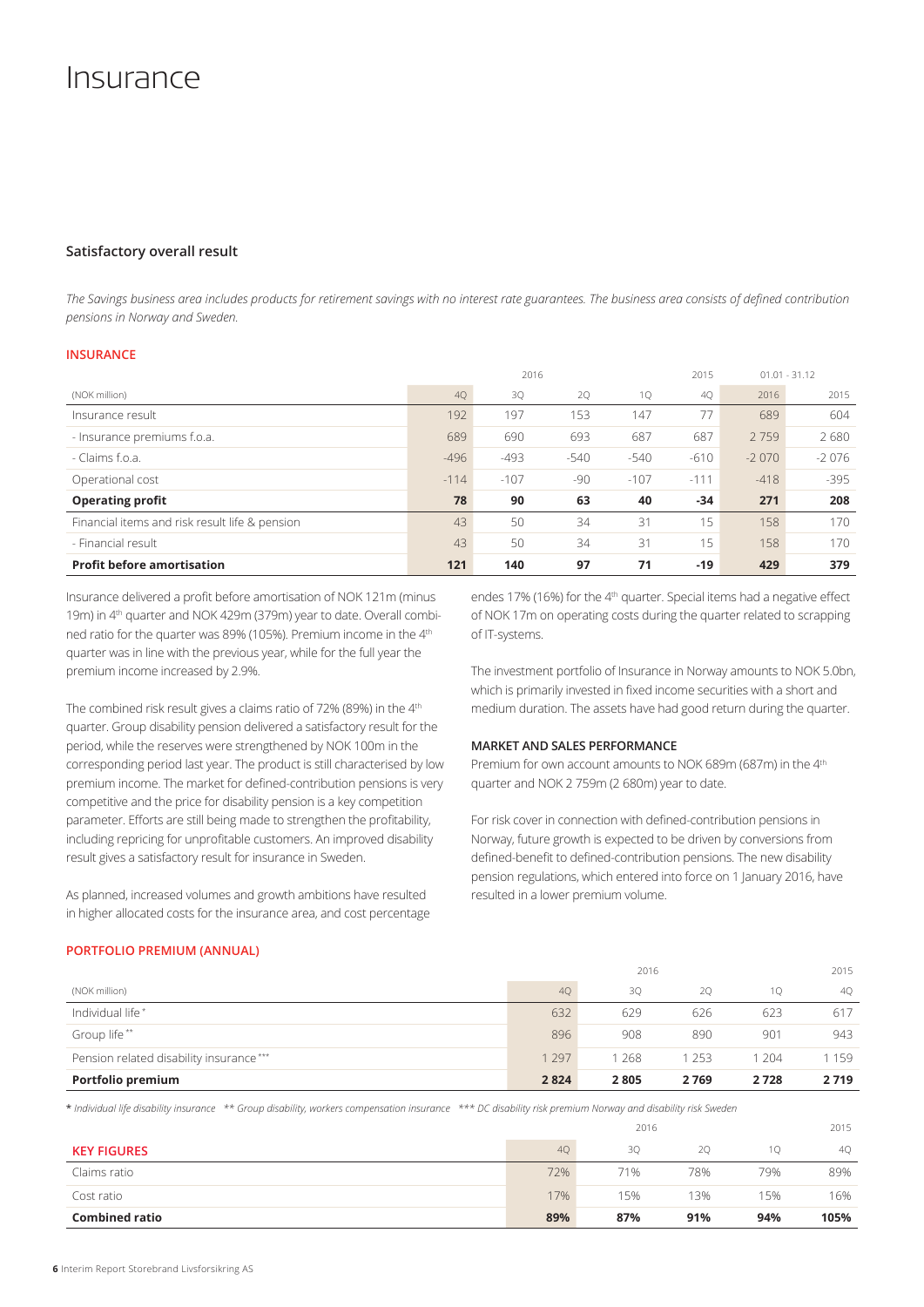## Guaranteed pensions

### **Income reduction in line with strategy and population trends. Strong profit sharing result during the quarter**

*The Guaranteed Pension business area includes long-term pension savings products that give customers a guaranteed rate of return. The area includes defined-benefit pensions in Norway and Sweden, paid-up policies and individual capital and pension insurance.*

### **GUARANTEED PENSIONS**

|                                                    |        | 2016   |        |        | 2015    |        | $01.01 - 31.12$ |
|----------------------------------------------------|--------|--------|--------|--------|---------|--------|-----------------|
| (NOK million)                                      | 40     | 3Q     | 20     | 10     | 40      | 2016   | 2015            |
| Fee- and administration income                     | 376    | 403    | 383    | 404    | 460     | 1566   | 1 7 7 7         |
| Operational cost                                   | $-260$ | $-257$ | $-192$ | $-271$ | $-333$  | $-981$ | $-1156$         |
| <b>Operating profit</b>                            | 116    | 146    | 191    | 132    | 128     | 585    | 621             |
| Financial items and risk result life & pension     | 376    | $-20$  | 46     | $-117$ | $-238$  | 284    | $-292$          |
| - Risk result life & pension                       | $-13$  | $-18$  | $-10$  | 4      | 7       | $-37$  | 89              |
| - Net profit sharing                               | 389    | $-2$   | 57     | $-122$ | $-244$  | 322    | $-382$          |
| Profit before amortisation and provision longevity | 492    | 126    | 237    | 15     | $-110$  | 870    | 329             |
| Provision longevity                                |        |        |        |        | $-1362$ |        | $-1764$         |
| <b>Profit before amortisation</b>                  | 492    | 126    | 237    | 15     | $-1472$ | 870    | $-1435$         |

#### **PROFIT**

Guaranteed Pension achieved a profit before amortisation and strengthening of longevity reserves of NOK 492m (NOK - 110m) in the 4<sup>th</sup> quarter and NOK 870m (NOK 329m) in 2016.

Fee and administration income has performed consistent with the fact that a large part of the portfolio is mature and in long-term decline. Income was NOK 376m (NOK 460m) in the 4<sup>th</sup> quarter and NOK 1,566m (NOK 1,777m) in 2016. This is equivalent to a reduction of 12% in 2016 compared with the previous year.

The operating costs are reduced due to the area being in long-term decline. Special items had a negative effect of NOK 30m on operating costs during the quarter and a negative effect of NOK 1m for the year.

The risk result was NOK - 13m (NOK 7m) in the 4<sup>th</sup> quarter and NOK - 37m (NOK - 89m) for the year. The risk result for the year was generated in the Swedish business and has been weak due to updated biometric assumptions. The risk result in the Norwegian business was restricted due to reserve strengthening based in the introduction of a new group disability pension and the general disability development in the population.

The result from profit sharing and loan losses in the Guaranteed Pension segment consists of profit sharing and financial effects. The risk result was NOK 389m (NOK -244m) in the 4th quarter and NOK 322m (NOK -382m) in 2016. In the 4<sup>th</sup> quarter, profit sharing in the Norwegian business provided a NOK 139m (NOK - 2m) contribution to the result, which was driven by good returns and buffer situation. The Swedish business also recorded a strong profit in the 4<sup>th</sup> quarter of NOK 250m (NOK 183m) due to good returns in the portfolios.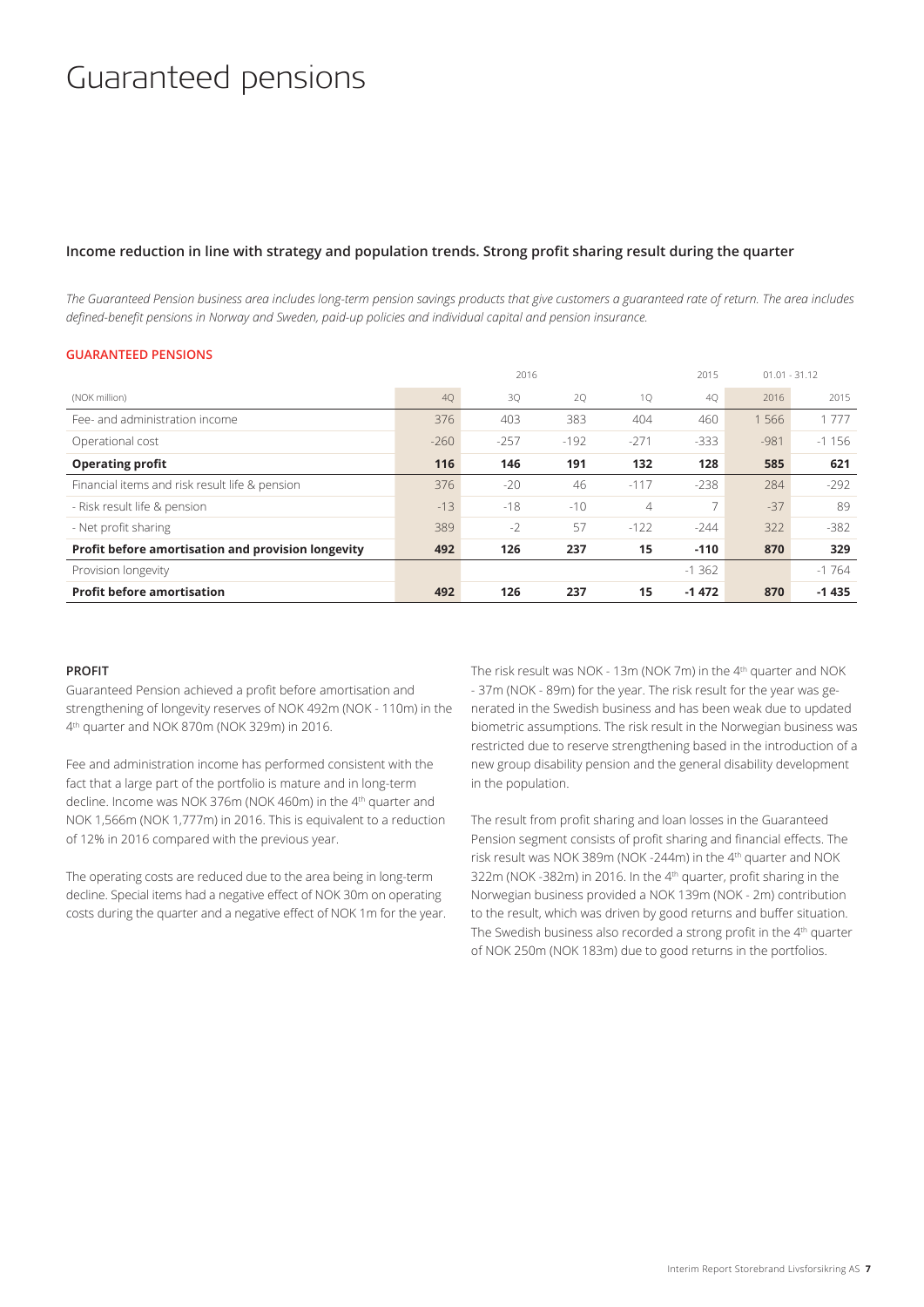### **BALANCE SHEET AND MARKET TRENDS**

The majority of products are closed for new business, and the customers' choices about transferring from guaranteed to non-guaranteed products are in line with the Group's strategy. As of the 4<sup>th</sup> quarter, customer reserves for guaranteed pensions amounted to NOK 259bn, which is a decrease of NOK 7.4bn in 2016. The total premium income for guaranteed pensions (excluding transfers) was NOK 1bn (NOK 1.2bn) in the 4<sup>th</sup> quarter. In 2016 there was an overall reduction in premium income of 17%. Net transfers from Guaranteed Pension were NOK 3.3bn (NOK 7.3bn) in 2016.

In the Norwegian business, paid-up policies were the only Guaranteed Pension portfolio experiencing growth and amounted to NOK

115bn as of the 4<sup>th</sup> quarter, an increase of NOK 12bn for 2016, which is equivalent to 11.3 per cent. From and including the 4th quarter of 2014, the customers were given an offer to convert from traditional paid-up policies to paid-up policies with investment choice. Paid-up policies with investment choice, which are included in the Savings segment, amounted to NOK 5.5bn as of the 4<sup>th</sup> quarter. Reserves for defined-benefit pensions in Norway amounted to NOK 46bn at the end of the 4th quarter, a decline of NOK 9bn since the end of 2015.

Guaranteed portfolios in the Swedish business totalled NOK 83bn as of the 4th quarter, which corresponds to a decrease of NOK 9bn for 2016. The decrease was largely due to the NOK/SEK exchange rate.

### **KEY FIGURES**

|                                                     |        | 2016    |        |         | 2015   |
|-----------------------------------------------------|--------|---------|--------|---------|--------|
| (NOK million)                                       | 40     | 30      | 20     | 10      | 40     |
| Guaranteed reserves                                 | 258723 | 261 547 | 265300 | 265 931 | 266811 |
| Guaranteed reseves in % of total reserves           | 64.9%  | 66.5 %  | 67.5%  | 67.9%   | 67.6 % |
| Transfer out of guaranteed reserves                 | 245    | 239     | 621    | 2.200   | 398    |
| Buffer capital in % of customer reserves Storebrand | 5.7%   | 5.6%    | 6.3%   | 5.9%    | 5.8%   |
| Buffer capital in % of customer reserves SPP        | 6.7%   | 6.7 %   | 6.3%   | 6.6%    | 7.6 %  |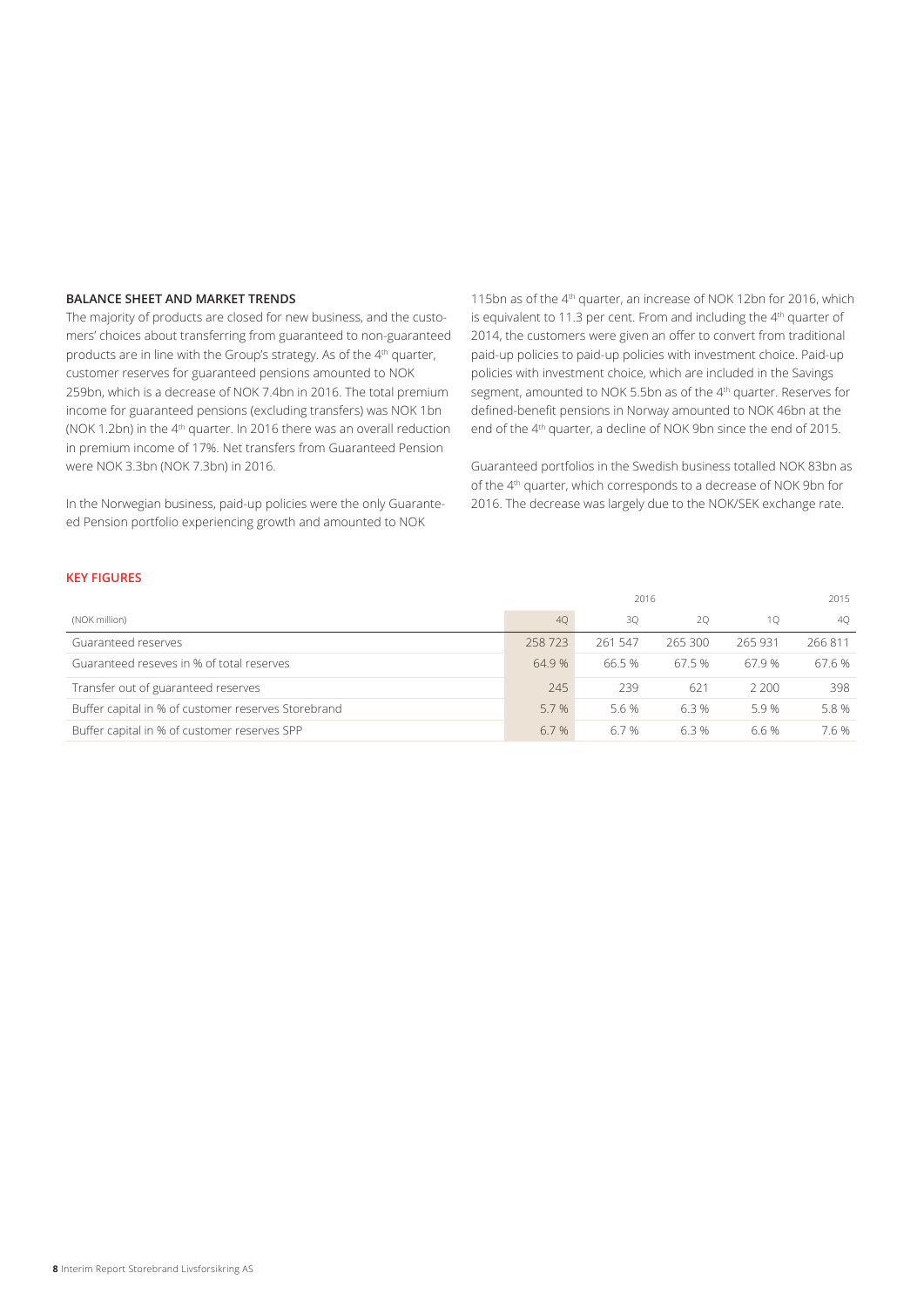## Other

*Under Other, the company portfolios and smaller daughter companies with Storebrand Life Insurance and SPP are reported. In addition, the result associated with the activities at BenCo is included.*

### **PROFIT**

|                                                |       | 2016  |       |       | 2015  |       | $01.01 - 31.12$ |
|------------------------------------------------|-------|-------|-------|-------|-------|-------|-----------------|
| (NOK million)                                  | 40    | 3Q    | 20    | 1Q    | 40    | 2016  | 2015            |
| Fee and administration income                  | 25    | 25    | 22    | 22    | 22    | 94    | 113             |
| Operational cost                               | $-12$ | $-12$ | $-10$ | $-14$ | $-15$ | $-48$ | -66             |
| <b>Operating profit</b>                        | 13    | 13    | 12    | 8     | 7     | 46    | 47              |
| Financial items and risk result life & pension | $-29$ | 136   | 134   | 91    | 203   | 331   | 194             |
| - Risk result life & pension                   | $-11$ |       | $-4$  | 22    | $-31$ |       | $-6$            |
| - Financial result                             | $-18$ | 141   | 140   | 69    | 236   | 333   | 207             |
| - Net profit sharing                           | $-1$  | -6    | $-2$  |       | $-2$  | $-9$  | $-7$            |
| <b>Profit before amortisation</b>              | $-17$ | 148   | 146   | 99    | 210   | 377   | 241             |

Fee and administration income is associated to Benco's business being wound down over a long-term.

The financial result for the Other includes the net return from the company portfolios of SPP and Storebrand Livsforsiking as well as the net result for subsidiaries.

The Storebrand Life Insurance Group is funded by a combination of equity and subordinated loans.In October, Storebrand Livsforsikring AS issued a subordinated loan of SEK 750m with an interest rate of Stibor + 3.25%.This loan strengthened the solvency margin of the Storebrand Group by approximately 2.5 percentage points. On 27 December, SPP Pension & Insurance decided to exercise the early repurchase right for their subordinated loan of SEK 700m. The actual buy-back occurred after the end of the year. The buy-back does not

have any impact on the solvency margin because this loan does not qualify as solvency capital. With the interest rate levels at the end of the 4<sup>th</sup> quarter of 2016, quarterly interest expenses of approximately NOK 100m are expected. The company portfolios in the life insurance companies totalled NOK 22bn at the end of the 4th quarter.

The investments are primarily in interest-bearing securities in Norway and Sweden with short maturities. The Norwegian company portfolio reported a return of 0.52% for the quarter and 3.38% for year end. The Swedish company portfolio gave an overall return of 0 % for the quarter and 0.8 % for year end.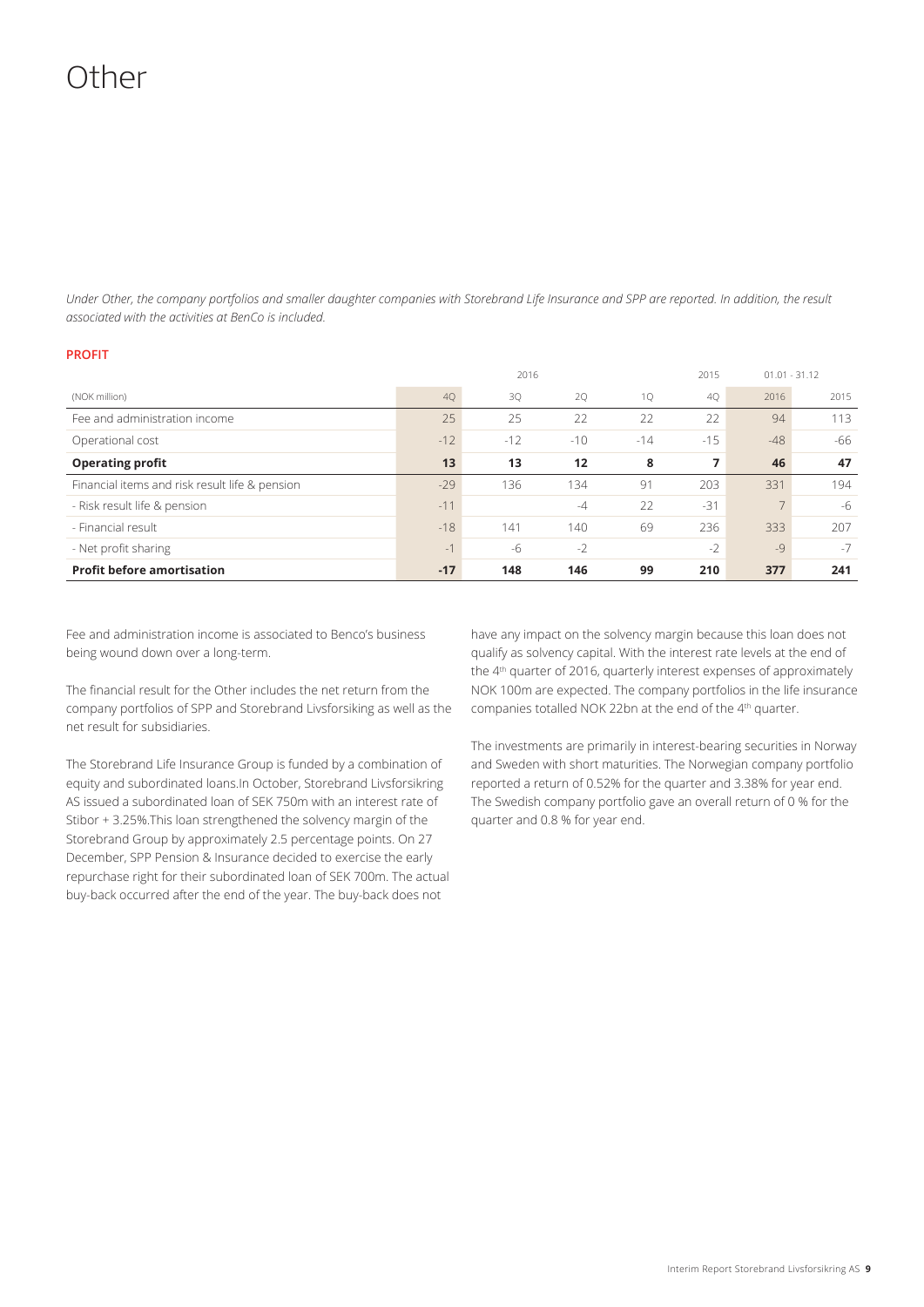# Balance sheet, solidity and capital situation

*Continuous monitoring and active risk management is a core area of Storebrand's business. Risk and solidity are both followed up on at the Group level and in the legal entities. Regulatory requirements for financial strength and risk management follow the legal entities to a large extent. The section is thus divided up by legal entities.* 

### **STOREBRAND LIVSFORSIKRING GROUP**

The solidity capital<sup>1)</sup> amounted to NOK 57.3 bn. at the end of  $4<sup>th</sup>$ quarter, a reduction of NOK 4.2bn. in the 4<sup>th</sup> quarter and NOK 3.8bn for the year. Changes in the quarter are due to increased customer buffers in the Swedish business and reduction of execess value at amortised cost.

### **STORBRAND LIVSFORSIKRING AS**

The market value adjustment reserve decreased by NOK 1.5bn during the 4<sup>th</sup> quarter and NOK 1.8bn for the year, and amounted to NOK 2.7bn at the end of the 4th quarter of 2016. The additional statutory reserves increased by NOK 1.6bn during the quarter and amounted to NOK 6.8bn at the end of the 4th quarter of 2016. A good booked return has contributed to increasing the additional statutory reserves for insurance contracts which are fully strengthened for longevity. The excess value of bonds and loans valued at amortised cost declined by NOK 2.8bn in the 4th quarter and by NOK 1.8bn for the year. The excess value at amortised cost was NOK 8.8bn as of the 4th quarter. The decline is attributed to rising interest rates. The excess value of bonds and loans at amortised cost is not included in the financial statements.

### **SOLVENCY II**

The Solvency II regulations were introduced on 1 January 2016. The Group's target is a solvency margin of 150% in with the new regulations, including use of transitional rules. The solvency margin for the Storebrand Group was calculated at 157% at the end of 2016, including the transitional rule. Without transitional rules, the solvency margin is 144%. Storebrand uses the standard model for the calculation of Solvency II. During the quarter, the solvency margin without transitional rules strengthened due to increased interest rates resulting in liabilities being discounted with a higher interest rate, and due to good results and borrowing of SEK 750m. The transitional rule is reduced as a result of increased interest rates that reduce the value of the obligations calculated under Solvency II.The accumulation of reserves for increased life expectancy and growth in defined-contribution pensions also contribute to reducing the effect of the transitional rule.

Storebrand Livsforsikring AS had a solvency margin after transitional rules of 200% (without transitional rules, the solvency margin is calculated at 184%). The Storebrand Livsforsikring Group is no longer required to report the solvency margin, requirement at consolidated level applies for the Storebrand Group.

### **CUSTOMER BUFFERS**



Additional reserves in % of customer funds with guarantee

**ALLOCATION OF GUARANTEED CUSTOMER ASSETS**

#### Equities Bonds Money market Bonds at amortised cost Real estate Other 6 % 5 % 5 % 5 % 5 % 19 % 22 % 23 % 21 % 18 % 8 % 4 % 6 % 7 % 9 % 9 %  $8\%$  7 %  $5\%$  6 % 4 % 51 % 49 % 49 % 50 % 52 % 12 % 12 % 11 % 11 % 11 % 11 % Q4 2015 2 % 1 % 1 % 1 % 1 % 1 % 1 % Loans at amortised cost Q1 2015  $O<sub>2</sub>$  $2015$ Q3  $2016$  $O<sub>4</sub>$ 2016

Customer assets increased by NOK 2.8bn in the 4th quarter and NOK 12.5bn for the year due to positive returns.Customer assets totalled NOK 242bn at the end of the 4<sup>th</sup> quarter of 2016. Customer assets within non-guaranteed savings increased NOK 3.8bn during the 4th quarter and NOK 11.3bn for the year. Guaranteed customer assets decreased by NOK 1.0bn during the 4th quarter and increased by NOK 1.3bn for the year.

<sup>1)</sup> The term solidity capital encompasses equity, subordinated loan capital, the risk equalisation fund, the market value adjustment reserve, additional statutory reserves, conditional bonuses, excess value/deficit related to bonds at amortised cost and accrued profit.

#### **10** Interim Report Storebrand Livsforsikring AS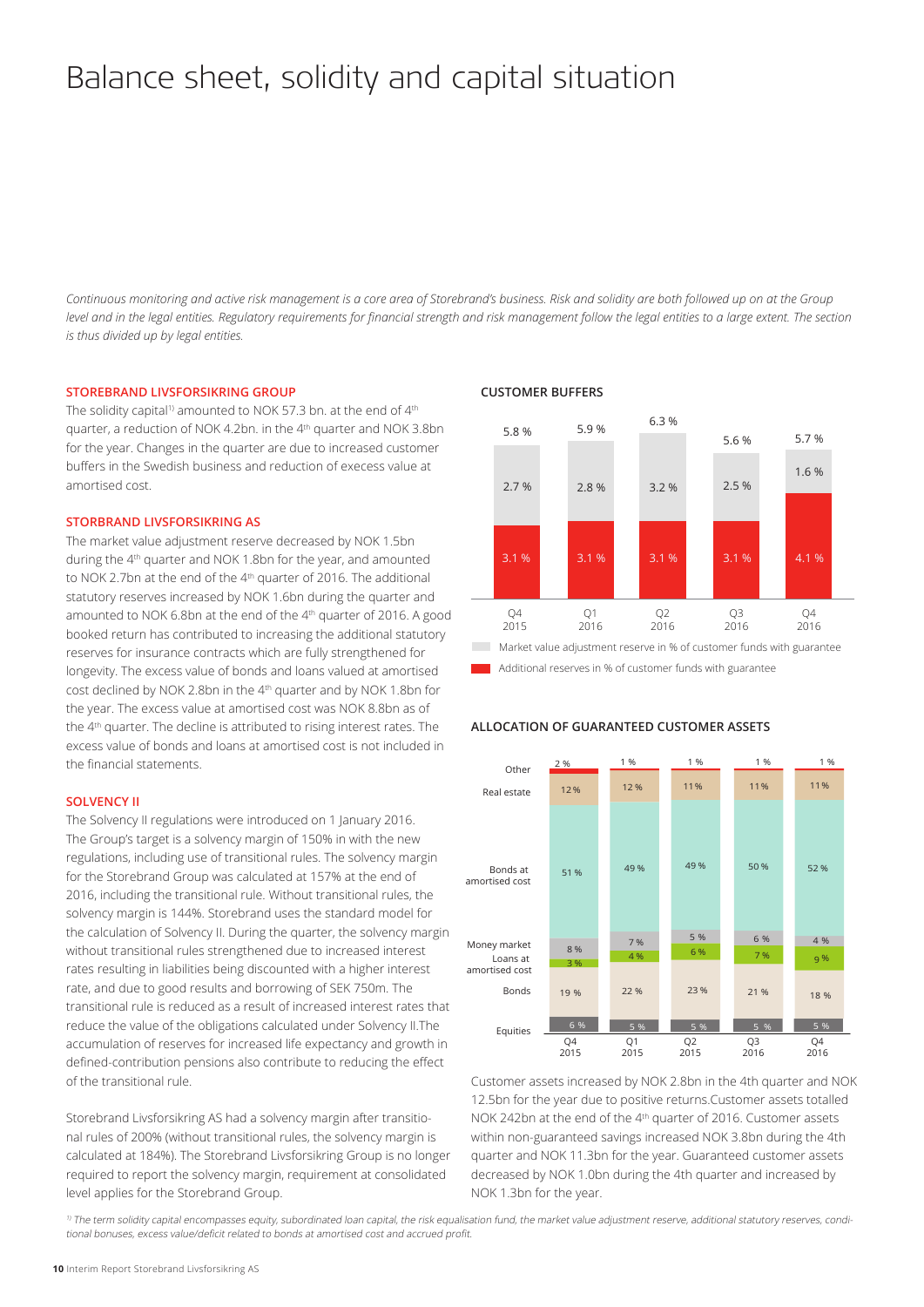**SPP** 



The buffer capital amounted to NOK 6.3bn (NOK 6.5bn) as of the end of 4th quarter.

### **ALLOCATION OF GUARANTEED CUSTOMER ASSETS**



Total assets under management in SPP were NOK 171bn. This corresponds to a decrease of 1% compared with the 3rd quarter of 2016. For customer assets in non-guaranteed savings, assets under management totalled NOK 83.1bn in the 4th quarter, which corresponds to an increase of 3.1%, compared with the 3rd quarter of 2016.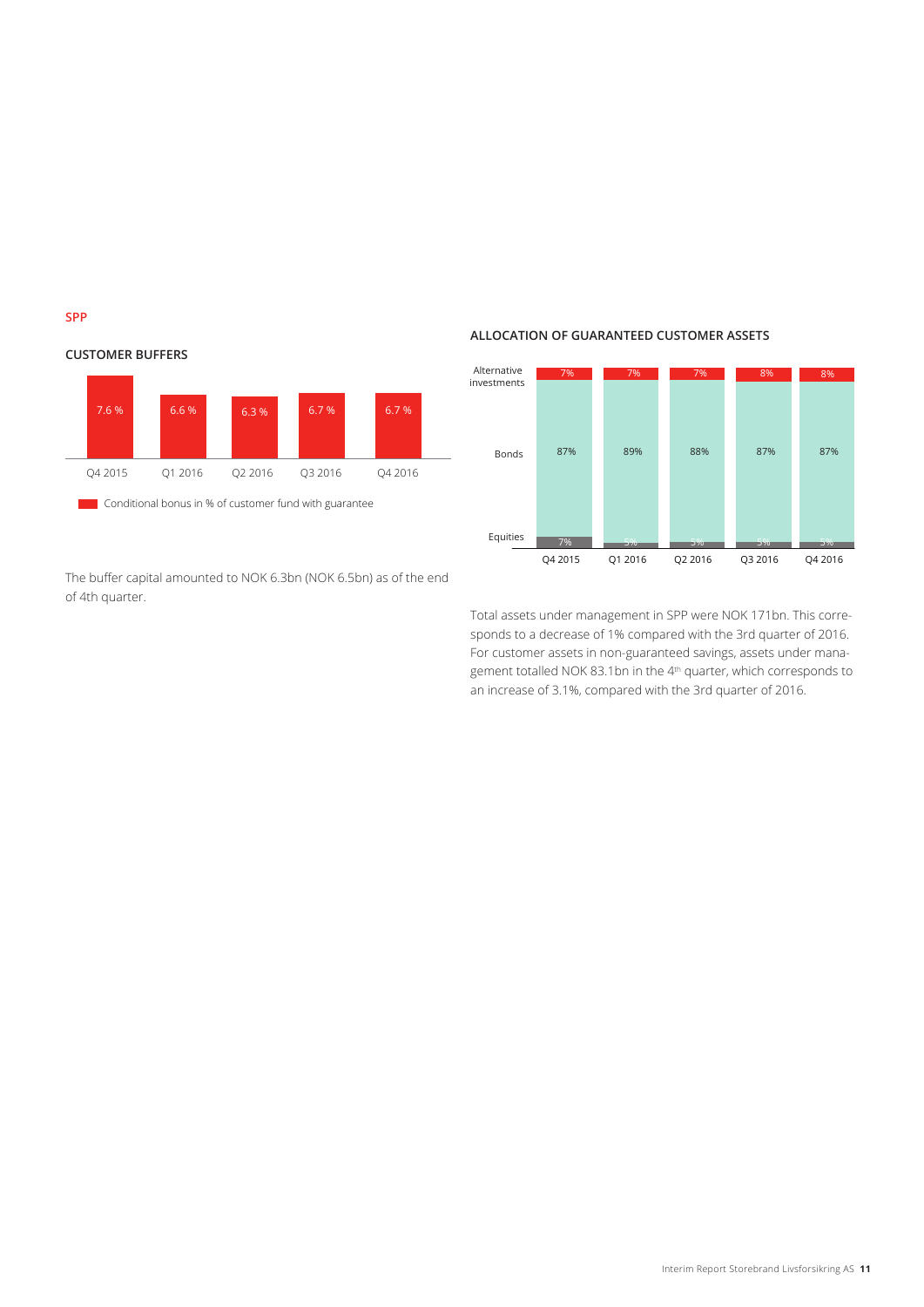## Outlook

### **FINANCIAL PERFORMANCE**

Storebrand is the market leader for the sale of pension solutions to Norwegian businesses. Defined-contribution plans are the dominant solution for pension savings in Norway. The market for defined-contribution pensions is growing and Storebrand's reserves within Unit Linked increased by 21% from the previous year. Storebrand also has a strong challenger role for the sale of pension solutions to Swedish businesses and the growth in Unit Linked reserves at SPP was 10% compared with the previous year. Good sales growth for defined-contribution pensions is expected in the future. Work is being carried out to improve profitability within this area.

The loyalty programme for employees with companies that have a pension scheme at Storebrand will be an important area of focus in the future. In order to realise the ambitions in the retail market, sales must continue to increase.

Asset management is an important business area within the Savings segment. Asset management has had stable growth in reserves and good earnings development.

The Guaranteed Pension segment is in long-term decline and the combined reserves for the Guaranteed business are decreasing. However, there is continued growth in the reserves linked to paid-up policies due to companies choosing to convert existing defined-benefit schemes to defined-contribution schemes. It is expected that the growth in paid-up policies will decline in the future and that there will be flat growth in reserves over several years before the reserves start to fall. The portfolio of paid-up policies does not contribute to the Group's results with the present interest rates. Guaranteed reserves represent an increasingly smaller share of the Group's total pension reserves and were 65% at the end of the quarter.

A target has been set for combined nominal costs to be lower in 2018 compared with the level at the end of 2015. Storebrand will still make selected investments in growth. The partnership with Cognizant is expected to provide lower costs for the Group in the coming years.

In 2016, a new business area for digital development was established. Storebrand has combined the resources in the Group that work with digital business development and will, in future, make concerted efforts to succeed in the digitalisation of sales and earnings driven by customer insight and which also contributes to improving the efficiency of operations.

### **MARKET TRENDS**

The Norwegian ten-year interest rate on government bonds has increased by approximately 0.6 percentage points in the fourth quarter and is above the level at the start of the year. The Swedish ten-year

interest rate on government bonds has also increased by approximately 0.4 percentage points in the fourth quarter, but is still below the level at the start of the year. Swedish interest rates are influenced by very expansive monetary policy. The worldwide interest rate rise has largely been driven by the USA where the interest rate on ten-year government bonds has increased by more than one percentage point since it reached its lowest point in July 2016. The increase in interest rates has continued in 2017.

The short-term interest rate remains low in the Eurozone and this is influenced by the European Central Bank's expansive monetary policy. The first step in the downscaling of the central bank's programme for purchasing fixed income securities has been taken and a gradual reduction in the programme is expected going forward. Germany is experiencing strong economic growth which exerts pressure when setting interest rates in Europe.

The finance sector is characterised by the weak capitalisation of some European banks in combination with weakened credit portfolios. The authorities have implemented measures in several countries to alleviate the situation in certain exposed banks. We are seeing a consolidation of insurance companies in Europe.

#### **RISK**

Market risk is the Group's biggest risk. In the Board's ORSA (self-assessment of risk and solvency) process, developments in interest rates, credit spreads, and equity and property values are considered to be the biggest risks that influence the solvency of the Group. Storebrand has adapted to the low interest rates by building up buffer capital. Over time the level of the annual interest rate guarantee will be reduced. In the long term, continued low interest rates will represent a risk for products with guaranteed high interest rates running at a loss, and it is therefore important to achieve a return that exceeds the interest rate guarantee associated with the products. Storebrand has therefore adjusted its assets by building a robust portfolio with bonds at amortised cost to achieve the guaranteed interest rate. For insurance risk, increased life expectancy and the development in disability are the factors that have greatest influence on solvency. Operational risk is closely monitored and may also have a significant effect on solvency.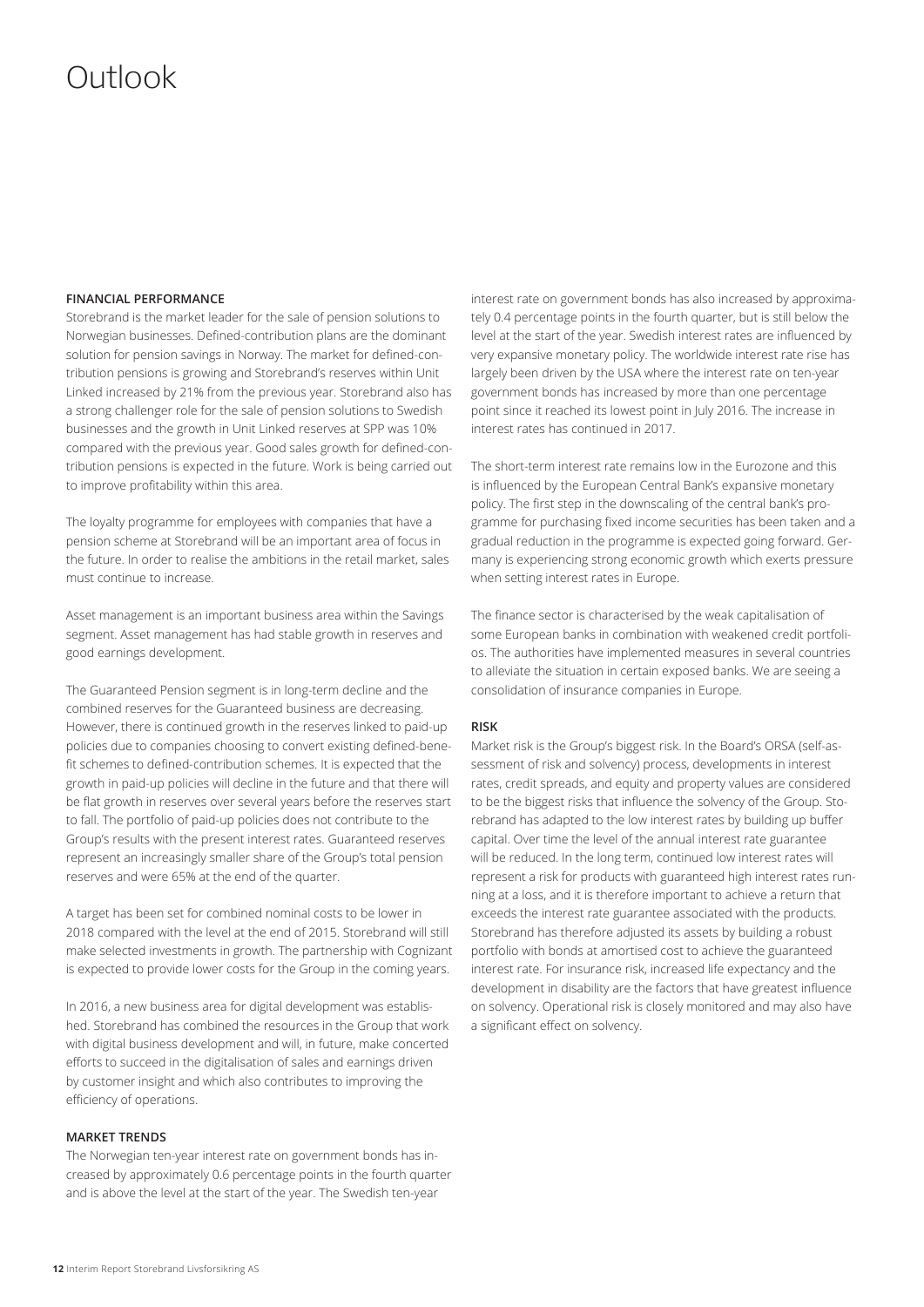### **CHANGES TO THE SOLVENCY II REGULATIONS**

The European Insurance and Occupational Pensions Authority (EIPOA) is considering changes to the methodology for determining the Ultimate Forward Rate (UFR) which, together with market interest rates, is used to determine the discount rates in Solvency II. The UFR is the combined total of an expected real interest rate (common for all currencies) and expected inflation (currency specific). Changes are proposed that, as a whole, entail that the UFR for NOK is reduced from 4.2% to 3.7% and that the change is phased in by a maximum of 20 basis points per year. If the proposal is approved, this will result in a lower solvency margin for Storebrand, depending on the interest rate. The matter is being assessed by EIPOA.

The EU Commission has asked EIOPA to assess changes in the Solvency II regulations, primarily in connection with the standard model for calculating capital requirements. EIPOA has prepared a consultation memo and a consultation process is now underway with a deadline of 3 March 2017. The purpose is to review the regulations to:

- Ensure that the capital requirements are in proportion to the actual risk
- Ensure consistent treatment between countries
- Simplification.

The consultation memo assesses different alternatives relating to 21 topics. Among other things, these include exposure to regional and local authorities, calibrating the risk of mortality, the possibility of using company-specific parameters for life insurance, exchange rate risk at group level, interest rate risk and risk margin. No specific recommendations are proposed. Following the consultation process, it is expected that EIPOA will provide its recommendations to the EU Commission.

### **ASSESSMENT OF SEPARATE PENSION ACCOUNT**

The assessment relating to "Separate pension account and other adjustments to private occupational pensions" was presented by a group of senior government officials in December 2016. The assessment follows up the Prime Minister's letter to the parties in connection with the collective bargaining for 2016 (hovedoppgjøret 2016), whereby the government pledged to review a number of issues relating to occupational pensions in the private sector. The assessment has three main topics:

- Possible solutions for a scheme involving a separate pension account, whereby pension earnings from multiple employers can be combined.
- Possible solutions for individual additional savings in the occupational pension schemes.
- The age and income from which contributions should start and the duration of the employment required to be able to receive contributions (saving from the first krone).

Employee and employer organisations, the financial services industry and the Consumer Council of Norway have participated in a reference group for the work. The assessment does not present any specific proposals, but discusses alternative models. It will be up to the parties (Norwegian Confederation of Trade Unions (LO) and the Confederation of Norwegian Enterprise (NHO)) and the government to determine how the assessment should be followed-up.

### **FINANCIAL TAX**

In connection with the Storting's preparation of the 2017 national budget, it was agreed to introduce a tax on the financial sector with two elements.

- Financial tax on salaries. This is set at 5 per cent and will follow the rules for employer's National Insurance contributions.
- The tax rate on the ordinary income for companies subject to the financial tax will be continued at the 2016 level (25 per cent), while it will otherwise be reduced to 24 per cent.

The financial tax applies from and including the 2017 financial year. The estimated annual effect on the Storebrand Livsforsikring group's operating costs is NOK 25m.

Lysaker, 7 February 2017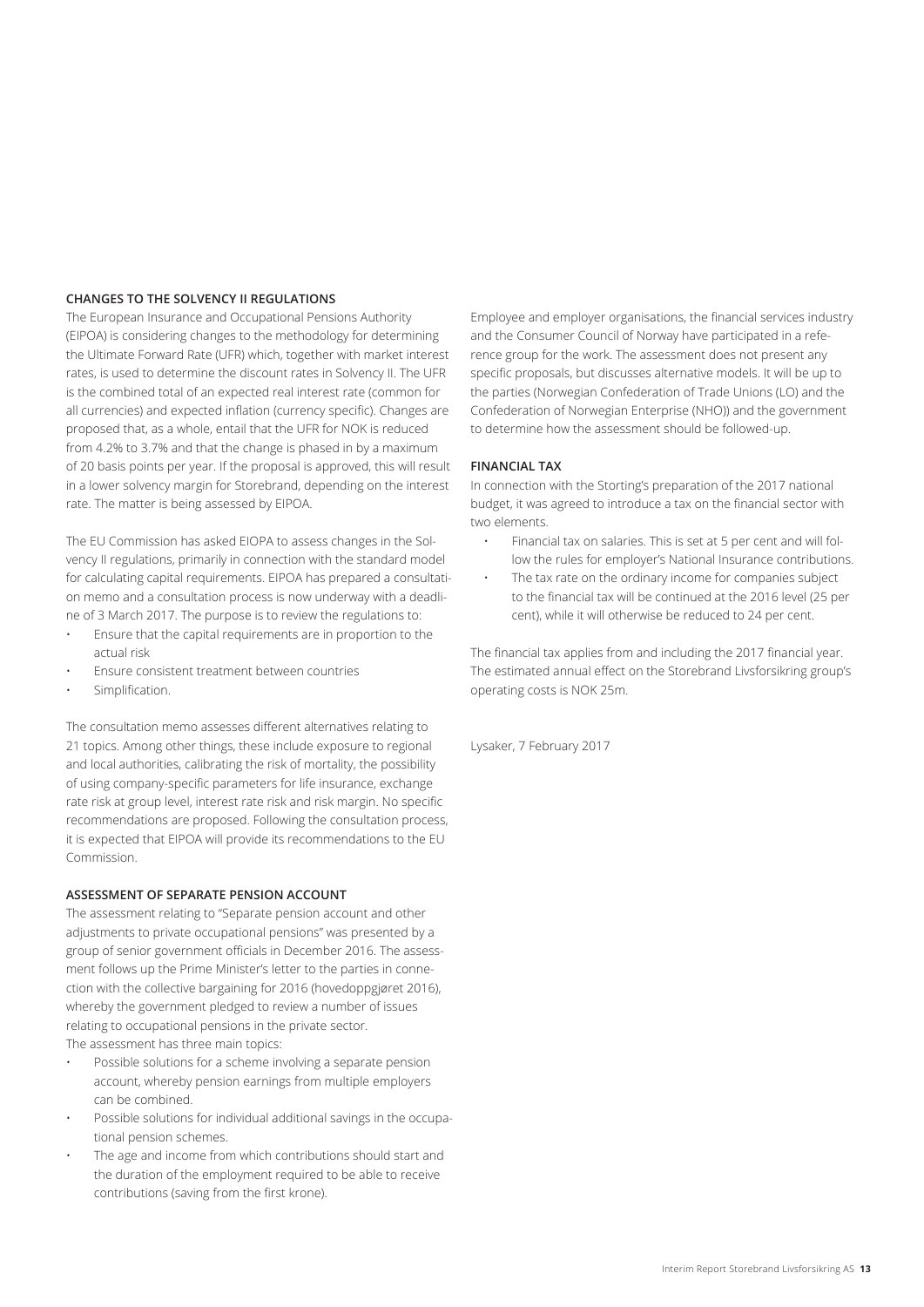## Storebrand Livsforsikring Group Statement of Comprehensive income

|                                                                                                                 | Q4                 |                | $01.01 - 31.12$ |          |
|-----------------------------------------------------------------------------------------------------------------|--------------------|----------------|-----------------|----------|
| (NOK million)                                                                                                   | 2016               | 2015           | 2016            | 2015     |
| <b>Technical account:</b>                                                                                       |                    |                |                 |          |
| Gross premiums written                                                                                          | 5 0 9 0            | 4972           | 23 4 33         | 22 770   |
| Reinsurance premiums ceded                                                                                      | $-19$              | $-16$          | $-127$          | $-107$   |
| Premium reserves transferred from other companies                                                               | 332                | 261            | 1 4 5 4         | 1835     |
| <b>Premiums for own account</b>                                                                                 | 5 4 0 2            | 5 2 1 7        | 24 760          | 24 4 97  |
|                                                                                                                 |                    |                |                 |          |
| Income from investments in subsidiaries, associated companies and joint-controlled companies                    | 32                 | 121            | 150             | 121      |
| Interest income and dividends etc. from financial assets                                                        | 3625               | 1 3 1 3        | 8517            | 7138     |
| Net operating income from real estate                                                                           | 203                | 88             | 897             | 829      |
| Changes in investment value                                                                                     | $-5057$            | $-252$         | 1 1 7 9         | $-4500$  |
| Realised gains and losses on investments                                                                        | 284                | 1 2 9 3        | 3 3 8 9         | 4762     |
| Total net income from investments in the collective portfolio                                                   | $-913$             | 2564           | 14 132          | 8 3 4 9  |
|                                                                                                                 |                    |                |                 |          |
| Income from investments in subsidiaries, associated companies and joint-controlled companies                    | $\overline{4}$     | 3              | 17              | 13       |
| Interest income and dividends etc. from financial assets                                                        | 613                | 291            | 625             | 216      |
| Net operating income from real estate                                                                           | 20                 | $\overline{4}$ | 83              | 70       |
| Changes in investment value                                                                                     | 4535               | 3835           | 8552            | 732      |
| Realised gains and losses on investments                                                                        | 121                | 433            | 1036            | 3 4 6 2  |
| Total net income from investments in the investment selection portfolio                                         | 5 2 9 2            | 4567           | 10 313          | 4493     |
|                                                                                                                 |                    |                |                 |          |
| Other insurance related income                                                                                  | 572                | 370            | 2013            | 1694     |
|                                                                                                                 |                    |                |                 |          |
| Gross claims paid                                                                                               | $-4539$            | $-4581$        | $-18007$        | $-17693$ |
| Claims paid - reinsurance                                                                                       | $-6$               | 10             | 18              | 29       |
| Gross change in claims reserve                                                                                  | 29                 | $-2$           | $-383$          | $-140$   |
| Premium reserves etc. transferred to other companies                                                            | $-1193$            | $-812$         | $-6101$         | $-6698$  |
| <b>Claims for own account</b>                                                                                   | $-5708$            | $-5384$        | $-24474$        | $-24502$ |
| To (from) premium reserve, gross                                                                                | 2 5 8 1            | $-4717$        | $-3360$         | 451      |
| To/from additional statutory reserves                                                                           | $-1631$            | $-654$         | $-1490$         | $-358$   |
| Change in value adjustment fund                                                                                 | 1536               | $-168$         | 1836            | 1 2 9 5  |
| Change in premium fund, deposit fund and the pension surplus fund                                               | $-7$               | $-5$           | $-11$           | $-9$     |
| To/from technical reserves for non-life insurance business                                                      | 26                 | 27             | $-34$           | -40      |
| Change in conditional bonus                                                                                     | $-1345$            | 2 9 4 2        | 1 1 2 6         | 3050     |
| Transfer of additional statutory reserves and value adjustment fund from other insurance                        |                    |                |                 |          |
| companies/pension funds                                                                                         | $-2$               | $-1$           | $\overline{2}$  | -57      |
| Changes in insurance obligations recognised in the Profit and Loss Account                                      |                    |                |                 |          |
| - contractual obligations                                                                                       | 1 1 5 9            | $-2576$        | $-1931$         | 4 3 3 2  |
| Change in premium reserve                                                                                       | $-7201$            | $-6851$        | $-19352$        | $-16011$ |
| Changes in insurance obligations recognised in the Profit and Loss Account<br>- investment portfolio separately | $-7201$            | -6 851         | $-19352$        | $-16011$ |
| Profit on investment result                                                                                     | $-501$             | $-329$         |                 |          |
| Risk result allocated to insurance contracts                                                                    |                    | $-53$          | $-501$          | -329     |
|                                                                                                                 |                    |                |                 | -53      |
| Other allocation of profit                                                                                      | $-261$             | $-2$           | $-263$          | -6       |
| Uanallocated profit<br><b>Funds allocated to insurance contracts</b>                                            | 3 5 4 6<br>2 7 8 4 | 1949<br>1565   | $-765$          |          |
|                                                                                                                 |                    |                |                 | -388     |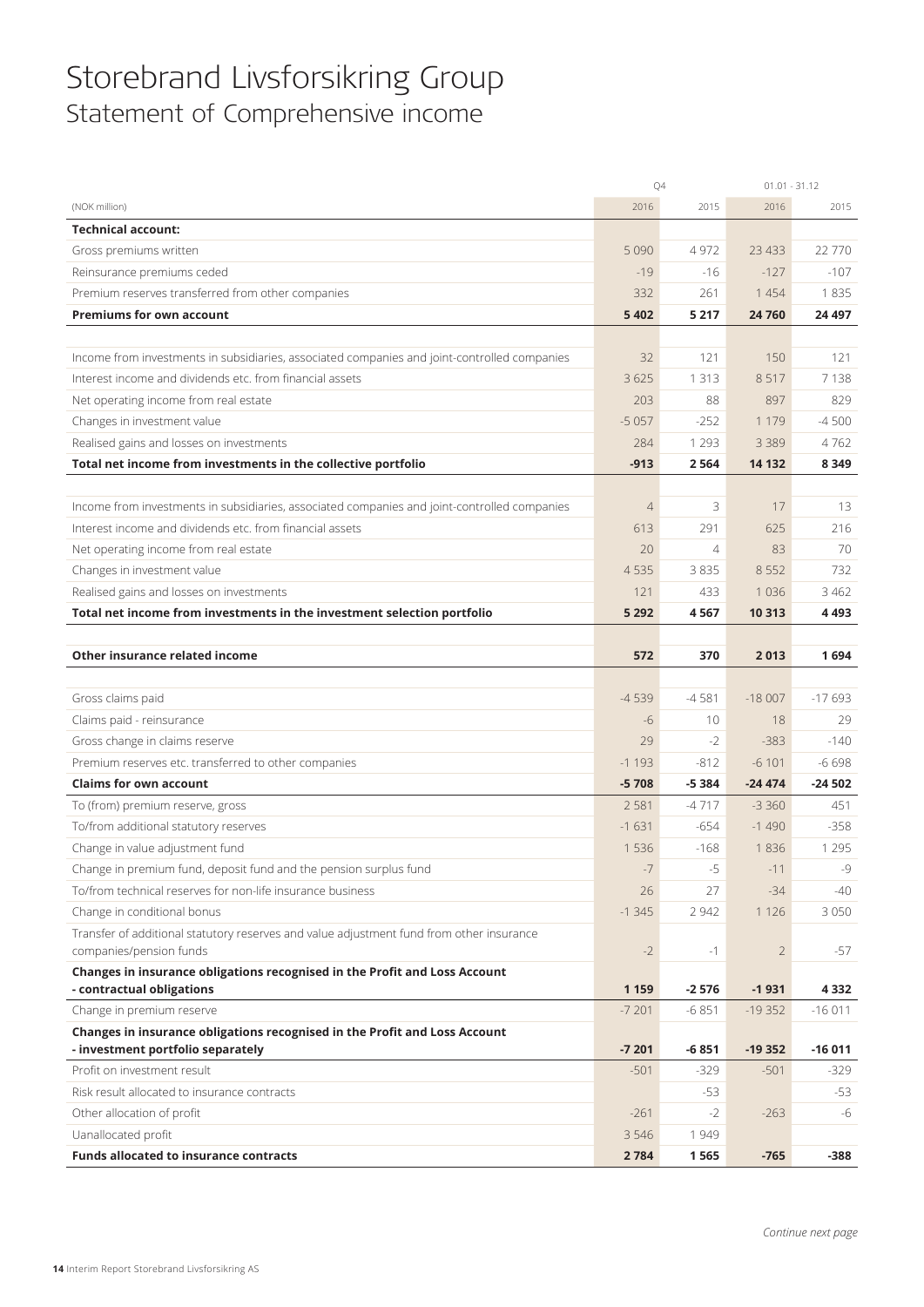## Storebrand Livsforsikring Group Statement of Comprehensive income continue

|                                                                                              | Q4     |                | $01.01 - 31.12$ |         |
|----------------------------------------------------------------------------------------------|--------|----------------|-----------------|---------|
| (NOK million)                                                                                | 2016   | 2015           | 2016            | 2015    |
| Management expenses                                                                          | $-91$  | -98            | $-397$          | $-388$  |
| Selling expenses                                                                             | $-174$ | $-258$         | $-706$          | $-808$  |
| Change in pre-paid direct selling expenses                                                   | $-2$   | 1              |                 | $-1$    |
| Insurance-related administration expenses (incl. commissions for reinsurance received)       | $-383$ | $-420$         | $-1415$         | $-1523$ |
| Insurance-related operating expenses                                                         | $-650$ | $-774$         | $-2518$         | $-2720$ |
| Other insurance related expenses                                                             | $-32$  | -66            | $-451$          | -416    |
| <b>Technical insurance profit</b>                                                            | 706    | $-1369$        | 1728            | -672    |
|                                                                                              |        |                |                 |         |
| <b>Non-technical account</b>                                                                 |        |                |                 |         |
| Income from investments in subsidiaries, associated companies and joint-controlled companies | 7      | $-26$          | 24              | 77      |
| Interest income and dividends etc. from financial assets                                     | 82     | 504            | 322             | 261     |
| Net operating income from real estate                                                        |        | 185            | 10              | 225     |
| Changes in investment value                                                                  | 1      | $-469$         | 287             | $-106$  |
| Realised gains and losses on investments                                                     | 53     | 57             | 124             | 99      |
| Net income from investments in company portfolio                                             | 142    | 251            | 768             | 556     |
| Other income                                                                                 | 144    | 58             | 277             | 381     |
|                                                                                              |        |                |                 |         |
| Management expenses                                                                          | $-8$   | $-4$           | $-29$           | $-22$   |
| Other costs                                                                                  | $-361$ | $-254$         | $-1047$         | $-1049$ |
| Management expenses and other costs linked to the company portfolio                          | $-369$ | $-258$         | $-1075$         | $-1072$ |
| <b>Profit or loss on non-technical account</b>                                               | $-83$  | 51             | $-31$           | $-134$  |
|                                                                                              |        |                |                 |         |
| <b>Profit before tax</b>                                                                     | 622    | $-1318$        | 1697            | $-806$  |
| Tax costs                                                                                    | $-93$  | 2097           | $-196$          | 1967    |
| PROFIT BEFORE OTHER COMPREHENSIVE INCOME                                                     | 529    | 778            | 1501            | 1 1 6 1 |
|                                                                                              |        |                |                 |         |
| Change in actuarial assumptions                                                              | $-49$  | $-117$         | $-79$           | $-126$  |
| Change in value adjustment reserve own buildings                                             | 22     | 165            | 205             | 180     |
| Profit/loss cash flow hedging                                                                | $-10$  | $\overline{4}$ | $-60$           | 27      |
| Adjustment of insurance liabilities                                                          | $-22$  | $-165$         | $-205$          | $-180$  |
| Tax on other profit elements not to be classified to profit/loss                             | 19     | 38             | 19              | 32      |
| Total other profit elements not to be classified to profit/loss                              | $-39$  | $-75$          | $-120$          | -67     |
| Translation differences                                                                      | 81     | 283            | $-783$          | 748     |
| Total other profit elements that may be classified to profit /loss                           | 81     | 283            | $-783$          | 748     |
| <b>Total other profit elements</b>                                                           | 42     | 209            | $-902$          | 682     |
|                                                                                              |        |                |                 |         |
| <b>TOTAL COMPREHENSIVE INCOME</b>                                                            | 571    | 987            | 598             | 1842    |
|                                                                                              |        |                |                 |         |
| Profit is attributable to:                                                                   |        |                |                 |         |
| Minority share of profit                                                                     | 528    | 597            | 1 4 8 2         | 964     |
| Majority share of profit                                                                     | 1      | 181            | 19              | 197     |
|                                                                                              |        |                |                 |         |
| Comprehensive income is attributable to:                                                     |        |                |                 |         |
| Minority share of profit                                                                     | 569    | 804            | 586             | 1640    |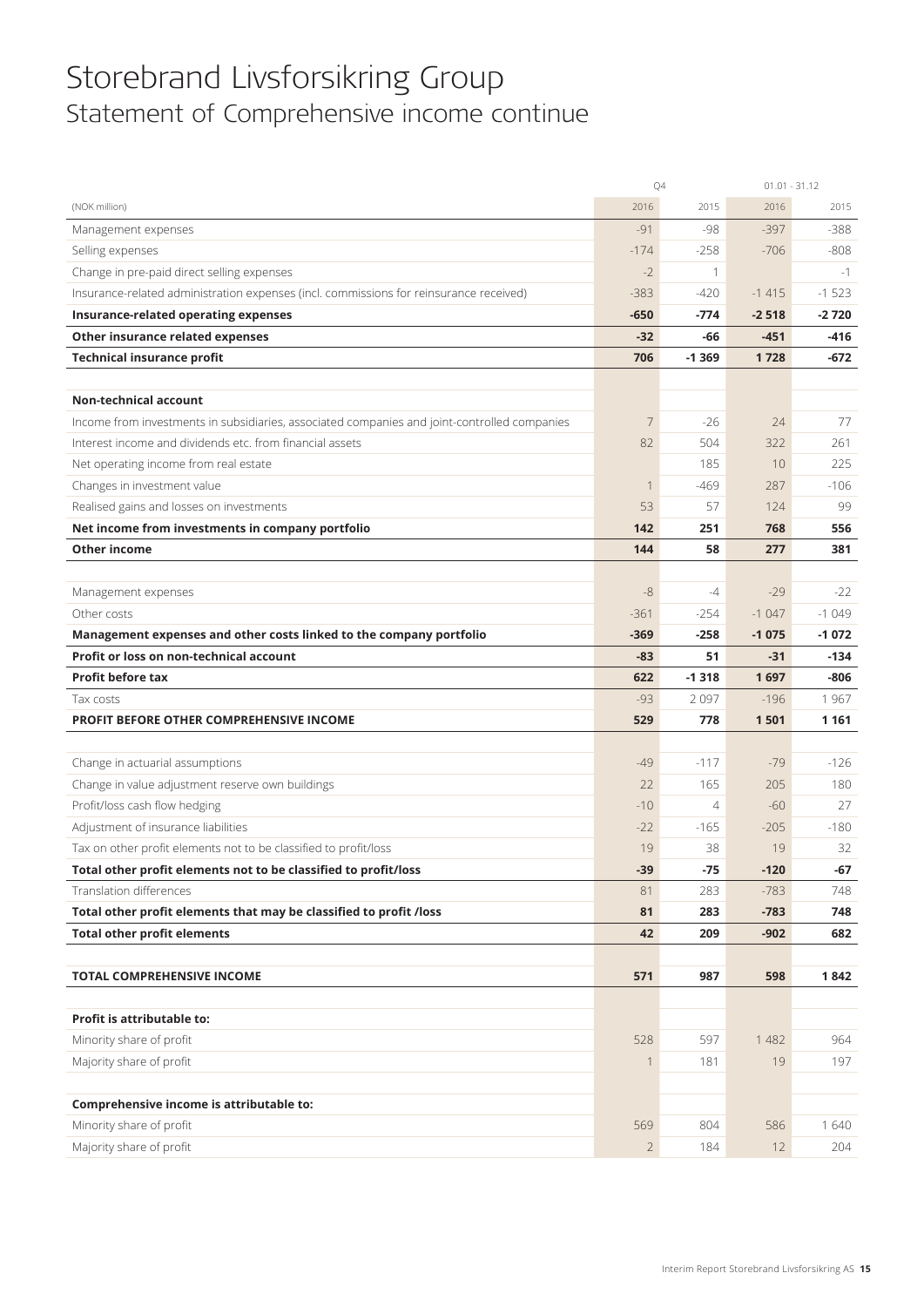## Storebrand Livsforsikring Group Statement of financial position

| (NOK million)                                                                           | 31.12.2016  | 31.12.2015 |
|-----------------------------------------------------------------------------------------|-------------|------------|
| <b>Assets</b>                                                                           |             |            |
| Assets in company portfolio                                                             |             |            |
| Goodwill                                                                                | 757         | 837        |
| Other intangible assets                                                                 | 3753        | 4602       |
| <b>Total intangible assets</b>                                                          | 4510        | 5439       |
| Real estate at fair value                                                               | 51          | 335        |
| Equities and units in subsidiaries, associated companies and joint-controlled companies | 265         | 255        |
| Lendings at amoritsed cost                                                              | $\mathbf 1$ | 2          |
| Bonds at amortised cost                                                                 | 2868        | 2674       |
| Deposits at amoritsed cost                                                              | 146         | 294        |
| Equities and other units at fair value                                                  | 103         | 87         |
| Bonds and other fixed-income securities at fair value                                   | 23 1 72     | 22 604     |
| Derivatives at fair value                                                               | 932         | 1 2 6 4    |
| <b>Total investments</b>                                                                | 27 538      | 27513      |
| Receivables in connection with direct business transactions                             | 481         | 2596       |
| Receivables in connection with reinsurance transactions                                 | 9           | 11         |
| Receivables with group company                                                          | 61          | 64         |
| Other receivables                                                                       | 2016        | 1822       |
| <b>Total receivables</b>                                                                | 2567        | 4494       |
| Tangible fixed assets                                                                   | 458         | 462        |
| Cash, bank                                                                              | 2769        | 2 1 1 7    |
| Tax assets                                                                              | 312         | 551        |
| Other assets designated according to type                                               | 766         | 789        |
| <b>Total other assets</b>                                                               | 4 3 0 6     | 3919       |
| Pre-paid direct selling expenses                                                        | 502         | 557        |
| Other pre-paid costs and income earned and not received                                 | 101         | 106        |
| Total pre-paid costs and income earned and not received                                 | 603         | 663        |
| Total assets in company portfolio                                                       | 39 5 24     | 42028      |
| Assets in customer portfolios                                                           |             |            |
| Real estate at fair value                                                               | 22 050      | 22 0 35    |
| Real estate for own use                                                                 | 2702        | 2732       |
| Equities and units in subsidiaries, associated companies and joint-controlled companies | 1718        | 1 3 2 0    |
| Loans to and securities issued by subsidiaries, associated companies                    | 37          | 41         |
| Bonds held to maturity                                                                  | 15 644      | 15 648     |
| Bonds at amortised cost                                                                 | 79 378      | 73 434     |
| Lendings at amortised cost                                                              | 16628       | 6017       |
| Deposits at amortised cost                                                              | 4159        | 3 9 0 0    |
| Equities and other units at fair value                                                  | 19329       | 22737      |
| Bonds and other fixed-income securities at fair value                                   | 113 976     | 135 733    |
| Financial derivatives at fair value                                                     | 3548        | 2978       |
| Lendings at fair value                                                                  | 2 3 4 6     |            |
| Total investments in collective portfolio                                               | 281 515     | 286 575    |
| Reinsurance share of insurance obligations                                              | 106         | 112        |
| Real estate at fair value                                                               | 2 0 6 0     | 2045       |
| Real estate for own use                                                                 | 161         | 156        |
| Equities and units in subsidiaries, associated companies and joint-controlled companies | 200         | 146        |
|                                                                                         |             |            |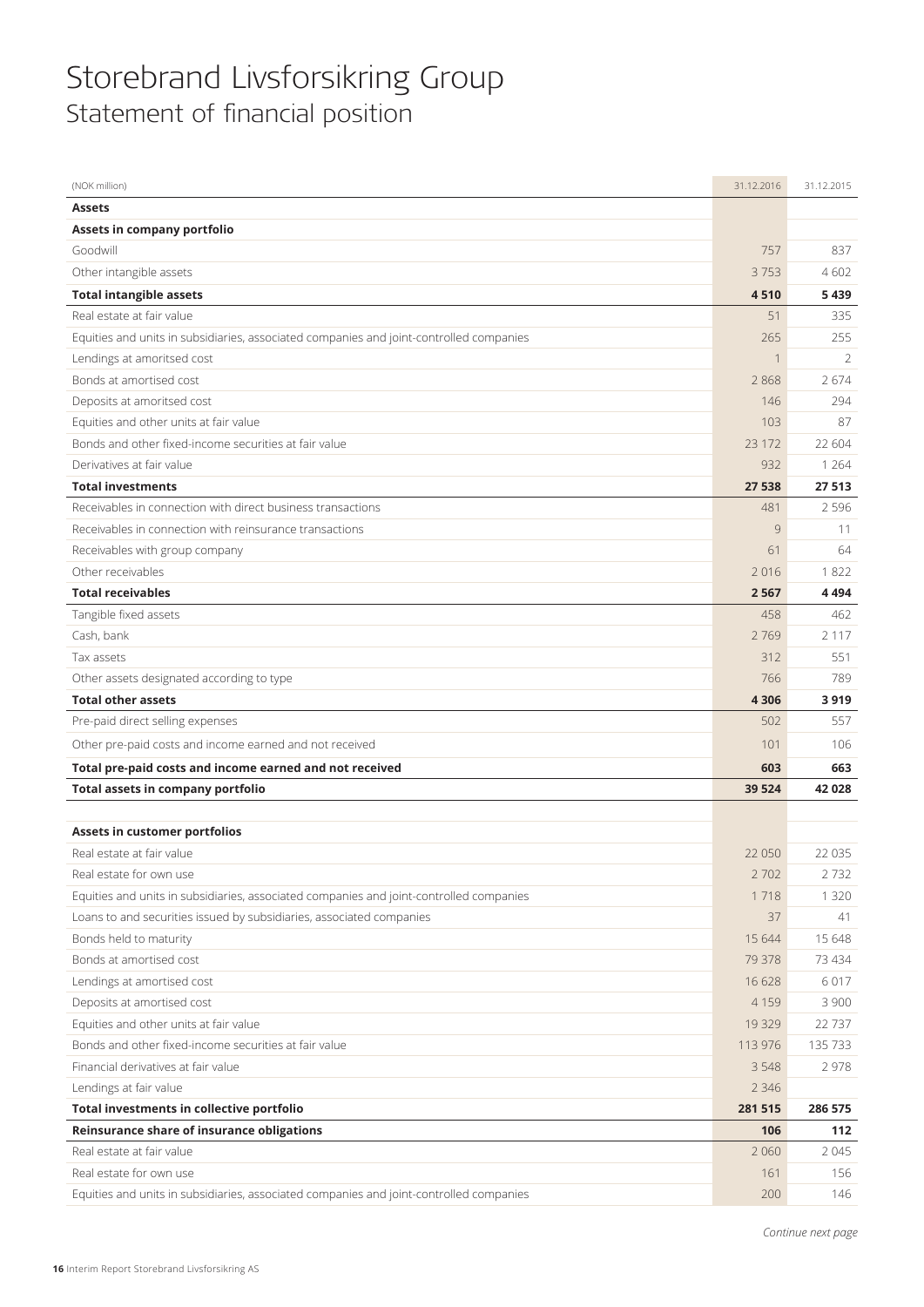## Storebrand Livsforsikring Group Statement of Comprehensive income continue

| (NOK million)                                                                   | 31.12.2016  | 31.12.2015     |
|---------------------------------------------------------------------------------|-------------|----------------|
| Lendings                                                                        | 100         |                |
| Deposits at amortised cost                                                      | 216         | 264            |
| Equities and other units at fair value                                          | 110 087     | 101739         |
| Bonds and other fixed-income securities at fair value                           | 27358       | 25 9 20        |
| Financial derivatives at fair value                                             | 73          | 9              |
| Total investments in investment selection portfolio                             | 140 255     | 130 279        |
| Total assets in customer portfolio                                              | 421876      | 416 966        |
| <b>TOTAL ASSETS</b>                                                             | 461 400     | 458 994        |
|                                                                                 |             |                |
| <b>Equity and liabilities</b>                                                   |             |                |
| Share capital                                                                   | 3540        | 3540           |
| Share premium                                                                   | 9711        | 9711           |
| <b>Total paid in equity</b>                                                     | 13 251      | 13 251         |
| Risk equalisation fund                                                          | 140         | 142            |
| Other earned equity                                                             | 10 2 9 0    | 9724           |
| Minority's share of equity                                                      | 114         | 576            |
| <b>Total earned equity</b>                                                      | 10545       | 10 4 42        |
| Perpetual subordinated loan capital                                             | 2098        | 2829           |
| Dated subordinated loan capital                                                 | 3742        | 3158           |
| Hybrid tier 1 capital                                                           | 1504        | 1503           |
| Total subordinated loan capital and hybrid tier 1 capital                       | 7344        | 7489           |
| Premium reserves                                                                | 258 118     | 264 937        |
| Additional statutory reserves                                                   | 6794        | 5 1 6 0        |
| Market value adjustment reserve                                                 | 2684        | 4520           |
| Claims allocation                                                               | 1543        | 1168           |
| Premium fund, deposit fund and the pension surplus fund                         | 2671        | 2713           |
| Conditional bonus                                                               | 7 2 4 1     | 9336           |
| Other technical reserve                                                         | 684         | 655            |
| Total insurance obligations in life insurance - contractual obligations         | 279 734     | 288 488        |
| Premium reserve                                                                 | 141 162     | 129 741        |
| Claims allocation                                                               | 1           | 1              |
| Total insurance obligations in life insurance - investment portfolio separately | 141 162     | 129 742        |
| Pension liabilities etc.                                                        | 96          | 217            |
| Deffered tax                                                                    | 175         | 200            |
| Other provisions for liabilities                                                | $\mathsf 3$ | $\overline{1}$ |
| <b>Total provisions for liabilities</b>                                         | 274         | 418            |
| Liabilities in connection with direct insurance                                 | 1 2 0 4     | 1 3 5 6        |
| Liabilities in connection with reinsurance                                      | 44          | 29             |
| Financial derivatives                                                           | 1985        | 3 0 2 0        |
| Liabilities to group companies                                                  | 60          | 38             |
| Other liabilities                                                               | 5 2 5 2     | 4116           |
| <b>Total liabilities</b>                                                        | 8545        | 8559           |
| Other accrued expenses and received, unearned income                            | 544         | 605            |
| Total accrued expenses and received, unearned income                            | 544         | 605            |
| TOTAL EQUITY AND LIABILITIES                                                    | 461 400     | 458 994        |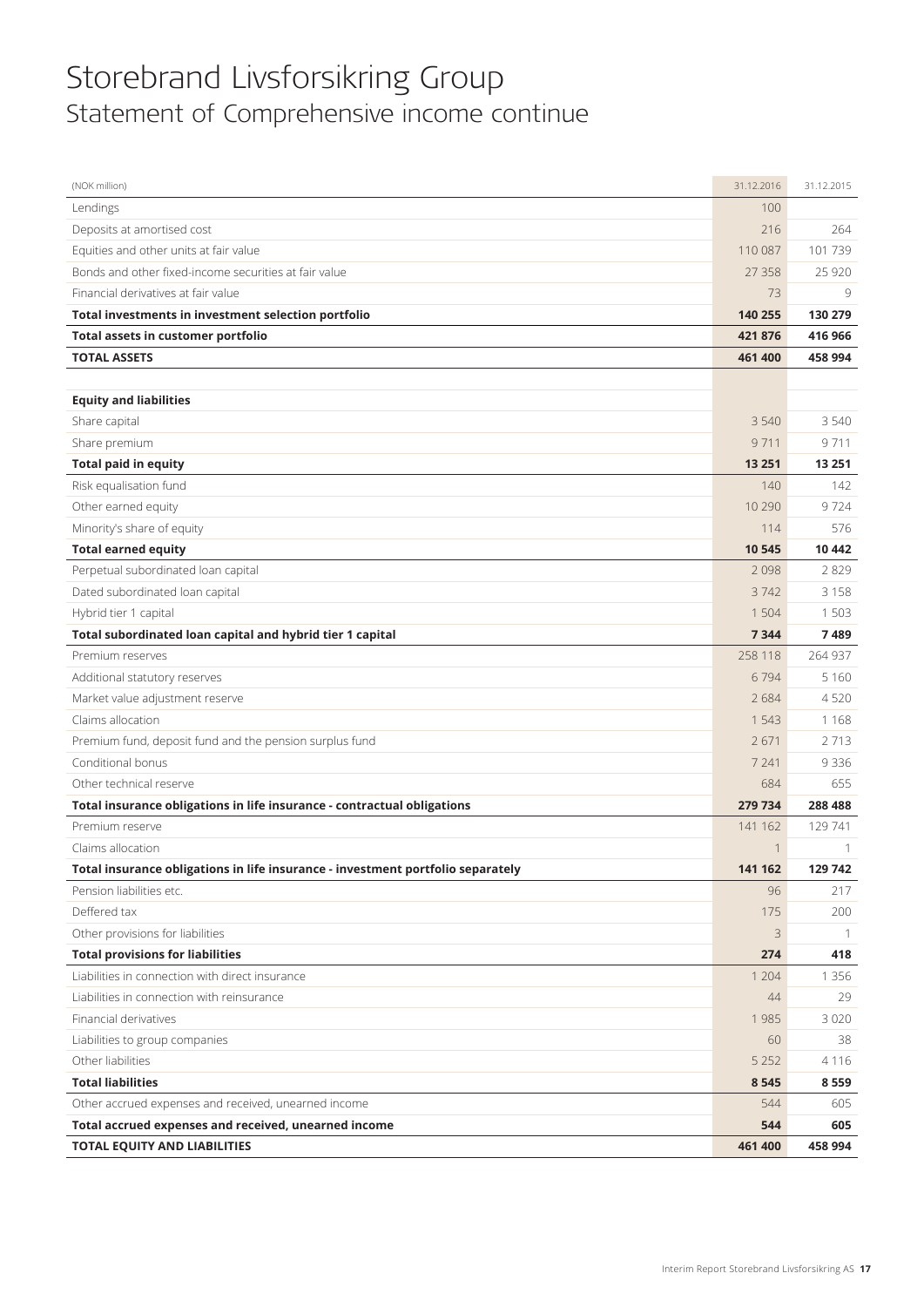## Storebrand Livsforsikring Group Statement of change in equity

|                                           | Majority's share of equity |         |            |              |              |                |              |
|-------------------------------------------|----------------------------|---------|------------|--------------|--------------|----------------|--------------|
|                                           |                            |         |            | Risk         |              |                |              |
|                                           | Share                      | Share   | Total paid | equalisation |              | Minority       |              |
| (NOK million)                             | capital                    | premium | in equity  | fund         | Other equity | interests      | Total equity |
| <b>Equity at 31.12.2014</b>               | 3540                       | 9711    | 13 2 51    | 829          | 7432         | 421            | 21933        |
| Profit for the period                     |                            |         |            | $-686$       | 1651         | 197            | 1 1 6 1      |
| Total other profit elements               |                            |         |            |              | 676          | $\overline{7}$ | 683          |
| Total comprehensive income for the period |                            |         |            | $-686$       | 2 3 2 6      | 204            | 1844         |
|                                           |                            |         |            |              |              |                |              |
| <b>Equity transactions with owner:</b>    |                            |         |            |              |              |                |              |
| Group contributions                       |                            |         |            |              | $-19$        | $-25$          | $-44$        |
| Derecognition minority                    |                            |         |            |              |              | $-25$          | $-25$        |
| Other                                     |                            |         |            |              | $-16$        |                | $-16$        |
| Equity at 31.12.2015                      | 3 5 4 0                    | 9711    | 13 2 51    | 142          | 9724         | 576            | 23 693       |
| Profit for the period                     |                            |         |            | $-2$         | 1 4 8 4      | 19             | 1501         |
| Total other profit elements               |                            |         |            |              | $-896$       | $-7$           | $-902$       |
| Total comprehensive income for the period |                            |         |            | $-2$         | 588          | 12             | 598          |
|                                           |                            |         |            |              |              |                |              |
| <b>Equity transactions with owner:</b>    |                            |         |            |              |              |                |              |
| Group contributions                       |                            |         |            |              | $-17$        | $-14$          | $-31$        |
| Purchase of and derecognition minority    |                            |         |            |              |              | $-459$         | $-459$       |
| Other                                     |                            |         |            |              | $-5$         |                | $-5$         |
| Equity at 31.12.2016                      | 3 5 4 0                    | 9711    | 13 2 51    | 140          | 10 295       | 114            | 23796        |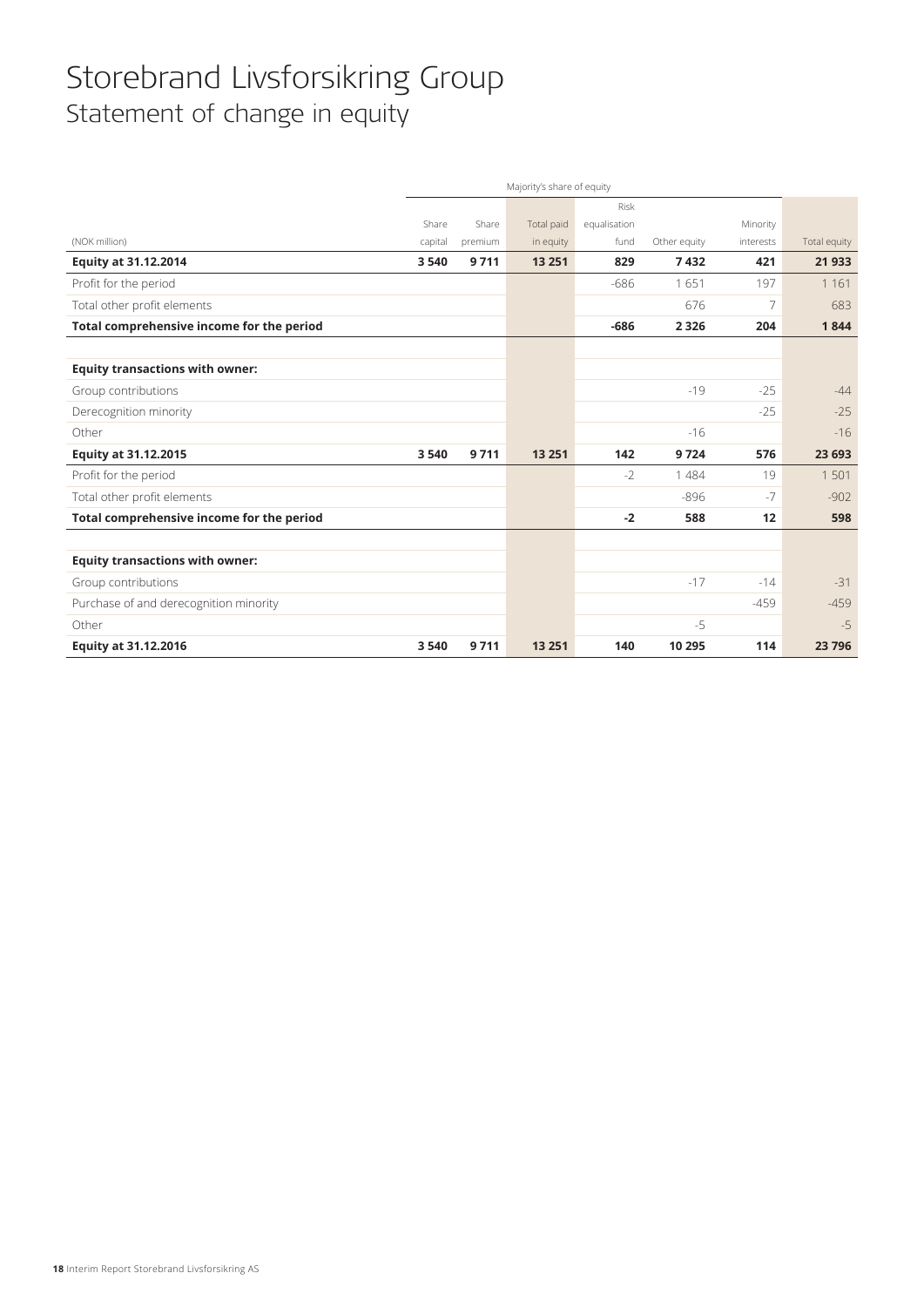### Storebrand Livsforsikring Statement of cash flow 1. January - 31. December

| Storebrand Livsforsikring |          |                                                                   |          | Storebrand Livsforsikring AS |
|---------------------------|----------|-------------------------------------------------------------------|----------|------------------------------|
| Group                     |          |                                                                   |          |                              |
| 2015                      | 2016     | (NOK million)                                                     | 2016     | 2015                         |
|                           |          | Cash flow from operational activities                             |          |                              |
| 23 612                    | 25 411   | Net received - direct insurance                                   | 18 6 12  | 16 9 35                      |
| $-18635$                  | $-18150$ | Net claims/benefits paid - direct insurance                       | $-9963$  | $-9964$                      |
| $-4863$                   | $-4647$  | Net receipts/payments - policy transfers                          | $-3364$  | $-3621$                      |
| $-1591$                   | $-1784$  | Net change insurance liabilities                                  | $-439$   | 650                          |
| 1694                      | 2013     | Receipts - interest, commission and fees from customers           | 454      | 388                          |
| $-416$                    | $-451$   | Payments - interest, commission and fees to customers             | $-412$   | $-354$                       |
| $-2588$                   | $-2491$  | Net receipts/payments operations                                  | $-1363$  | $-1488$                      |
| $-1532$                   | $-294$   | Net receipts/payments - other operational activities              | $-335$   | 358                          |
| -4319                     | $-394$   | Net cash flow from operational activities before financial assets | 3 1 8 9  | 2 9 0 3                      |
| $-1337$                   | $-12956$ | Net receipts/payments - lendings to customers                     | $-10709$ | $-1337$                      |
| 4769                      | 11 7 21  | Net receipts/payments - financial assets                          | 7866     | $-1493$                      |
| $-344$                    | 2058     | Net receipts/payments - real estate activities                    |          |                              |
| $-756$                    | $-323$   | Net change bank deposits insurance customers                      | $-135$   | $-786$                       |
| 2 3 3 1                   | 500      | Net cash flow from operational activities from financial assets   | $-2978$  | $-3616$                      |
| $-1988$                   | 106      | Net cash flow from operational activities                         | 210      | $-713$                       |
|                           |          |                                                                   |          |                              |
|                           |          | <b>Cash flow from investment activities</b>                       |          |                              |
| 217                       |          | Net payments - sale/purchase of subsidiaries                      |          | 108                          |
| $-186$                    | $-23$    | Net receipts/payments - sale/purchase of fixed assets             | $-1$     | $-38$                        |
| 31                        | $-23$    | Net cash flow from investment activities                          | $-1$     | 70                           |
|                           |          | Cash flow from financing activities                               |          |                              |
| 997                       | 700      | Payment of subordinated loan capital                              | 700      | 997                          |
| $-1000$                   |          | Repayment of subordinated loan capital                            |          | $-1000$                      |
| $-455$                    | $-356$   | Payments - interest on subordinated loan capital                  | $-356$   | $-455$                       |
| $-25$                     | $-14$    | Payment of dividend                                               |          |                              |
| $-484$                    | 330      | Net cash flow from financing activities                           | 344      | -459                         |
| $-2441$                   | 413      | Net cash flow for the period                                      | 553      | $-1102$                      |
| $-4772$                   | $-88$    | of which net cash flow for the period before financial assets     | 3 5 3 1  | 2514                         |
|                           |          |                                                                   |          |                              |
| $-2441$                   | 413      | Net movement in cash and cash equivalent assets                   | 553      | $-1102$                      |
| $-131$                    |          | Cash at start of the period sold companies                        |          |                              |
| 4785                      | 2 4 1 1  | Cash and cash equivalents at start of the period                  | 1 2 3 4  | 2 3 3 6                      |
| 198                       | 91       | Currency translation differences                                  |          |                              |
| 2411                      | 2915     | Cash and cash equivalent assets at the end of the period          | 1787     | 1 2 3 4                      |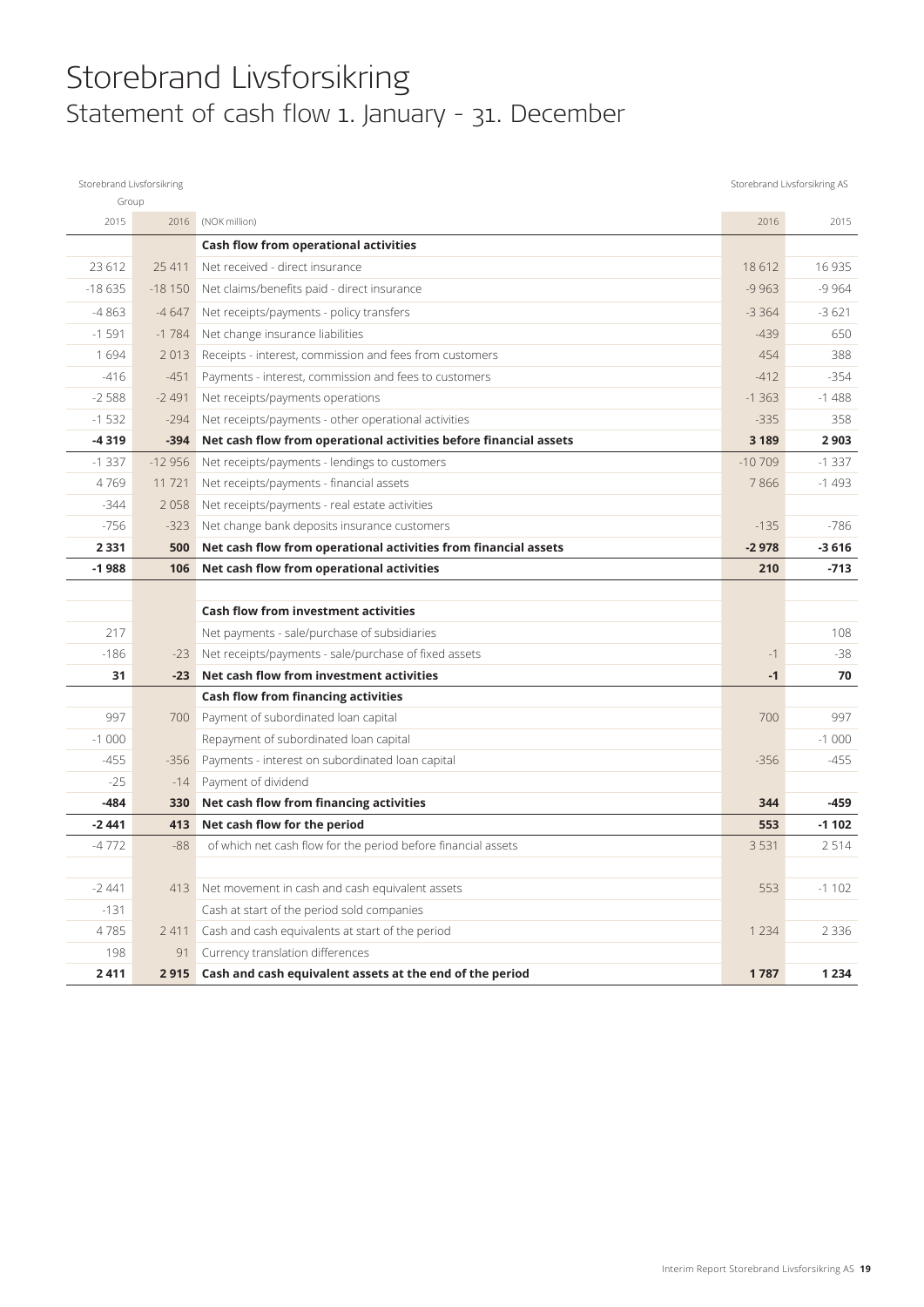### Storebrand Livsforsikring AS Statement of Comprehensive income

|                                                                                                         | Q4      |         | $01.01 - 31.12$ |          |
|---------------------------------------------------------------------------------------------------------|---------|---------|-----------------|----------|
| (NOK million)                                                                                           | 2016    | 2015    | 2016            | 2015     |
| <b>Technical account:</b>                                                                               |         |         |                 |          |
| Gross premiums written                                                                                  | 3 5 2 8 | 3 2 8 0 | 16 5 89         | 16 2 35  |
| Reinsurance premiums ceded                                                                              | $-1$    | $-2$    | $-30$           | $-26$    |
| Premium reserves transferred from other companies                                                       | 254     | 215     | 806             | 1 1 5 5  |
| <b>Premiums for own account</b>                                                                         | 3781    | 3 4 9 3 | 17 365          | 17 3 64  |
| Income from investments in subsidiaries, associated companies and joint-controlled companies            | 373     | 628     | 1948            | 2 1 5 7  |
| of which from investment in real estate companies                                                       | 364     | 620     | 1965            | 2 1 0 5  |
| Interest income and dividends etc. from financial assets                                                | 3 2 1 5 | 791     | 5 9 4 2         | 4945     |
| Changes in investment value                                                                             | $-3304$ | 658     | $-1597$         | $-1201$  |
| Realised gains and losses on investments                                                                | 547     | 574     | 2 2 0 9         | 1768     |
| Total net income from investments in the collective portfolio                                           | 831     | 2650    | 8502            | 7669     |
| Income from investments in subsidiaries, associated companies and joint-controlled companies            | 53      | 71      | 249             | 223      |
| of which from investment in real estate companies                                                       | 53      | 71      | 249             | 223      |
| Interest income and dividends etc. from financial assets                                                | 610     | 287     | 615             | 203      |
| Changes in investment value                                                                             | 1 4 3 9 | 1 1 4 6 | 1999            | $-2075$  |
| Realised gains and losses on investments                                                                | 119     | 363     | 1 0 3 9         | 3 3 1 5  |
| Total net income from investments in the investment selection portfolio                                 | 2 2 2 1 | 1868    | 3 9 0 2         | 1666     |
| Other insurance related income                                                                          | 120     | 107     | 454             | 388      |
| Gross claims paid                                                                                       | $-2479$ | $-2342$ | $-9962$         | $-9432$  |
| Claims paid - reinsurance                                                                               | 5       | 5       | 12              | 17       |
| Gross change in claims reserve                                                                          | 29      | $-2$    | $-389$          | $-144$   |
| Premium reserves etc. transferred to other companies                                                    | $-917$  | $-328$  | $-4170$         | $-4776$  |
| <b>Claims for own account</b>                                                                           | $-3362$ | $-2667$ | $-14508$        | $-14335$ |
| To (from) premium reserve, gross                                                                        | $-1709$ | $-3153$ | $-1121$         | $-24$    |
| To/from additional statutory reserves                                                                   | $-1631$ | $-609$  | $-1490$         | $-358$   |
| Change in value adjustment fund                                                                         | 1536    | $-168$  | 1836            | 1 2 9 5  |
| Change in premium fund, deposit fund and the pension surplus fund                                       | $-7$    | $-5$    | $-11$           | $-9$     |
| To/from technical reserves for non-life insurance business                                              | 26      | 27      | $-34$           | -40      |
| Transfer of additional statutory reserves and value adjustment fund from other insurance                |         |         |                 |          |
| companies/pension funds                                                                                 | $-2$    | $-1$    | $\overline{2}$  | -57      |
| Changes in insurance obligations recognised in the Profit and Loss Account<br>- contractual obligations | $-1787$ | $-3909$ | $-819$          | 806      |
| Change in premium reserve                                                                               | $-3815$ | $-3821$ | $-11256$        | $-12056$ |
| Changes in insurance obligations recognised in the Profit and Loss Account                              |         |         |                 |          |
| - investment portfolio separately                                                                       | $-3815$ | $-3821$ | $-11256$        | $-12056$ |
| Profit on investment result                                                                             | $-501$  | $-329$  | $-501$          | $-329$   |
| Risk result allocated to insurance contracts                                                            |         | -53     |                 | $-53$    |
| Other allocation of profit                                                                              | $-259$  |         | $-259$          |          |
| Uanallocated profit                                                                                     | 3 5 4 6 | 1949    |                 |          |
| <b>Funds allocated to insurance contracts</b>                                                           | 2785    | 1567    | $-761$          | $-382$   |
| Management expenses                                                                                     | $-39$   | $-39$   | $-171$          | $-152$   |
| Selling expenses                                                                                        | $-72$   | $-123$  | $-278$          | $-361$   |
| Insurance-related administration expenses (incl. commissions for reinsurance received)                  | $-266$  | $-267$  | $-918$          | $-974$   |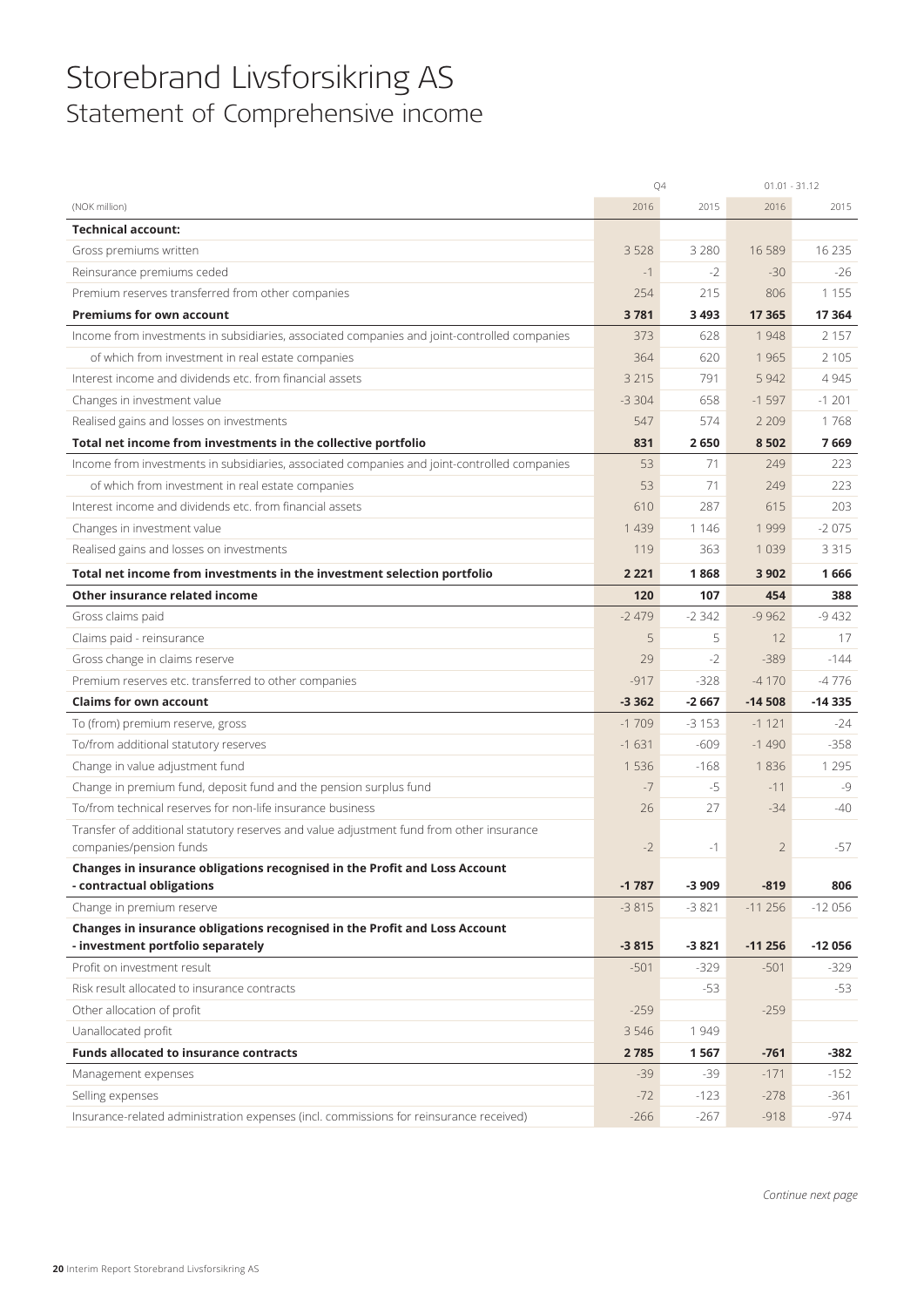## Storebrand Livsforsikring AS Statement of Comprehensive income continue

|                                                                                              | Q4     |                | $01.01 - 31.12$ |         |
|----------------------------------------------------------------------------------------------|--------|----------------|-----------------|---------|
| (NOK million)                                                                                | 2016   | 2015           | 2016            | 2015    |
| Insurance-related operating expenses                                                         | $-377$ | $-429$         | $-1368$         | $-1488$ |
| Other insurance related expenses after reinsurance share                                     | $-28$  | -46            | $-412$          | -354    |
| <b>Technical insurance profit</b>                                                            | 371    | $-1187$        | 1 100           | $-723$  |
| <b>Non-technical account</b>                                                                 |        |                |                 |         |
| Income from investments in subsidiaries, associated companies and joint-controlled companies | 99     | 511            | $-536$          | 1 3 0 6 |
| of which from investment in real estate companies                                            |        | 45             |                 | 105     |
| Interest income and dividends etc. from financial assets                                     | 81     | 537            | 319             | 522     |
| Changes in investment value                                                                  | 3      | $-482$         | 203             | $-116$  |
| Realised gains and losses on investments                                                     | $-49$  | $-330$         | 736             | $-297$  |
| Net income from investments in company portfolio                                             | 135    | 235            | 722             | 1415    |
| <b>Other income</b>                                                                          | 6      | 10             | 24              | 32      |
| Management expenses                                                                          | $-4$   | $-3$           | $-15$           | $-13$   |
| Other costs                                                                                  | $-127$ | $-82$          | $-373$          | $-337$  |
| Total management expenses and other costs linked to the company portfolio                    | $-131$ | $-85$          | $-388$          | $-350$  |
| Profit or loss on non-technical account                                                      | 10     | 160            | 359             | 1098    |
| <b>Profit before tax</b>                                                                     | 381    | $-1027$        | 1459            | 374     |
| <b>Tax costs</b>                                                                             | $-117$ | 2052           | $-205$          | 1814    |
| PROFIT BEFORE OTHER COMPREHENSIVE INCOME                                                     | 264    | 1025           | 1 2 5 4         | 2 1 8 9 |
|                                                                                              |        |                |                 |         |
| Change in actuarial assumptions                                                              | $-18$  | $-145$         | $-18$           | $-145$  |
| Profit/loss cash flow hedging                                                                | $-10$  | $\overline{4}$ | $-60$           | 27      |
| Tax on other profit elements not to be classified to profit/loss                             | 19     | 38             | 19              | 34      |
| Total other profit elements not to be classified to profit/loss                              | $-8$   | $-103$         | $-58$           | $-84$   |
| <b>Translation differences</b>                                                               |        | $-1$           |                 | $-7$    |
| Total other profit elements that may be classified to profit /loss                           |        | $-1$           |                 | $-7$    |
| <b>Total other profit elements</b>                                                           | $-8$   | $-103$         | $-58$           | -91     |
|                                                                                              |        |                |                 |         |
| <b>TOTAL COMPREHENSIVE INCOME</b>                                                            | 256    | 922            | 1 1 9 5         | 2098    |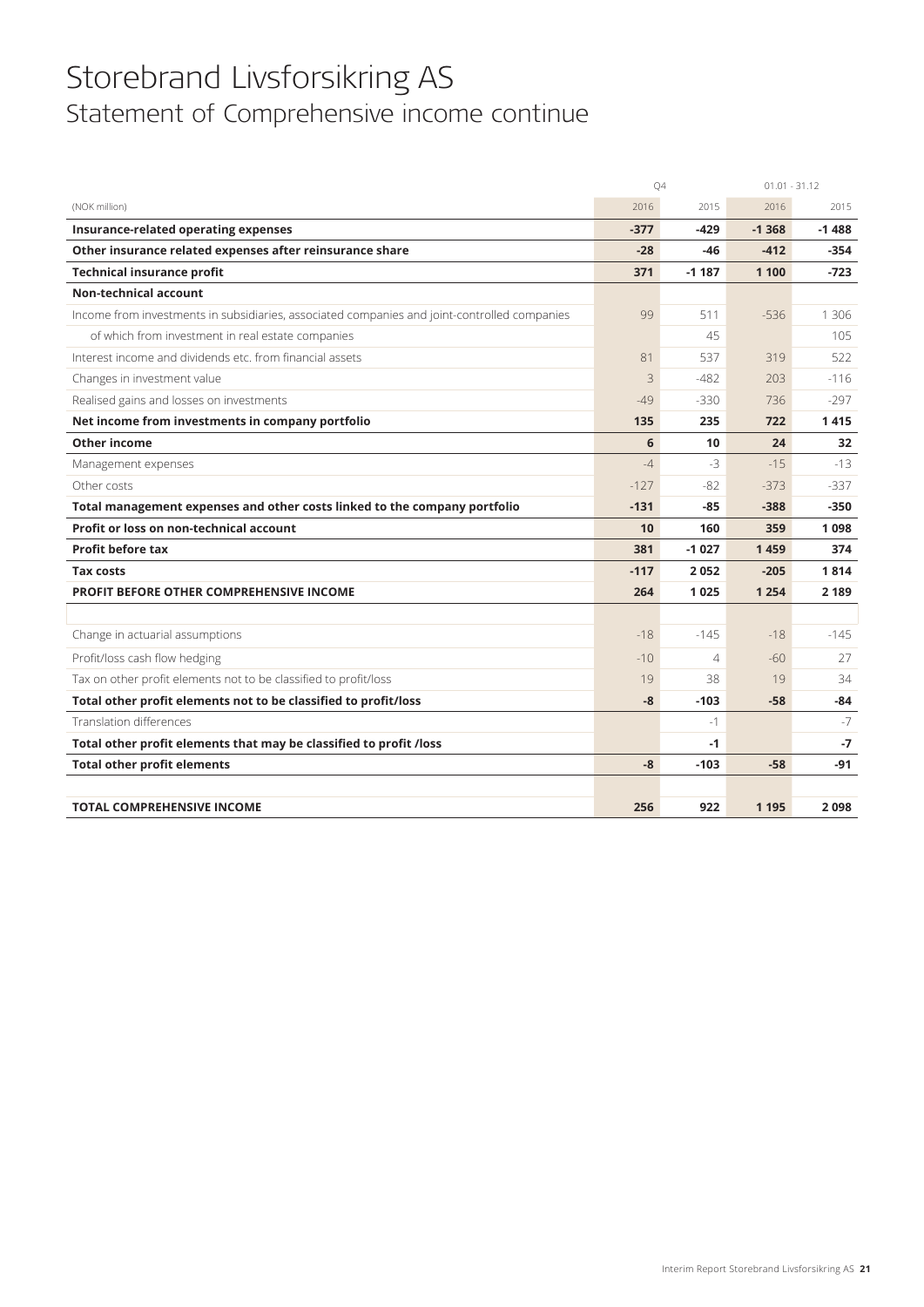## Storebrand Livsforsikring AS Statement of financial position

| (NOK million)                                                                           | 31.12.2016         | 31.12.2015         |
|-----------------------------------------------------------------------------------------|--------------------|--------------------|
| <b>Assets</b>                                                                           |                    |                    |
| Assets in company portfolio                                                             |                    |                    |
| Other intangible assets                                                                 | 133                | 201                |
| <b>Total intangible assets</b>                                                          | 133                | 201                |
| Equities and units in subsidiaries, associated companies and joint-controlled companies | 13 4 34            | 16 2 32            |
| Lendings at amortised cost                                                              | $\mathbf 1$        | $\overline{2}$     |
| Bonds at amortised cost                                                                 | 2868               | 2674               |
| Deposits at amortised cost                                                              | 143                | 246                |
| Equities and other units at fair value                                                  | 83                 | 64                 |
| Bonds and other fixed-income securities at fair value                                   | 13529              | 9787               |
| Derivatives at fair value                                                               | 932                | 1 2 6 4            |
| <b>Total investments</b>                                                                | 30 989             | 30 268             |
| Receivables in connection with direct business transactions                             | 419                | 2469               |
| Receivables in connection with reinsurance transactions                                 | 9                  | 11                 |
| Receivables with group company                                                          | 66                 | 66                 |
| Other receivables                                                                       | 410                | 129                |
| <b>Total receivables</b>                                                                | 903                | 2677               |
| Tangible fixed assets                                                                   | 11                 | 14                 |
| Cash, bank                                                                              | 1644               | 988                |
| Tax assets                                                                              | 175                | 360                |
| <b>Total other assets</b>                                                               | 1830               | 1363               |
| Other pre-paid costs and income earned and not received                                 | 14                 | 12                 |
| Total pre-paid costs and income earned and not received                                 | 14                 | 12                 |
| Total assets in company portfolio                                                       | 33 870             | 34 5 20            |
|                                                                                         |                    |                    |
|                                                                                         |                    |                    |
| Assets in customer portfolios                                                           |                    |                    |
| Equities and units in subsidiaries, associated companies and joint-controlled companies | 20884              | 22 149             |
| of which investment in real estate companies                                            | 20 104             | 21 3 5 2           |
| Bonds at amortised cost                                                                 | 15 644             | 15 6 48            |
| Lendings at amortised cost                                                              | 79 378             | 73434              |
| Deposits at amortised cost                                                              | 16 628             | 6017               |
| Equities and other units at fair value                                                  | 2 133              | 2002               |
| Bonds and other fixed-income securities at fair value                                   | 10 501             | 12 2 2 6           |
| Financial derivatives at fair value                                                     | 38 4 4 4           | 48 1 14            |
| Total investments in collective portfolio                                               | 128                | 225                |
| Total investment in collective portfolio                                                | 183739             | 179 815            |
| Reinsurance share of insurance obligations                                              | 106                | 112                |
| Equities and units in subsidiaries, associated companies and joint-controlled companies | 2 9 7 4            | 2424               |
| of which investment in real estate companies                                            | 2 9 7 4            | 2 4 2 4            |
| Lendings at amortised cost                                                              | 100                |                    |
| Deposits at amortised cost                                                              | 183                | 179                |
| Equities and other units at fair value                                                  | 39 6 26            | 32 041             |
| Bonds and other fixed-income securities at fair value                                   | 21 807             | 19747              |
| Financial derivatives at fair value                                                     | 73                 | 9                  |
| Total investments in investment selection portfolio                                     | 64 763             | 54 400             |
| <b>Total assets in customer portfolios</b><br><b>TOTAL ASSETS</b>                       | 248 609<br>282 478 | 234 326<br>268 846 |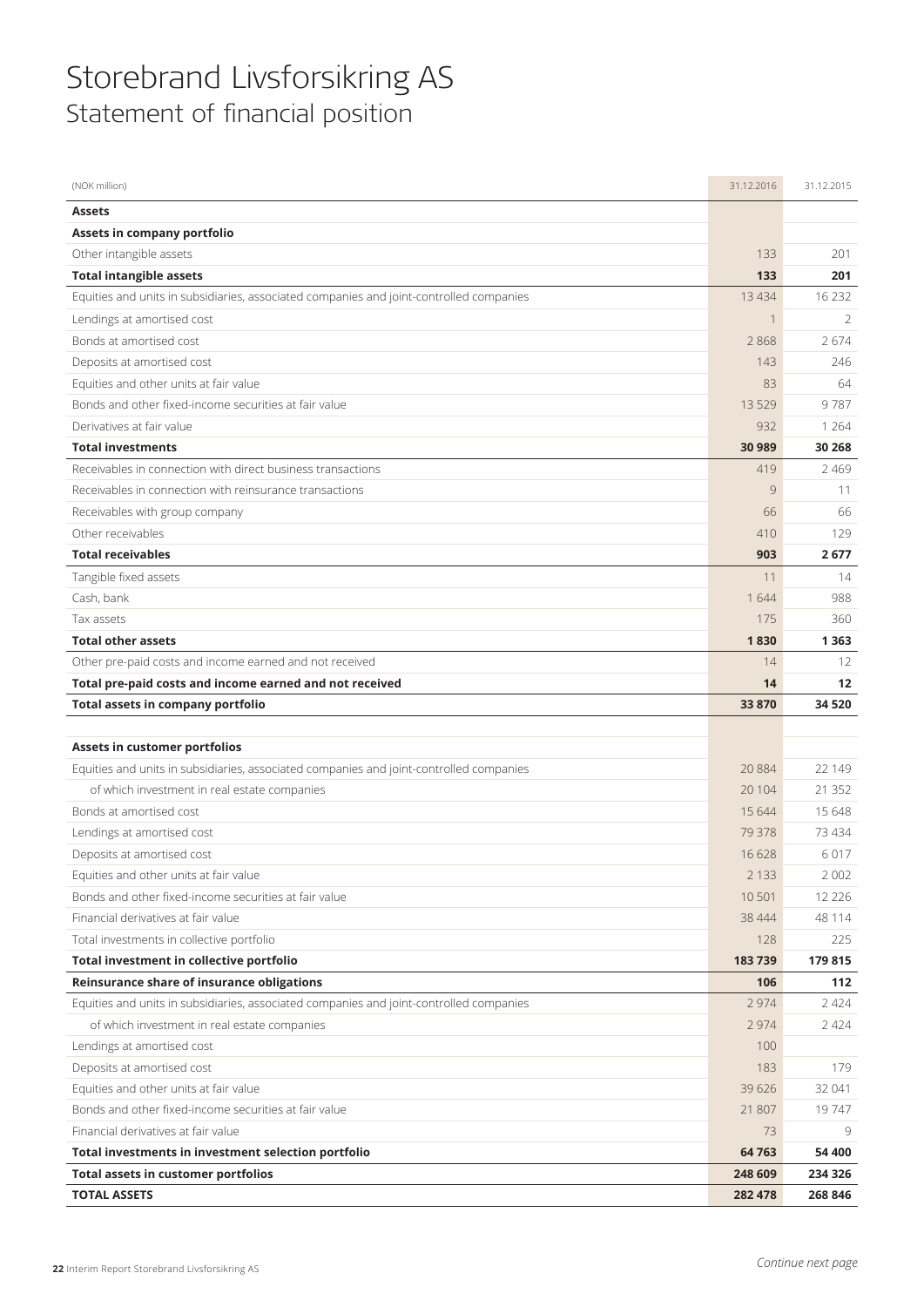## Storebrand Livsforsikring AS Statement of financial position continue

| (NOK million)                                                                   | 31.12.2016  | 31.12.2015    |
|---------------------------------------------------------------------------------|-------------|---------------|
| <b>Equity and liabilities</b>                                                   |             |               |
| Share capital                                                                   | 3 5 4 0     | 3540          |
| Share premium                                                                   | 9711        | 9711          |
| <b>Total paid in equity</b>                                                     | 13 251      | 13 2 51       |
| Risk equalisation fund                                                          | 140         | 142           |
| Other earned equity                                                             | 11 042      | 9845          |
| <b>Total earned equity</b>                                                      | 11 182      | 9987          |
| Perpetual subordinated loan capital                                             | 2098        | 2096          |
| Dated subordinated loan capital                                                 | 3742        | 3158          |
| Hybrid tier 1 capital                                                           | 1 504       | 1503          |
| Total subordinated loan capital and hybrid tier 1 capital                       | 7 3 4 4     | 6756          |
| Premium reserves                                                                | 167456      | 165 921       |
| Additional statutory reserves                                                   | 6794        | 5 1 6 0       |
| Market value adjustment reserve                                                 | 2684        | 4520          |
| Claims allocation                                                               | 1 4 2 7     | 1038          |
| Premium fund, deposit fund and the pension surplus fund                         | 2671        | 2713          |
| Other technical reserve                                                         | 684         | 655           |
| Total insurance obligations in life insurance - contractual obligations         | 181716      | 180 006       |
| Premium reserves                                                                | 65 144      | 53 894        |
| Claims allocation                                                               | $\mathbf 1$ |               |
| Total insurance obligations in life insurance - investment portfolio separately | 65 144      | 53894         |
| Pension liabilities etc.                                                        | 59          | 196           |
| Other provisions for liabilities                                                |             | $\mathcal{I}$ |
| <b>Total provisions for liabilities</b>                                         | 59          | 196           |
| Liabilities in connection with direct insurance                                 | 898         | 935           |
| Financial derivatives                                                           | 1 0 4 7     | 1797          |
| Liabilities to group companies                                                  | 199         | 50            |
| Other liabilities                                                               | 1415        | 1722          |
| <b>Total liabilities</b>                                                        | 3559        | 4504          |
| Other accrued expenses and received, unearned income                            | 224         | 251           |
| Total accrued expenses and received, unearned income                            | 224         | 251           |
| <b>TOTAL EQUITY AND LIABILITIES</b>                                             | 282 478     | 268 846       |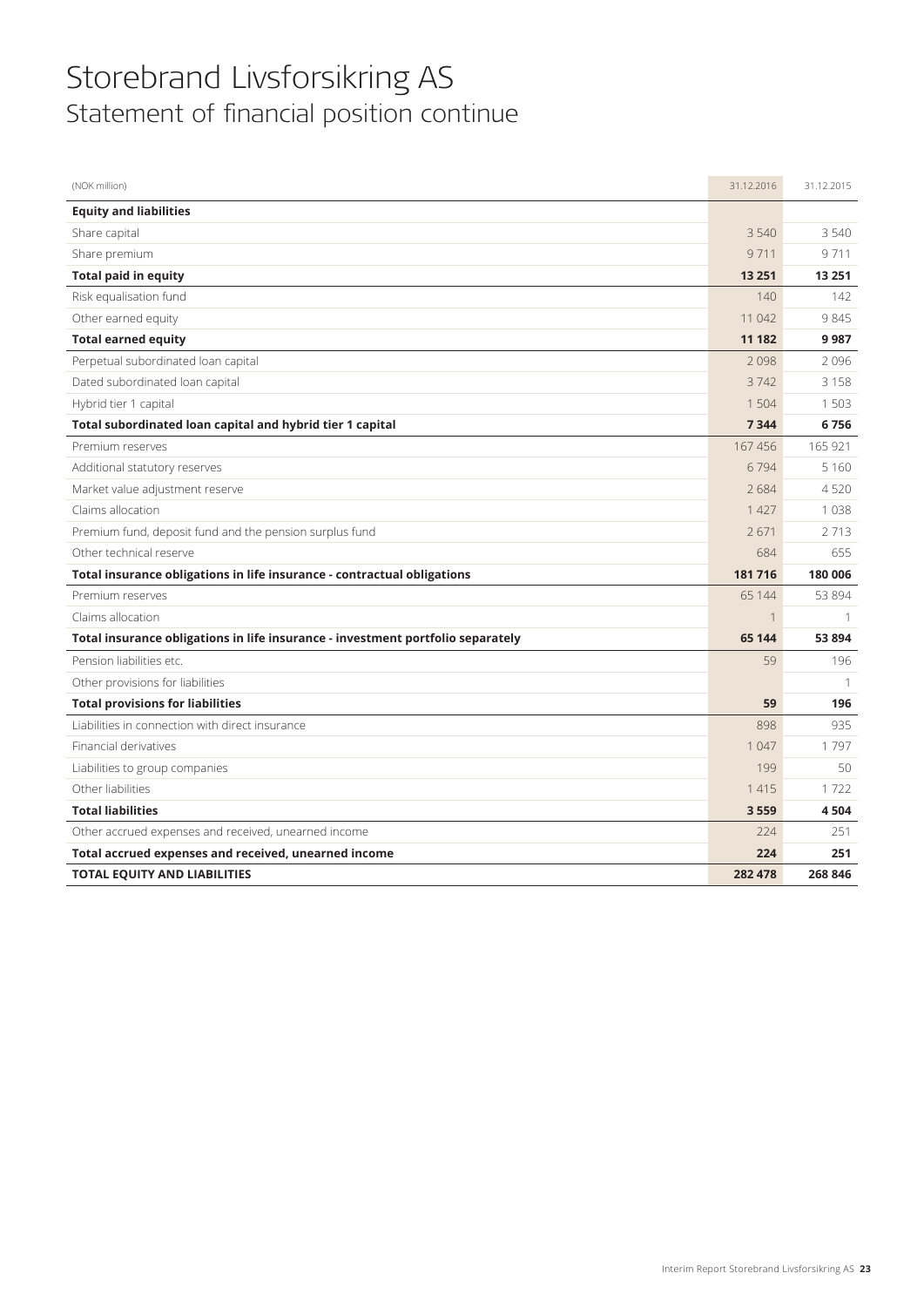## Storebrand Livsforsikring AS Statement of change in equity

|                                           |                             | Share premium | Total paid | <b>Risk</b>       |              |              |
|-------------------------------------------|-----------------------------|---------------|------------|-------------------|--------------|--------------|
| (NOK million)                             | Share capital <sup>1)</sup> | reserve       | in equity  | equalisation fund | Other equity | Total equity |
| <b>Equity at 31.12.2014</b>               | 3 5 4 0                     | 9711          | 13 251     | 828               | 7061         | 21 140       |
| Profit for the period                     |                             |               |            | -686              | 2875         | 2 1 8 9      |
| Total other profit elements               |                             |               |            |                   | $-91$        | $-91$        |
| Total comprehensive income for the period |                             |               |            | -686              | 2785         | 2098         |
|                                           |                             |               |            |                   |              |              |
| <b>Equity transactions with owner:</b>    |                             |               |            |                   |              |              |
| Other                                     |                             |               |            |                   | $-1$         | $-1$         |
| Equity at 31.12.2015                      | 3 5 4 0                     | 9711          | 13 251     | 142               | 9845         | 23 2 38      |
| Profit for the period                     |                             |               |            | $-2$              | 1 2 5 5      | 1 2 5 4      |
| Total other profit elements               |                             |               |            |                   | $-58$        | $-58$        |
| Total comprehensive income for the period |                             |               |            | $-2$              | 1 1 9 7      | 1 1 9 5      |
|                                           |                             |               |            |                   |              |              |
| <b>Equity at 31.12.2016</b>               | 3540                        | 9711          | 13 2 51    | 140               | 11 042       | 24 4 33      |

1) 35 404 200 shares of NOK 100 per value.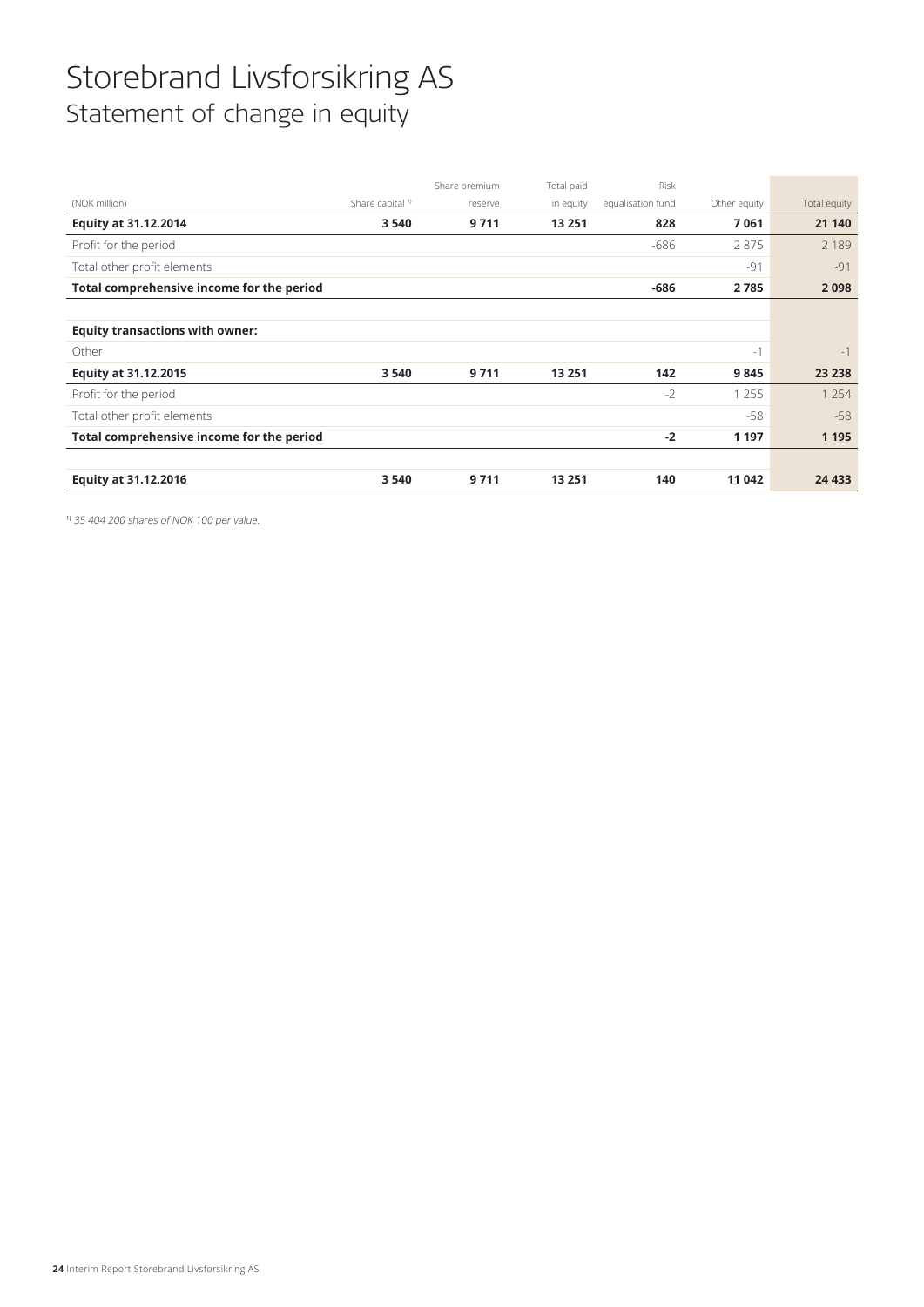### Notes Storebrand Livsforsikring Group



### Accounting policies

The Group's interim financial statements include Storebrand Livsforsikring AS, subsidiaries and associated companies. The financial statements are prepared in accordance with the "Regulation on the annual accounts etc. of lifeinsurance companies" for the parent company and the consolidated financial statements in accordance with IAS 34 Interim Financial Reporting. The interim financial statements do not contain all the information that is required in a full annual financial statements.

A description of the accounting policies applied in the preparation of the financial statements is provided in the 2015 annual report, and the interim financial statements are prepared with respect to these accounting policies.

### **Financial tax**

In connection with the national budget for 2017, it was agreed to introduce a financial tax consisting of two elements:

- Financial tax on salaries. This is set at 5 per cent and will follow the rules for employer's National Insurance contributions.
- The tax rate on the ordinary income for companies subject to the financial tax will be continued at the 2016 level (25 per cent), while it will otherwise be reduced to 24 per cent.

There is none new or amended accounting standards that entered into effect as at 1 January 2016 that have caused significant effects on Storebrand's interim financial statements.

### **Storebrand Livsforsikring AS - the company´s financial statements**

With the exception of the handling of security reserves, the financial statements have been prepared in accordance with the accounting principles that were used in the annual financial statements for 2015. The new Annual Financial Statement Regulations that entered into force on 1 January 2016 entail that provisions for security reserves shall no longer be made in the company's financial statements. The change is handled as a change in accounting principle and security reserves are now included as equity in the company. Provisions are made for related deferred tax. Comparable figures have been restated.

### **STATEMENT OF COMPREHENSIVE INCOME**

#### **Storebrand Livsforsikring AS**

|                                                   | Q4 2015  |          |         | 31.12.2015 |          |         |
|---------------------------------------------------|----------|----------|---------|------------|----------|---------|
|                                                   | Reported | Security | Revised | Reported   | Security | Revised |
| (NOK million)                                     | figures  | reserves | figures | figures    | reserves | figures |
| To/from technical reserves for non-life insurance | h        | -6       |         | -4         | 4        |         |
| business                                          |          |          |         |            |          |         |
| <b>Profit before tax</b>                          | $-1022$  | -6       | $-1027$ | 371        | 4        | 374     |
| Tax costs                                         | 2051     |          | 2052    | 1815       | $-1$     | 1814    |
| Profit before other comprehensive income          | 1029     | -4       | 1025    | 2 1 8 6    | 3        | 2 1 8 9 |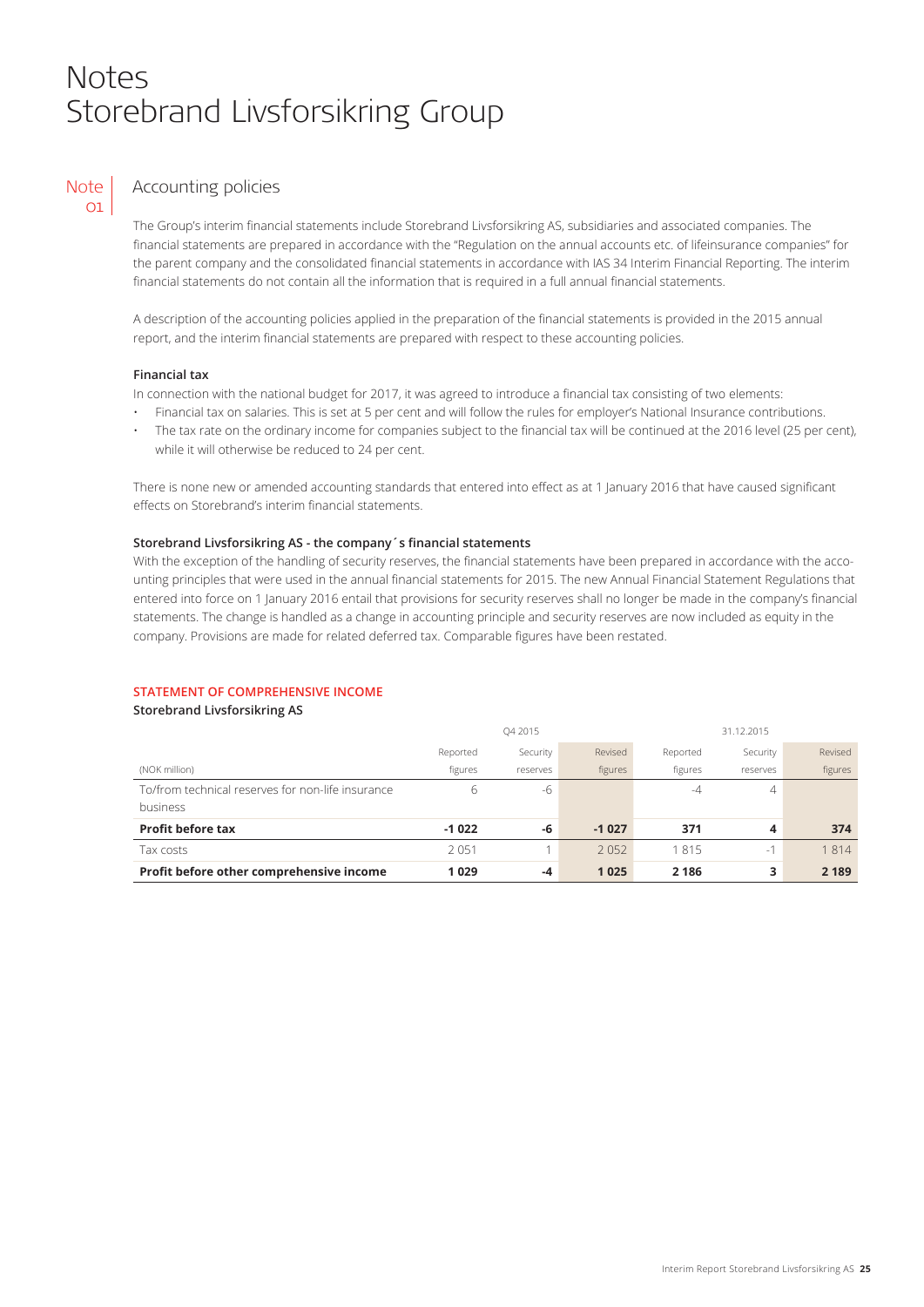### **STATEMENT OF FINANCIAL POSITION**

#### **Storebrand Livsforsikring AS**

|                                               |          | 1.1.2015 |         |          | 31.12.2015 |         |
|-----------------------------------------------|----------|----------|---------|----------|------------|---------|
|                                               | Reported | Security | Revised | Reported | Security   | Revised |
| (NOK million)                                 | figures  | reserves | figures | figures  | reserves   | figures |
| <b>Assets</b>                                 |          |          |         |          |            |         |
| Tax assets                                    |          |          |         | 400      | $-39$      | 360     |
| Reinsurance share of insurance obligations    | 143      | $-19$    | 124     | 129      | $-18$      | 112     |
| <b>Total assets</b>                           | 257 537  | $-19$    | 257 518 | 268 903  | $-57$      | 268 846 |
| <b>Equity and liabilities</b>                 |          |          |         |          |            |         |
| Other earned equity                           | 6946     | 115      | 7061    | 9869     | 118        | 9987    |
| <b>Total earned equity</b>                    | 7774     | 115      | 7889    | 9869     | 118        | 9987    |
| Other technical reserve                       | 799      | $-173$   | 627     | 829      | $-175$     | 655     |
| Total insurance obligations in life insurance |          |          |         |          |            |         |
| - contractual obligations                     | 181 048  | $-173$   | 180 875 | 180 181  | $-175$     | 180 006 |
| Deferred tax                                  | 1449     | 38       | 1488    |          |            |         |
| <b>Total provisions for liabilities</b>       | 1686     |          | 1686    |          |            |         |
| <b>Total equity and liabilities</b>           | 257 537  | $-19$    | 257 518 | 268 903  | $-57$      | 268 846 |

### Note  $O<sub>2</sub>$

### Estimates

In preparing the Group's financial statements the management are required to make estimates, judgements and assumptions of uncertain amounts. The estimates and underlying assumptions are reviewed on an ongoing basis and are based on historical experience and expectations of future events and represent the management's best judgement at the time the financial statements were prepared.

Actual results may differ from these estimates

A description of the most critical estimates and judgements that can affect recognised amounts appears in the 2015 annual financial statements in note 2, strengthening longevity reserves for Storebrand Life Insurance, in note 3, insurance risk, in note 7 and valuation of financial instruments and real estate at fair value is described in note 13 and in the interim financial statements note 10 Solvency II.

### Note 03

### Segments – result by business area

Storebrand´s operation include the business areas Savings, Insurance, Guaranted Pension and Other.

### **CHANGE TO PROFIT AND LOSS STATEMENT**

A change has been made to the alternative profit and loss statement in the 3rd quarter of 2016. The purpose of the change was to more clearly differentiate between the result elements from operations and result elements from finance. A new term, "operating profit", has been incorporated that is prior to the financial results from the company portfolios and risk results from the guaranteed life insurance activities.

In the new profit and loss statement, "financial items and risk result life & pension" includes the following lines from the statement that was used up until 30 June 2016:

- Risk result life and pensions
- Financial result
- Net profit sharing

Comparable figures have been restated.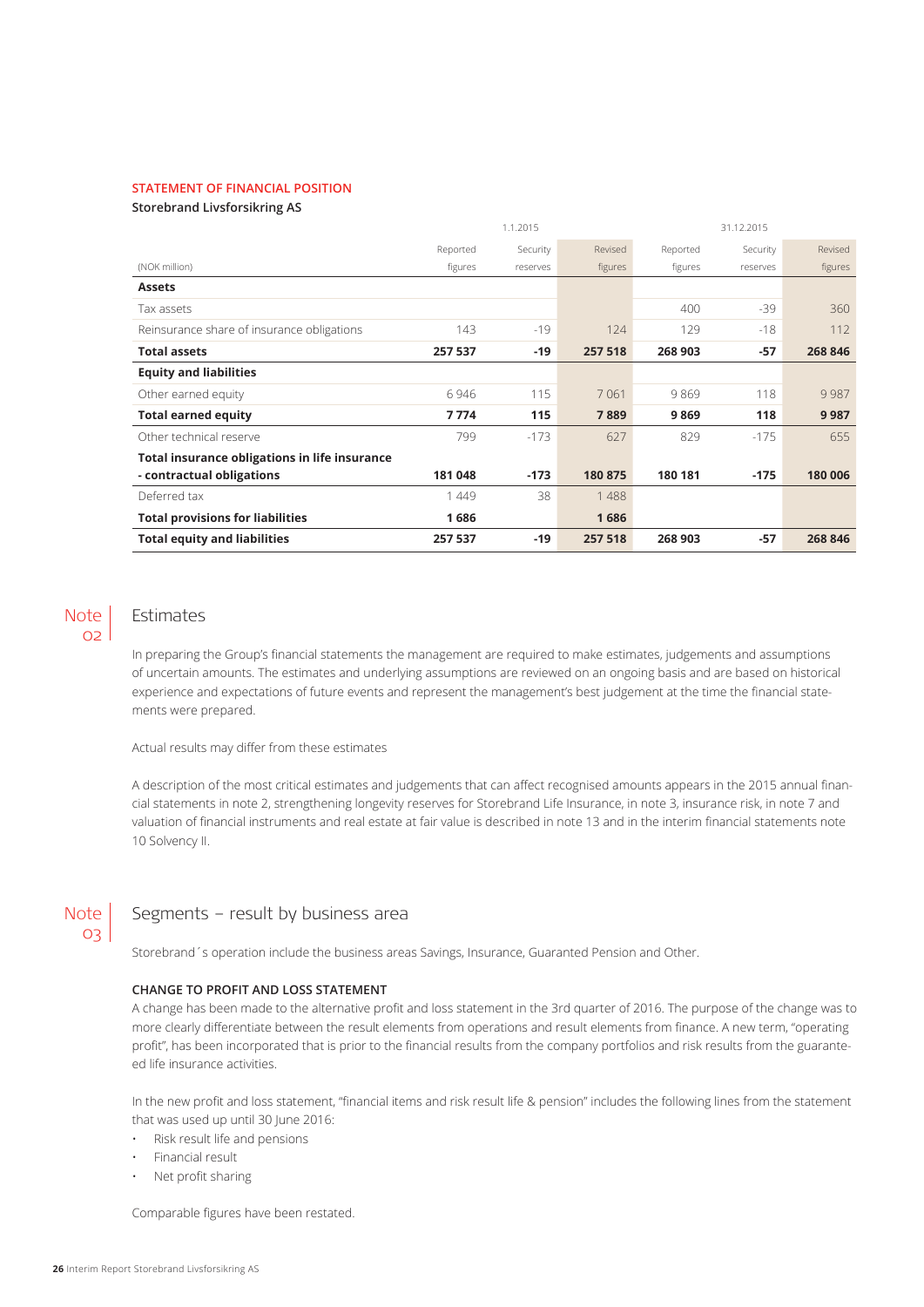### **SAVINGS**

Consists of products that include long-term saving for retirement with no explicit long-term interest rate guarantees. The area includes fundbased insurance (Unit Linked and defined contribution pensions) to individuals and companies in Norway and Sweden. In addition also includes certain other subsidiaries.

### **INSURANCE**

Insurance is responsible for the group's insurance risk products. The unit provides personal risk products in the Norwegian and Swedish retail market and employee- and pension-related insurances in the Norwegian and Swedish corporate market

### **GUARANTEED PENSION**

Guaranteed pension consists of products that include long-term saving for retirement, where customers have a guaranteed return or performance of savings funds. The area includes defined contribution pensions in Norway and Sweden, paid-up policies and individual capital and pension insurances.

### **OTHER**

Under the category 'Other', the performance of the company's portfolios in Storebrand Livsforsikring and SPP are reported. It also includes results related to operations in subsidiaries including BenCo, which through Nordben and Euroben offer pension products to multi-national companies.

### **RECONCILIATION WITH THE OFFICIAL PROFIT AND LOSS ACCOUNTING**

Results in the segments are reconciled with the corporate results before amortization and write-downs of intangible assets. The corporate profit and loss account includes gross income and gross costs linked to both the insurance customers and owner. In addition are the savings element in premium income and in costs related to insurance. The various segments are to a large extent followed up in the follow-up of net profit margins, including follow-up of risk and administration results. The result lines that are used in segment reporting will therefore not be identical with the result lines in the corporate profit and loss account.

### **SEGMENTS - RESULT BY BUSINESS AREA**

|                                                    |       | Q4       |        | $01.01 - 31.12$ |
|----------------------------------------------------|-------|----------|--------|-----------------|
| (NOK million)                                      | 2016  | 2015     | 2016   | 2015            |
| Savings                                            | 120   | 64       | 418    | 395             |
| Insurance                                          | 121   | $-19$    | 429    | 379             |
| Guaranteed pension                                 | 492   | $-110$   | 870    | 329             |
| Other                                              | $-17$ | 210      | 377    | 241             |
| Profit before amortisation and provision longevity | 716   | 145      | 2093   | 1344            |
| Provision longevity                                |       | $-1.362$ |        | $-1764$         |
| <b>Profit before amortisation</b>                  | 716   | $-1217$  | 2093   | $-420$          |
| Amortisation intangible assets                     | $-93$ | $-102$   | $-396$ | $-386$          |
| <b>Profit before tax</b>                           | 622   | $-1318$  | 1697   | $-806$          |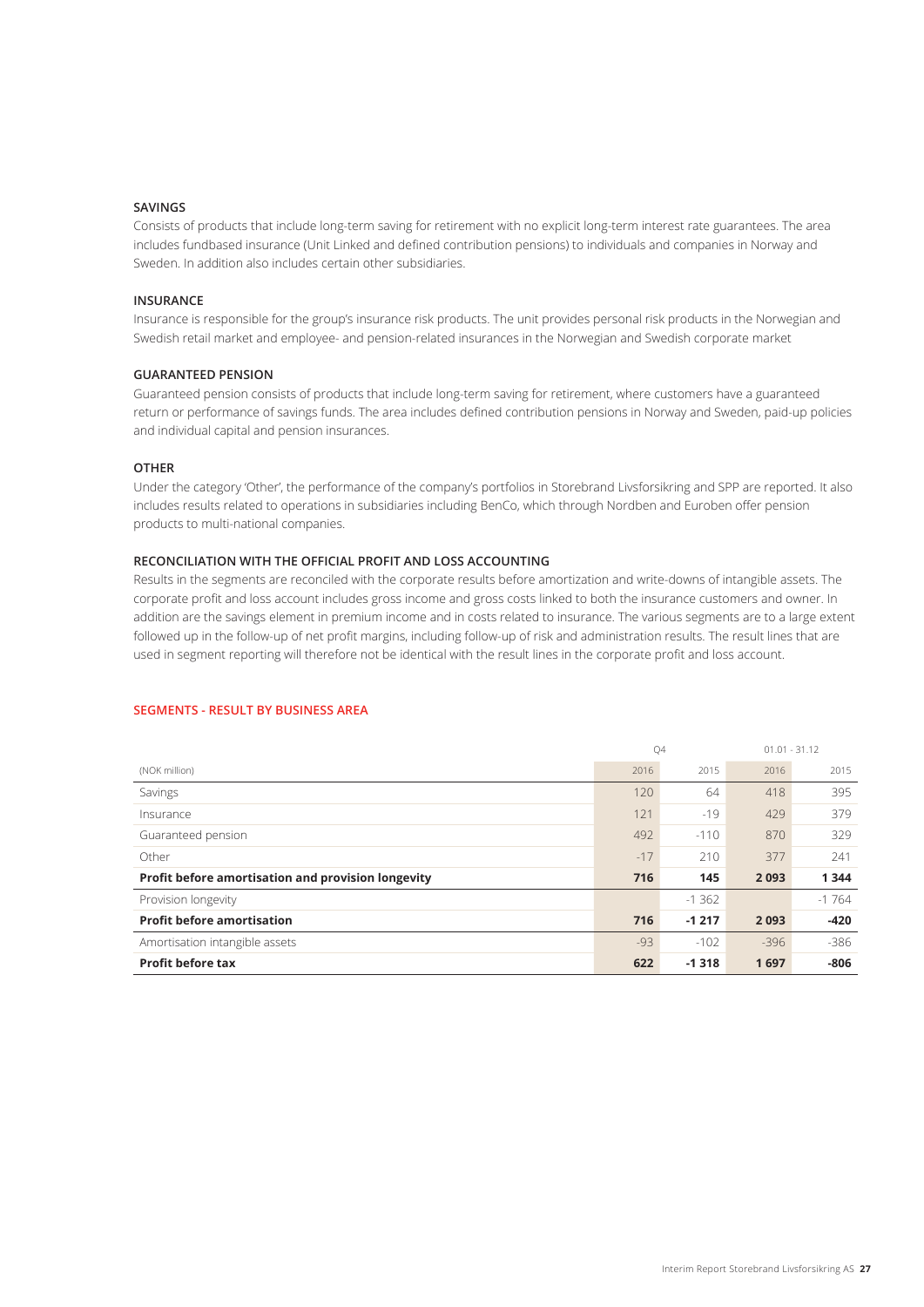### **SEGMENT INFORMATION Q4**

|                                                    |        | Savings       |        | Insurance |        | Guaranteed pension |
|----------------------------------------------------|--------|---------------|--------|-----------|--------|--------------------|
| (NOK million)                                      | 2016   | 2015          | 2016   | 2015      | 2016   | 2015               |
| Fee and administration income                      | 353    | 333           |        |           | 376    | 460                |
| Insurance result                                   |        |               | 192    | 77        |        |                    |
| - Insurance premiums f.o.a.                        |        |               | 689    | 687       |        |                    |
| - Claims f.o.a.                                    |        |               | $-496$ | $-610$    |        |                    |
| Operational cost                                   | $-232$ | $-270$        | $-114$ | $-111$    | $-260$ | $-333$             |
| <b>Operating profit</b>                            | 121    | 63            | 78     | $-34$     | 116    | 128                |
| Financial items and risk result life & pension     | $-1$   | $\mathcal{I}$ | 43     | 15        | 376    | $-238$             |
| - Risk result life & pension                       | $-1$   | 1             |        |           | $-13$  | 7                  |
| - Financial result                                 |        |               | 43     | 15        |        |                    |
| - Net profit sharing                               |        |               |        |           | 389    | $-244$             |
| Profit before amortisation and provision longevity | 120    | 64            | 121    | $-19$     | 492    | $-110$             |
| Provision longevity                                |        |               |        |           |        | $-1362$            |
| <b>Profit before amortisation</b>                  | 120    | 64            | 121    | $-19$     | 492    | $-1472$            |
| Amortisation of intangible assets                  |        |               |        |           |        |                    |
| <b>Profit before tax</b>                           | 120    | 64            | 121    | $-19$     | 492    | $-1472$            |

|                                                    |       | Other |        | Storebrand Livsforsikring |
|----------------------------------------------------|-------|-------|--------|---------------------------|
|                                                    |       |       |        | Group                     |
| (NOK million)                                      | 2016  | 2015  | 2016   | 2015                      |
| Fee and administration income                      | 25    | 22    | 754    | 815                       |
| Insurance result                                   |       |       | 192    | 77                        |
| - Insurance premiums f.o.a.                        |       |       | 689    | 687                       |
| - Claims f.o.a.                                    |       |       | $-496$ | $-610$                    |
| Operational cost                                   | $-12$ | $-15$ | $-618$ | $-729$                    |
| <b>Operating profit</b>                            | 13    | 7     | 328    | 163                       |
| Financial items and risk result life & pension     | $-29$ | 203   | 388    | $-18$                     |
| - Risk result life & pension                       | $-11$ | $-31$ | $-25$  | $-23$                     |
| - Financial result                                 | $-18$ | 236   | 25     | 252                       |
| - Net profit sharing                               | $-1$  | $-2$  | 388    | $-247$                    |
| Profit before amortisation and provision longevity | $-17$ | 210   | 716    | 145                       |
| Provision longevity                                |       |       |        | $-1362$                   |
| <b>Profit before amortisation</b>                  | $-17$ | 210   | 716    | $-1217$                   |
| Amortisation of intangible assets                  |       |       | $-93$  | $-102$                    |
| <b>Profit before tax</b>                           | $-17$ | 210   | 622    | $-1318$                   |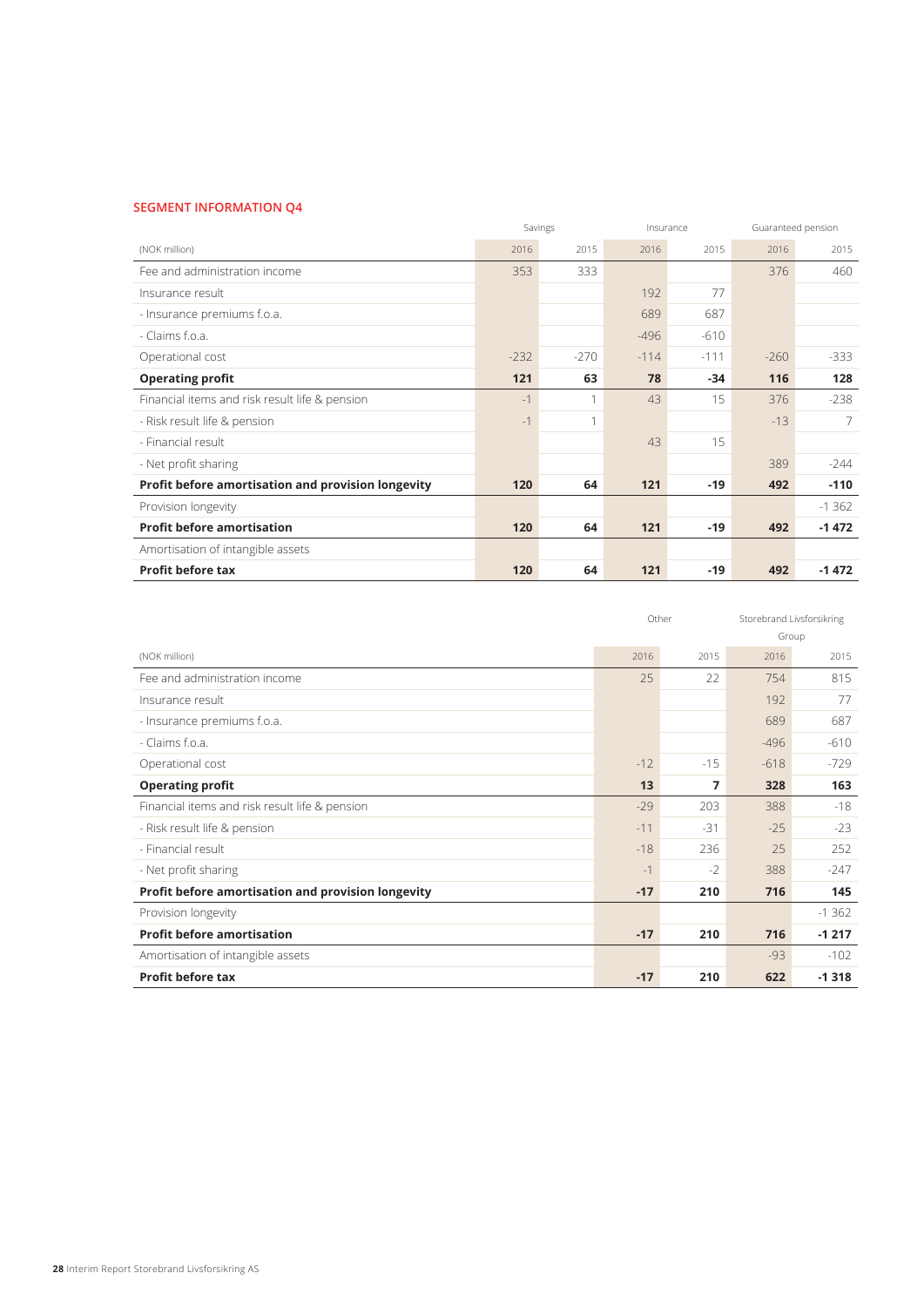### **SEGMENT INFORMATION AS AT 31.12**

|                                                    |         | Savings |         | Insurance | Guaranteed pension |         |
|----------------------------------------------------|---------|---------|---------|-----------|--------------------|---------|
| (NOK million)                                      | 2016    | 2015    | 2016    | 2015      | 2016               | 2015    |
| Fee and administration income                      | 1 3 7 8 | 1 3 9 3 |         |           | 1566               | 1777    |
| Insurance result                                   |         |         | 689     | 604       |                    |         |
| - Insurance premiums f.o.a.                        |         |         | 2759    | 2680      |                    |         |
| - Claims f.o.a.                                    |         |         | $-2070$ | $-2076$   |                    |         |
| Operational cost                                   | $-966$  | $-996$  | $-418$  | $-395$    | $-981$             | $-1156$ |
| <b>Operating profit</b>                            | 412     | 398     | 271     | 208       | 585                | 621     |
| Financial items and risk result life & pension     | 6       | $-2$    | 158     | 170       | 284                | $-292$  |
| - Risk result life & pension                       | 6       | $-3$    |         |           | $-37$              | 89      |
| - Financial result                                 |         |         | 158     | 170       |                    |         |
| - Net profit sharing                               |         | 1       |         |           | 322                | $-382$  |
| Profit before amortisation and provision longevity | 418     | 395     | 429     | 379       | 870                | 329     |
| Provision longevity                                |         |         |         |           |                    | $-1764$ |
| <b>Profit before amortisation</b>                  | 418     | 395     | 429     | 379       | 870                | $-1435$ |
| Amortisation of intangible assets                  |         |         |         |           |                    |         |
| <b>Profit before tax</b>                           | 418     | 395     | 429     | 379       | 870                | $-1435$ |

|                                                    |                | Other |         | Storebrand Livsforsikring |
|----------------------------------------------------|----------------|-------|---------|---------------------------|
|                                                    |                |       |         | Group                     |
| (NOK million)                                      | 2016           | 2015  | 2016    | 2015                      |
| Fee and administration income                      | 94             | 113   | 3038    | 3 2 8 3                   |
| Insurance result                                   |                |       | 689     | 604                       |
| - Insurance premiums f.o.a.                        |                |       | 2759    | 2680                      |
| - Claims f.o.a.                                    |                |       | $-2070$ | $-2076$                   |
| Operational cost                                   | $-48$          | -66   | $-2412$ | $-2613$                   |
| <b>Operating profit</b>                            | 46             | 47    | 1315    | 1 2 7 4                   |
| Financial items and risk result life & pension     | 331            | 194   | 779     | 70                        |
| - Risk result life & pension                       | $\overline{7}$ | $-6$  | $-24$   | 80                        |
| - Financial result                                 | 333            | 207   | 491     | 378                       |
| - Net profit sharing                               | $-9$           | $-7$  | 312     | $-389$                    |
| Profit before amortisation and provision longevity | 377            | 241   | 2093    | 1344                      |
| Provision longevity                                |                |       |         | $-1764$                   |
| <b>Profit before amortisation</b>                  | 377            | 241   | 2093    | -420                      |
| Amortisation of intangible assets                  |                |       | $-396$  | $-386$                    |
| <b>Profit before tax</b>                           | 377            | 241   | 1697    | $-806$                    |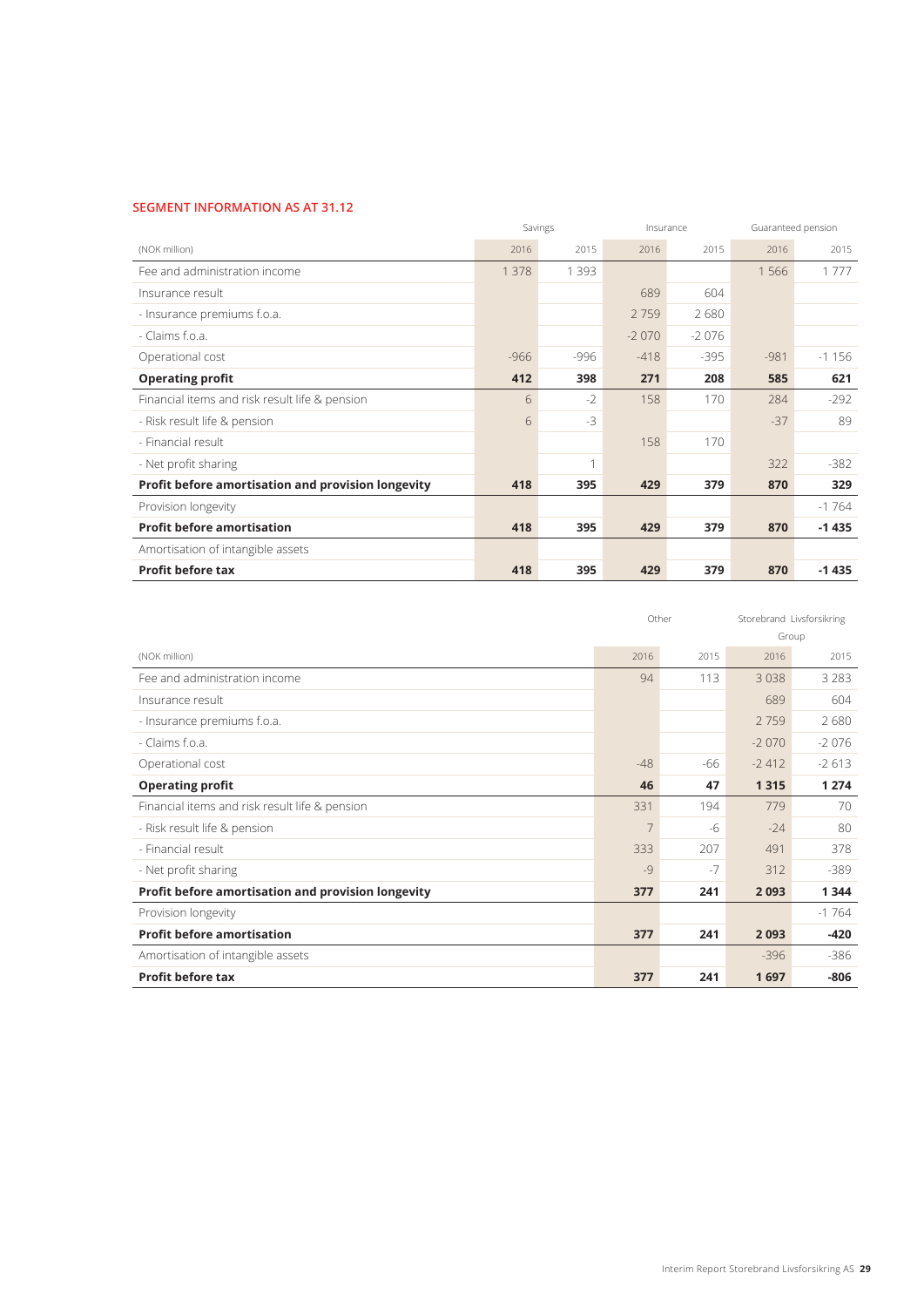

### Financial market risk and insurance risk

Risks are described in the annual report for 2015 in note 7 (Insurance risk), note 8 (Financial market risk), note 9 (Liquidity risk), note 10 (Lending and counterparty risk), note 11 (Credit exposure) and note 12 (Concentration of risk).

Market risk means changes in the value of assets as a result of unexpected volatility or changes in prices on the financial markets. It also refers to the risk that the value of the insurance liability develops differently to that of the assets.

The most significant market risks for Storebrand are share market risk, credit risk, property price risk, interest rate risk and exchange rate risk. For the life insurance companies, the financial assets are invested in a variety of sub-portfolios. Market risk affects Storebrand's income and profit differently in the different portfolios. There are three main types of sub-portfolio: company portfolios, customer portfolios without a guarantee and customer portfolios with a guarantee.

The market risk in the company portfolios and the subsidiaries that are not life insurance companies or included in the customer portfolios has a direct impact on Storebrand's profit.

The market risk in customer portfolios without a guarantee is at the customers' risk and expense, meaning Storebrand is not directly affected by changes in value. Nevertheless, changes in value do affect Storebrand's profit indirectly. Income is based largely on the size of the reserves, while the costs tend to be fixed. Lower returns on the financial market than expected will therefore have a negative effect on Storebrand's income and profit.

For customer portfolios with a guarantee, the net risk for Storebrand will be lower than the gross market risk. The extent of measures to reduce risk depends on several factors, the most important being the size and flexibility of the customer buffers and level and duration of the return guarantee. If the investment return is not sufficiently high to meet the guaranteed interest rate, the shortfall will be met by using customer buffers in the form of risk capital built up from previous years' surpluses. Risk capital primarily consists of unrealised gains, additional statutory reserves and conditional bonuses. The owner is responsible for meeting any shortfall that cannot be covered. For guaranteed customer portfolios, the risk is affected by changes in the interest rate level. Falling interest rates are positive for the investment return in the short term due to price appreciation for bonds, but negative in the long term because it reduces the probability of achieving a return higher than the guarantee.

The stock market was turbulent during the first half year, with significant price falls both early in the year and in June. The stock market was positive during the second half of the year and fourth quarter. The global index increased 5 per cent during the fourth quarter, which gave an overall increase of 9 per cent for 2016. The Norwegian stock market was especially strong, with an increase of 11 per cent in the fourth quarter and 12 per cent for 2016. The oil price increased by 50 per cent in 2016. The credit market has experienced an almost identical trend to the stock market and the credit spreads have been slightly reduced in both the fourth quarter and during the year.

Interest rates rose in the fourth quarter due to expectations of increased inflation. The 10-year interest swap rate increased by 0.5 percentage points in both Norway and Sweden. At the end of 2016, the 10-year interest swap rate was 2.0 per cent in Norway, an increase of 0.2 percentage points since the start of the year. In Sweden, the level was 1.1 per cent at the end of 2016, which was a decrease of 0.5 percentage points since the start of the year. Due to the majority of the interest rate investments in the Norwegian customer portfolios being held at amortised cost, the change in interest rates has a limited effect on expected returns in the short term. However, with the present interest rates, new bond investments provide a lower return than the average interest rate guarantee.

The Norwegian krone weakened slightly in the fourth quarter, particularly against the dollar, but also against the Swedish krone. Overall, the Norwegian krone increased in value in 2016. It strengthened by 9 per cent against the Swedish krone, 6 per cent against the Euro and 3 per cent against the dollar. A high degree of currency hedging in the portfolio means that the exchange rate fluctuations have had a modest effect on results and risk.

The interest rate sensitivity (duration) of the investments has increased somewhat during the year in both Norway and Sweden. Other than this, there have been minor changes in investment allocations.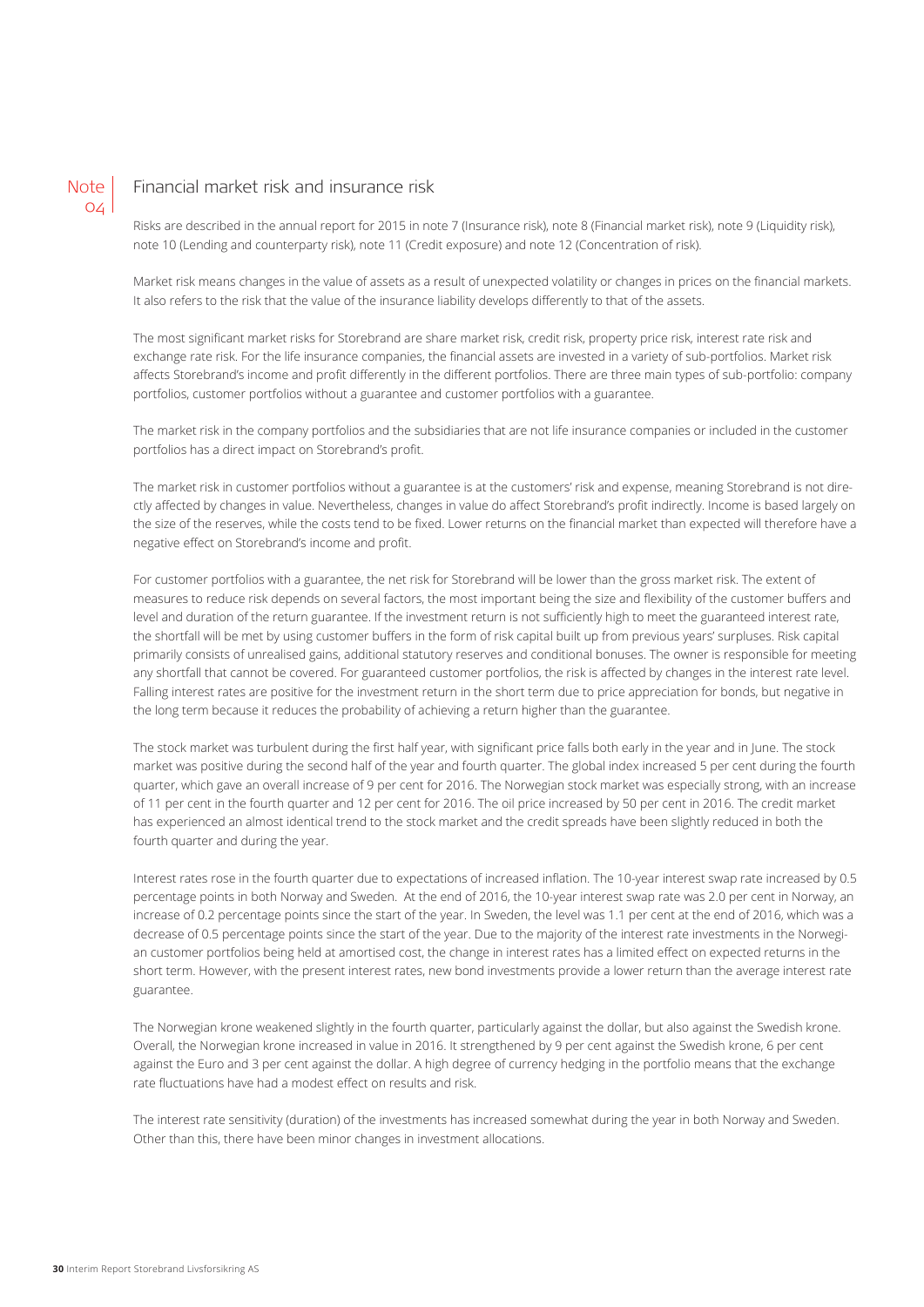Guaranteed portfolios in Sweden gave a return of minus 2 per cent in the fourth quarter due to higher interest rates. Guaranteed portfolios in Norway provided a return of 0.3 per cent. Investments at amortised cost cushions the effect of interest rate increases in Norway. There was a good return in 2016 and this was driven by positive stock markets, good returns on property investments and reduced credit spreads. In Sweden, the fall in interest rates also contributed to the return. For guaranteed portfolios as a whole, the return was 4.7 per cent in Norway and 5.3 per cent in Sweden. Based on the current strategy, any returns that exceed the guarantee in Norway will be primarily used for strengthening reserves or for additional statutory reserves, and the return therefore has little impact on the result. The market value adjustment reserve was reduced during 2016, while additional statutory reserves have increased. Excess values in bonds at amortised cost have been reduced in the fourth quarter. In Sweden, the increase in value of the insurance liabilities has been somewhat lower than the increase in the value of assets and good returns have resulted in profit sharing. SPP had a good financial result in the fourth quarter of 2016. Buffers in the form of conditional bonuses increased slightly.

Insurance risk is the risk of higher than expected payments and/or unfavourable changes in the value of an insurance liability due to the actual development differing from what was expected when premiums or provisions were calculated. Most of the Group's insurance risk is related to life insurance. Longevity is the greatest risk, since longer life expectancy entails that guaranteed benefits must be paid for a longer period of time. There is also risk related to disability and death. Insurance risk remains largely unchanged throughout the year.

#### Liquidty risk Note

05

### **SPECIFICATION OF SUBORDINATED LOAN CAPITAL**

| (NOK million)                                             | Nominal value | Currency   | Interest rate | Call date | Book value |
|-----------------------------------------------------------|---------------|------------|---------------|-----------|------------|
| <b>Issuer</b>                                             |               |            |               |           |            |
| Hybrid tier 1 capital                                     |               |            |               |           |            |
| Storebrand Livsforsikring AS                              | 1500          | <b>NOK</b> | Variable      | 2018      | 1 504      |
|                                                           |               |            |               |           |            |
| Perpetual subordinated loan capital                       |               |            |               |           |            |
| Storebrand Livsforsikring AS                              | 1 0 0 0       | NOK.       | Variable      | 2020      | 999        |
| Storebrand Livsforsikring AS                              | 1 1 0 0       | NOK.       | Variable      | 2024      | 1099       |
|                                                           |               |            |               |           |            |
| Dated subordinated loan capital                           |               |            |               |           |            |
| Storebrand Livsforsikring AS                              | 300           | <b>EUR</b> | Fixed         | 2023      | 3027       |
| Storebrand Livsforsikring AS                              | 750           | SEK.       | Variable      | 2021      | 715        |
| Total subordinated loan capital and hybrid tier 1 capital |               |            |               |           |            |
| 31.12.2016                                                |               |            |               |           | 7344       |
| Total subordinated loan capital and hybrid tier 1 capital |               |            |               |           |            |
| 31.12.2015                                                |               |            |               |           | 7489       |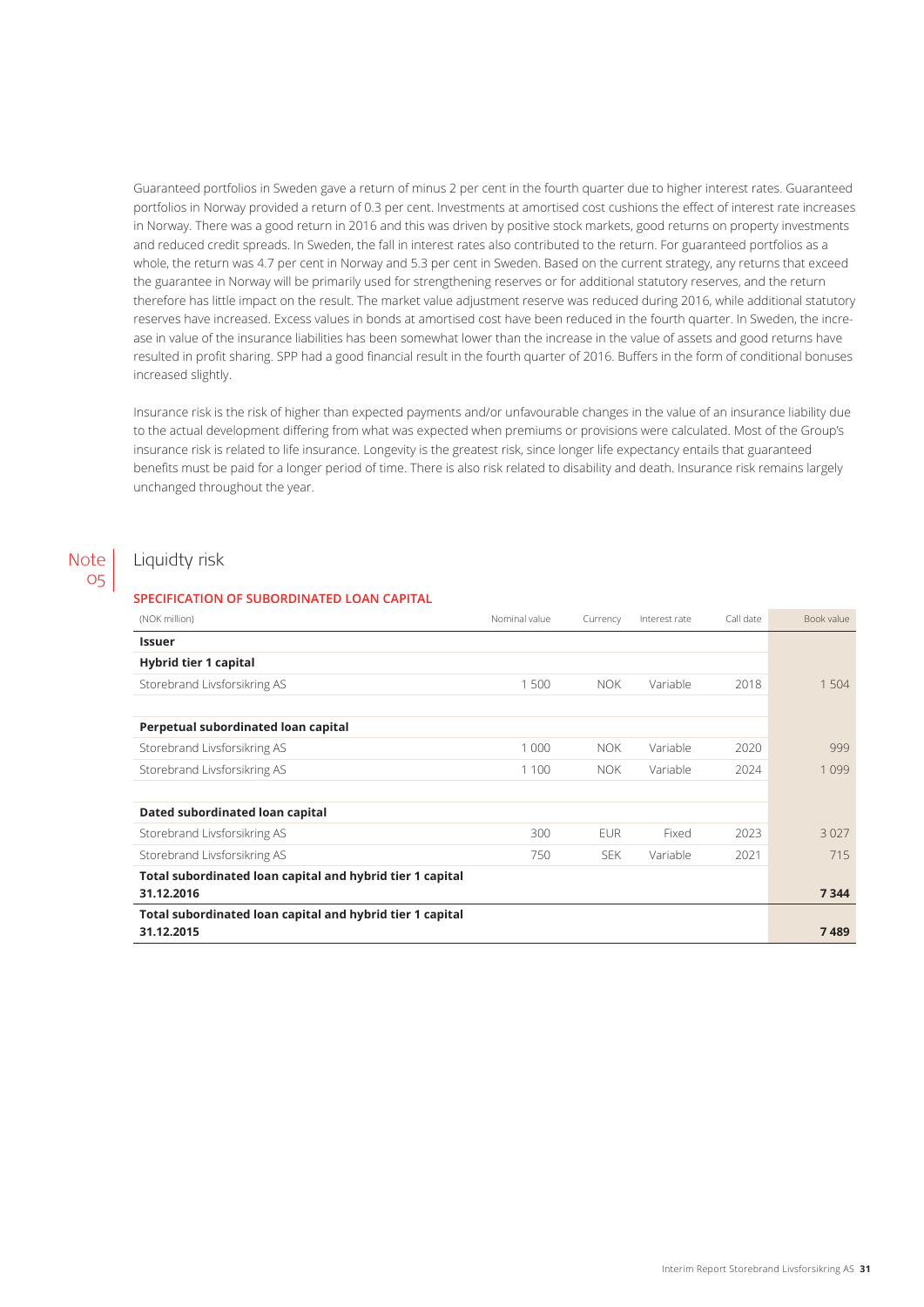#### Valuation of financial instruments and real estate Note 06

The Group categorises financial instruments valued at fair value on three different levels. Criteria for the categorisation and processes associated with valuing are described in more detail in note 13 in the financial statements for 2015.

The levels express the differing degrees of liquidity and different measurement methods used. The company has established valuation models to gather information from a wide range of well-informed sources with a view to minimising the uncertainty of valuations.

### **FINANCIAL ASSETS AND LIABILITIES AT AMORTISED COST**

|                                           | Fair value | Fair value | Book value | Book value |
|-------------------------------------------|------------|------------|------------|------------|
| (NOK million)                             | 31.12.16   | 31.12.15   | 31.12.16   | 31.12.15   |
| <b>Financial assets</b>                   |            |            |            |            |
| Lending to customers - corporate          | 6997       | 6015       | 7 0 0 4    | 6017       |
| Lending to customers - retail             | 9724       |            | 9724       |            |
| Bonds held to maturity                    | 17537      | 17578      | 15644      | 15 648     |
| Bonds classified as loans and receivables | 89 144     | 84758      | 82 246     | 76 107     |
| <b>Financial liabilities</b>              |            |            |            |            |
| Subordinated loan capital                 | 7443       | 7432       | 7344       | 7489       |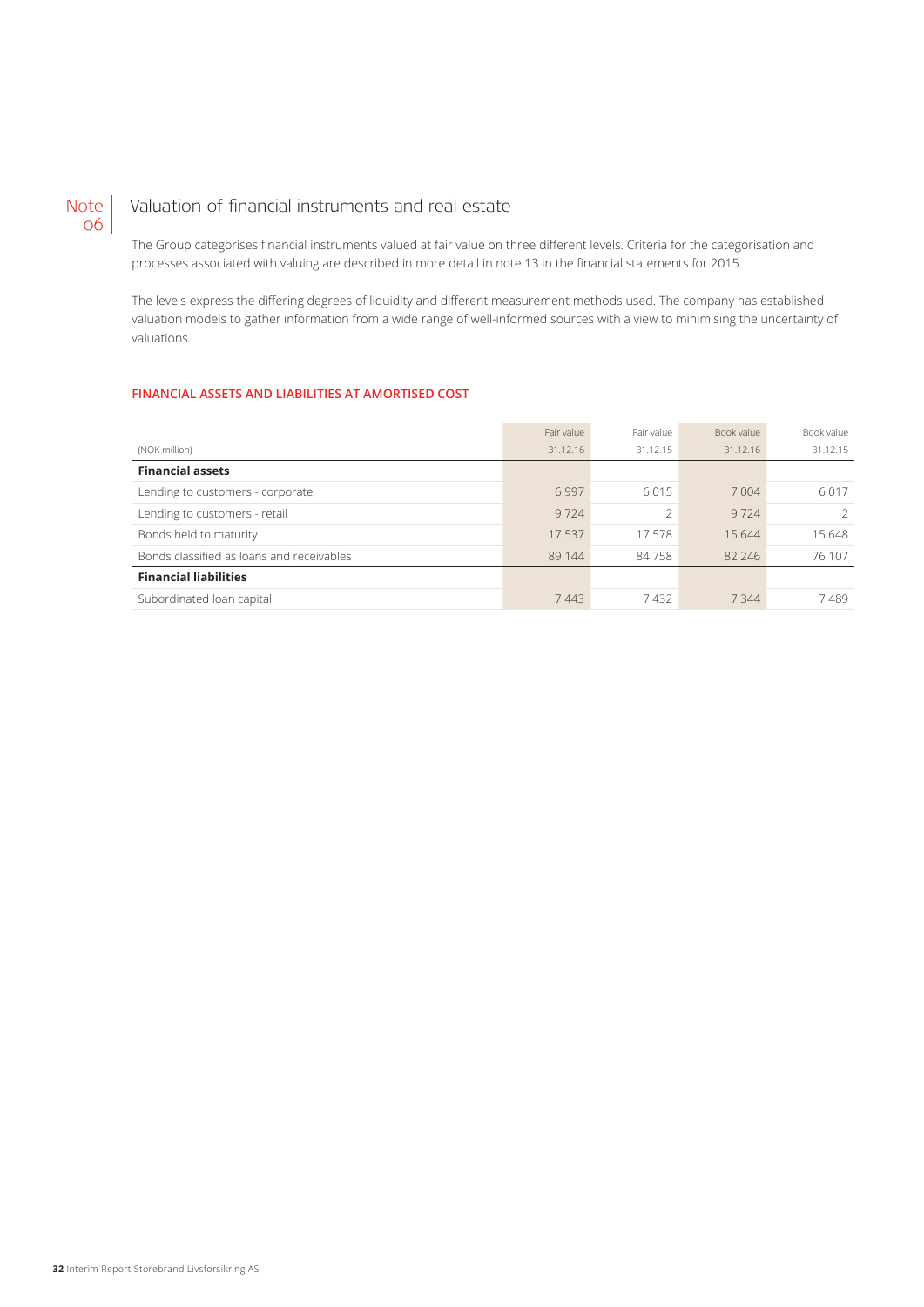### **VALUATION OF FINANCIAL INSTRUMENTS AND REAL ESTATE AT FAIR VALUE STOREBRAND LIVSFORSIKRING GROUP**

|                                                | Level 1       | Level 2     | Level 3        |                  |                  |
|------------------------------------------------|---------------|-------------|----------------|------------------|------------------|
|                                                |               | Observable  | Non-observable |                  |                  |
| (NOK million)                                  | Quoted prices | assumptions | assumptions    | Total 31.12.2016 | Total 31.12.2015 |
| <b>Assets</b>                                  |               |             |                |                  |                  |
| <b>Equities and units</b>                      |               |             |                |                  |                  |
| - Equities                                     | 20 371        | 513         | 1051           | 21 9 35          | 20651            |
| - Units                                        | 243           | 99 291      | 8050           | 107 584          | 103 913          |
| <b>Total equities and units</b>                | 20 614        | 99 803      | 9 1 0 1        | 129 518          |                  |
| Total equities and units 31.12.15              | 17890         | 94 44 6     | 12 2 2 7       |                  | 124 563          |
| Total lending to customers <sup>1)</sup>       |               |             | 2 3 4 6        | 2 3 4 6          |                  |
| <b>Bonds and other fixed income securities</b> |               |             |                |                  |                  |
| - Government bonds                             | 22 20 2       | 23 893      |                | 46 095           | 50 121           |
| - Corporate bonds                              | 44            | 31 340      | 249            | 31 632           | 28 9 25          |
| - Structured notes                             |               | 29          |                | 29               | 33792            |
| - Collateralised securities                    |               | 29 1 45     |                | 29 145           | 12 981           |
| - Bond funds                                   | 707           | 56 898      |                | 57 604           | 58 438           |
| Total bonds and other fixed income securities  | 22 952        | 141 305     | 249            | 164 506          |                  |
| Total bonds and other fixed income securities  |               |             |                |                  |                  |
| 31.12.15                                       | 28 4 05       | 155 494     | 358            |                  | 184 257          |
| <b>Derivatives:</b>                            |               |             |                |                  |                  |
| - Interest derivatives                         |               | 3 2 2 5     |                | 3 2 2 5          | 1648             |
| - Currency derivatives                         |               | $-657$      |                | $-657$           | $-417$           |
| <b>Total derivatives</b>                       |               | 2568        |                | 2568             |                  |
| - derivatives with a positive market value     |               | 4553        |                | 4553             |                  |
| - derivatives with a negative market value     |               | $-1985$     |                | $-1985$          |                  |
| Total derivatives 31.12.15                     |               | 1 2 3 1     |                |                  | 1 2 3 1          |
| <b>Real estate:</b>                            |               |             |                |                  |                  |
| - investment properties                        |               |             | 24 161         | 24 1 6 1         | 24 4 15          |
| - Owner-occupied properties                    |               |             | 2863           | 2863             | 2887             |
| <b>Total real estate</b>                       |               |             | 27 024         | 27 0 24          |                  |
| Total real estate 31.12.15                     |               |             | 27 302         |                  | 27 302           |

1) Includes lending to customers classified at fair value through profit and loss.

There are no significant movement between level 1 and level 2 in this quarter or year to date.

### **MOVEMENT LEVEL 3**

| <b>Book value 31.12.16</b> | 1051     | 8050    | 2 3 4 6        | 249       | 24 161     | 2863       |
|----------------------------|----------|---------|----------------|-----------|------------|------------|
| Other                      |          |         |                |           | 1 1 8 2    | 37         |
| Translation differences    | $-53$    | $-251$  |                | $-27$     | $-393$     | $-131$     |
| Sales/overdue/settlement   | $-1255$  | $-2013$ | $\overline{4}$ | $-87$     | $-2863$    |            |
| Supply/disposal            | 15       | 863     | 2 3 2 6        | 14        | 1708       | 20         |
| Net profit/loss            | $-125$   | $-308$  | 16             | $-12$     | 111        | 50         |
| Book value 01.01           | 2468     | 9759    |                | 361       | 24 417     | 2887       |
| (NOK million)              | Equities | Units   | customers      | bonds     | properties | properties |
|                            |          |         | Lending to     | Corporate | Investment | occupied   |
|                            |          |         |                |           |            | Owner-     |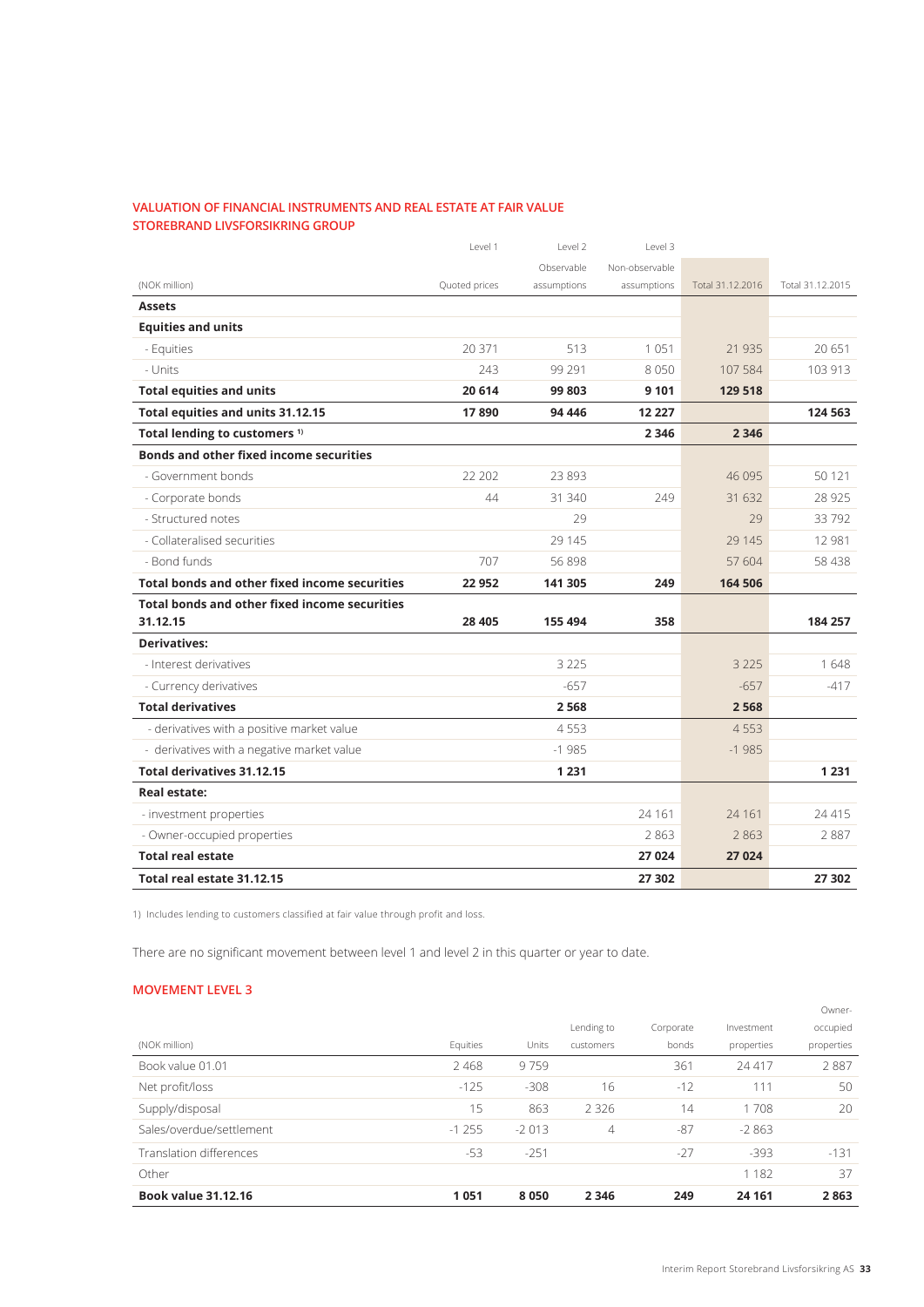### **SENSITIVITY ASSESSMENTS**

Sensitivity assessments of investments on level 3 are described in note 13 in the 2015 annual financial statements. There are no significant change in sensitivity in this quarter or year to date.

### **VALUATION OF FINANCIAL INSTRUMENTS AT FAIR VALUE STOREBRAND LIVSFORSIKRING AS**

|                                                      | Level 1       | Level 2     | Level 3        |                  |                  |
|------------------------------------------------------|---------------|-------------|----------------|------------------|------------------|
|                                                      |               |             |                |                  |                  |
|                                                      |               | Observable  | Non-observable |                  |                  |
| (NOK million)                                        | Quoted prices | assumptions | assumptions    | Total 31.12.2016 | Total 31.12.2015 |
| <b>Assets</b>                                        |               |             |                |                  |                  |
| <b>Equities and units</b>                            |               |             |                |                  |                  |
| - Equities                                           | 17 12 1       | 137         | 621            | 17879            | 14 1 14          |
| - Units                                              |               | 26 647      | 5683           | 32 3 30          | 30 216           |
| <b>Total equities and units</b>                      | 17 121        | 26 784      | 6 3 0 5        | 50 210           |                  |
| Total equities and units 31.12.15                    | 12 209        | 23 157      | 8 9 6 4        |                  | 44 3 30          |
| <b>Bonds and other fixed income securities</b>       |               |             |                |                  |                  |
| - Government bonds                                   | 11 512        |             |                | 11 512           | 13 21 5          |
| - Corporate bonds                                    |               | 10 40 6     | 51             | 10457            | 11839            |
| - Collateralised securities                          |               | 5907        |                | 5 9 0 7          | 8 2 0 3          |
| - Bond funds                                         |               | 45 905      |                | 45 905           | 44 3 9 0         |
| Total bonds and other fixed income securities        | 11512         | 62 217      | 51             | 73780            |                  |
| <b>Total bonds and other fixed income securities</b> |               |             |                |                  |                  |
| 31.12.15                                             | 13 215        | 64 35 6     | 77             |                  | 77 647           |
| <b>Derivatives:</b>                                  |               |             |                |                  |                  |
| - Interest derivatives                               |               | 803         |                | 803              | 178              |
| - Currency derivatives                               |               | $-716$      |                | $-716$           | $-476$           |
| <b>Total derivatives</b>                             |               | 86          |                | 86               |                  |
| - derivatives with a positive market value           |               | 1 1 3 3     |                | 1 1 3 3          |                  |
| - derivatives with a negative market value           |               | $-1047$     |                | $-1047$          |                  |
| <b>Total derivatives 31.12.15</b>                    |               | $-298$      |                |                  | $-298$           |

### **MOVEMENT LEVEL 3**

| (NOK million)              | Equities | Units   | Corporate bonds |
|----------------------------|----------|---------|-----------------|
| Book value 01.01           | 1780     | 7184    | 80              |
| Net profit/loss            | -62      | $-474$  | $-11$           |
| Supply/disposal            | 24       | 712     |                 |
| Sales/overdue/settlement   | $-1122$  | $-1739$ | $-18$           |
| <b>Book value 31.12.16</b> | 621      | 5 6 8 3 | 51              |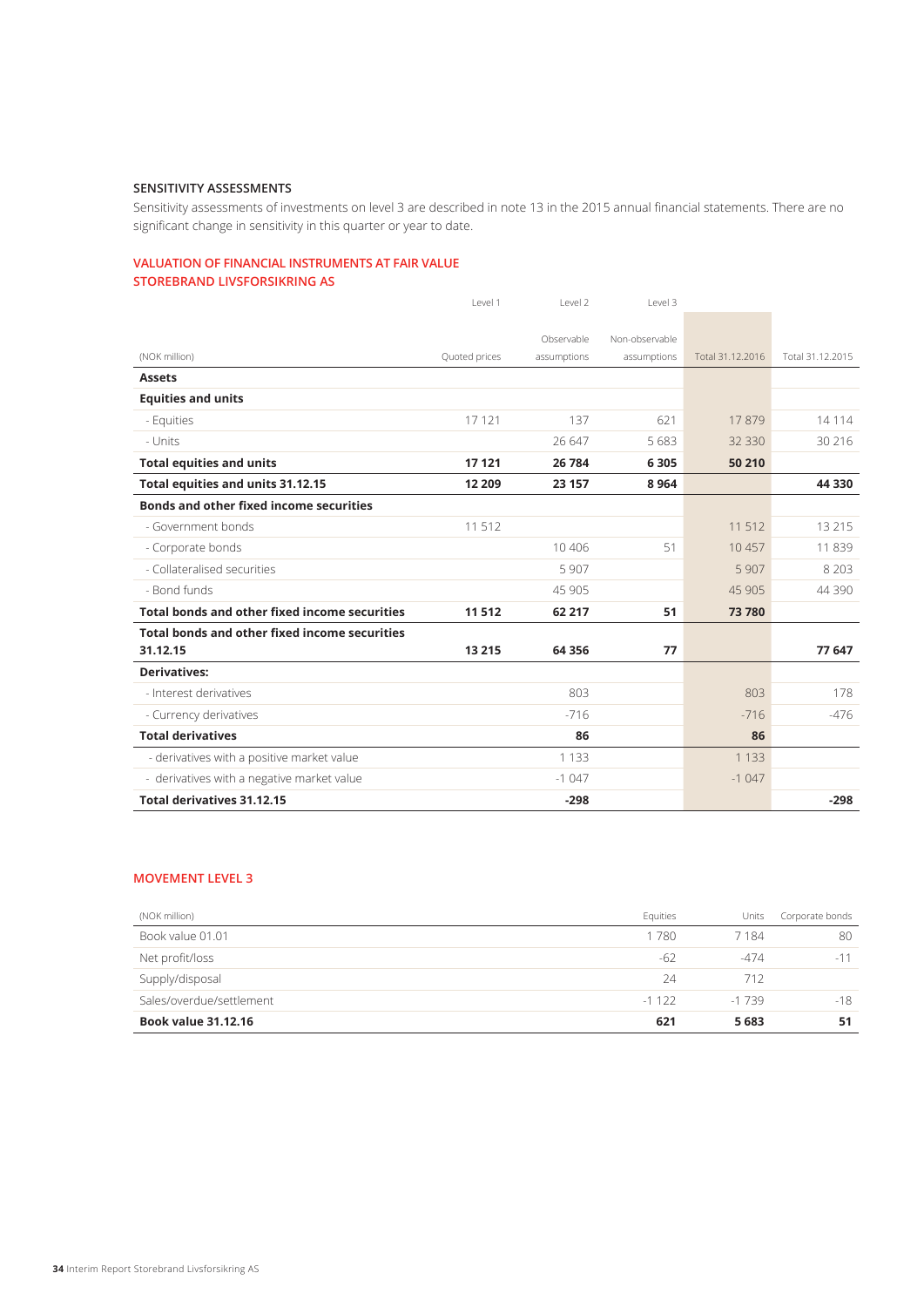### **Note** 07

### Pension scheme for own employees

In 2014, the defined benefit pension scheme for employees at Storebrand in Norway was changed after the decision was made to transition to a defined contribution pension scheme. These pension liabilities were largely derecognised in 2014. Reference is made to the specific information regarding this in the notes to the financial statements for 2014 and 2015.

In connection with new rules for disability pensions in the Norwegian Occupational Pensions Act, Storebrand has altered the disability pension scheme for own employees in Norway in 2016. In 4th quarter 2016, NOK 19 million (NOK 121 million for the whole year) was recognised as income before tax relating to allocated liabilities for previous coverage, which is recognised in the income statement as reduced costs.

### **Note** 08

Tax

Completed property sales have resulted in taxable temporary differences associated with these properties being reversed, which reduces the income tax expense.

The tax rate for the Group will vary from quarter to quarter depending on the individual legal entities' contribution to earnings. The net income tax expense for the quarter and year also reflects effects that each give a higher or lower effective tax rate. The effective tax rate is influenced by the fact that the Group has operations in countries with tax rates that are different from Norway (25 per cent).

In December 2016, the Norwegian Parliament (Storting) agreed to reduce the company tax rate from 25 to 24 per cent with effect from 1 January 2017. It was also agreed that a financial tax would be introduced that shall enter into force from the same date. Therefore, for companies subject to the financial tax, the company tax rate will be continued at the 2016 level (25 per cent). The Storebrand Group includes companies that are both subject to and not subject to the financial tax. Therefore, when capitalizing deferred tax/deferred tax assets in the consolidated financial statements, the company tax rate that applies for the individual Group companies is used. Total effect for the Group is a reduced tax expense for 2016.

#### Contigent liabilities **Note** 09

|                                                       | Storebrand Livsforsikring |            | Storebrand        |            |
|-------------------------------------------------------|---------------------------|------------|-------------------|------------|
|                                                       | Group                     |            | Livsforsikring AS |            |
| (NOK million)                                         | 31.12.2016                | 31.12.2015 | 31.12.2016        | 31.12.2015 |
| Uncalled residual liabilities re limitied partnership | 2971                      | 4 2 6 4    | 2249              | 3487       |
| <b>Total contigent liabilities</b>                    | 2971                      | 4 2 6 4    | 2 2 4 9           | 3487       |

Storebrand Group companies are engaged in extensive activities in Norway and abroad and may become a party in legal disputes.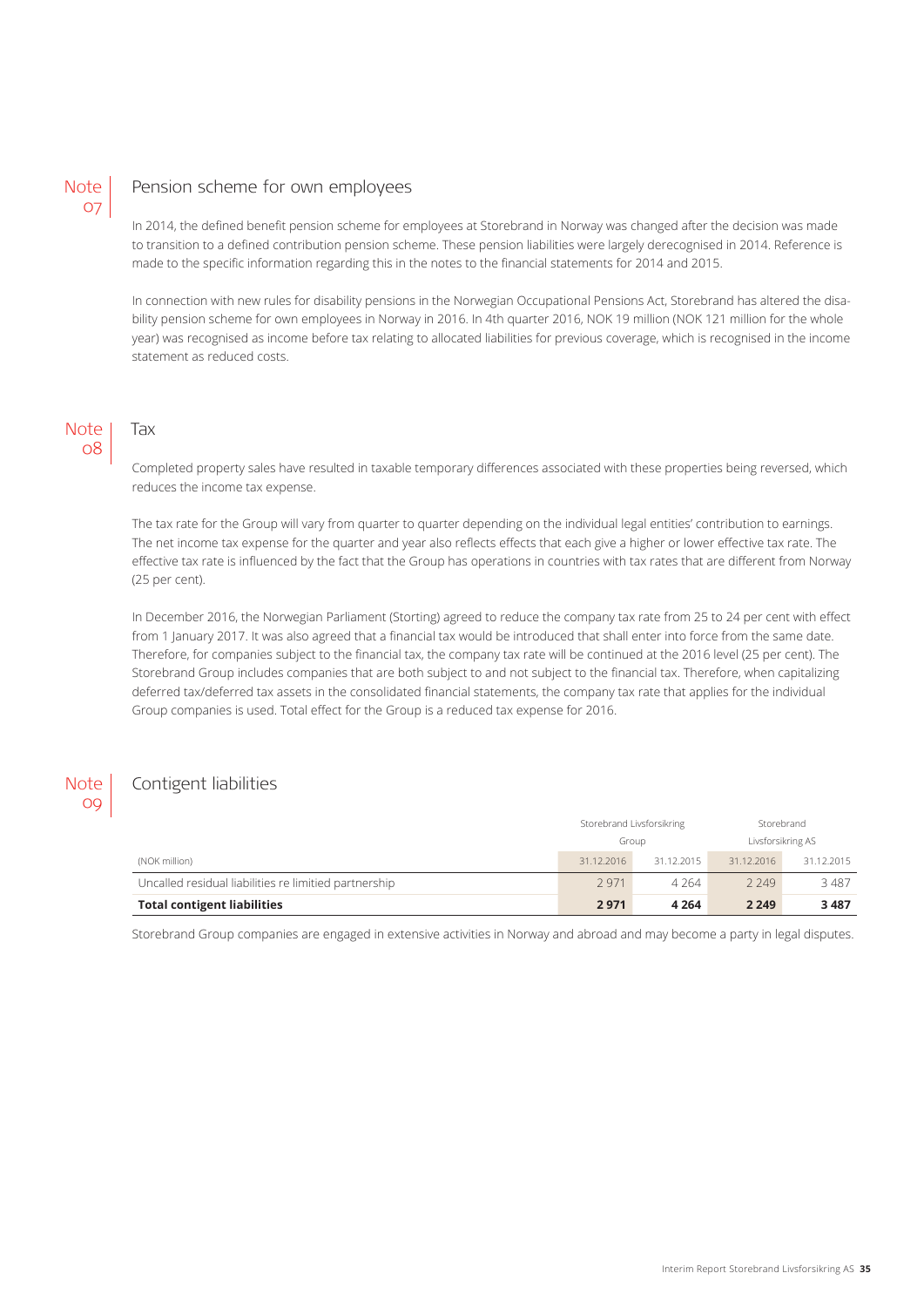### Note 10

### Solvency II

Storebrand Livsforsikring is an insurance company with capital requirements in accordance with Solvency II.

Solvency II entered into force on 1 January 2016. In accordance with the Solvency II regulations, the first complete Solvency II annual report for 2016 will be reported to the financial markets in the first 6 months of 2017.

The calculations below are for Storebrand Livsforsikring AS when Storebrand Livsforsikring Group no longer is entitled to report solvency. The requirement on consolidated level only applies to Storebrand Group.

The solvency capital requirement and minimum capital requirement are calculated in accordance with Section 8 and 22 of the Solvency II Regulations using the standard method and include the effect of the transitional arrangement for shares pursuant to Section 58 of the Solvency II Regulations.

The models used as a basis for the calculation of capital requirements and solvency capital are based on a number of requirements and assumptions that are partly specified in the regulations and partly interpreted by Storebrand based on the regulations. The most important assumptions and estimates in the calculation relate to the risk-reducing capacity of deferred tax, future margins and reserve developments, as well as the value of the customers guarantees and options. The assumptions and estimates are reviewed on an ongoing basis and are based on historical experience and expectations of future events and represent the management's best judgment at the time the financial statement were prepared. Changes to the regulations, methods and interpretations may be made that could affect the Solvency II margin in the future.

The solvency capital largely appears as net assets in the Solvency II balance sheet with the addition of eligible subordinated loans and deducted for own shares and ineligible minority interests. The solvency capital is therefore significantly different to book equity in the financial statements. Technical insurance reserves are calculated in accordance with the standard method and include the effect of the transitional arrangement pursuant to Section 56 (1) - (6) of the Solvency II Regulations. The transitional arrangement entails that the increase in the value of the technical insurance reserves is phased in gradually over a period of 16 years. The composition of solvency capital appears in the table below.

The solvency capital is divided into three capital groups in accordance with Section 6 of the Solvency II Regulations. Group 1 capital consists of paid-in capital and reconciliation reserve1) . It also includes perpetual subordinated loans (perpetual hybrid Tier 1 capital) with up to 20 per cent of Group 1 capital.

Other subordinated loans (time limited) and risk equalisation reserve are categorised as Group 2 capital. Group 2 capital can cover up to 50 per cent of the solvency capital requirement and up to 20 per cent of the minimum capital requirement. Eligible minority interests and deferred tax assets are categorised as Group 3 capital. Group 3 capital can cover up to 15 per cent of the solvency capital requirement. Group 3 capital cannot be used to cover the minimum capital requirement.

Subordinated loans issued prior to 17 January 2015 are covered by a transitional arrangement that will continue until 2026 and during this period these loans will qualify as Group 1 capital despite them not fully satisfying the requirements for viable capital in the Solvency II regulations.

1)Profit earned that is included as equity in the financial statements must be replaced by the reconciliation reserve in the solvency balance. The reconciliation reserve also includes profit earned, but based on the valuation of assets and liabilities in the solvency balance. The reconciliation reserve will also include the present value of future profits. The value of future profits is implicitly included as a consequence of the valuation of the insurance liability.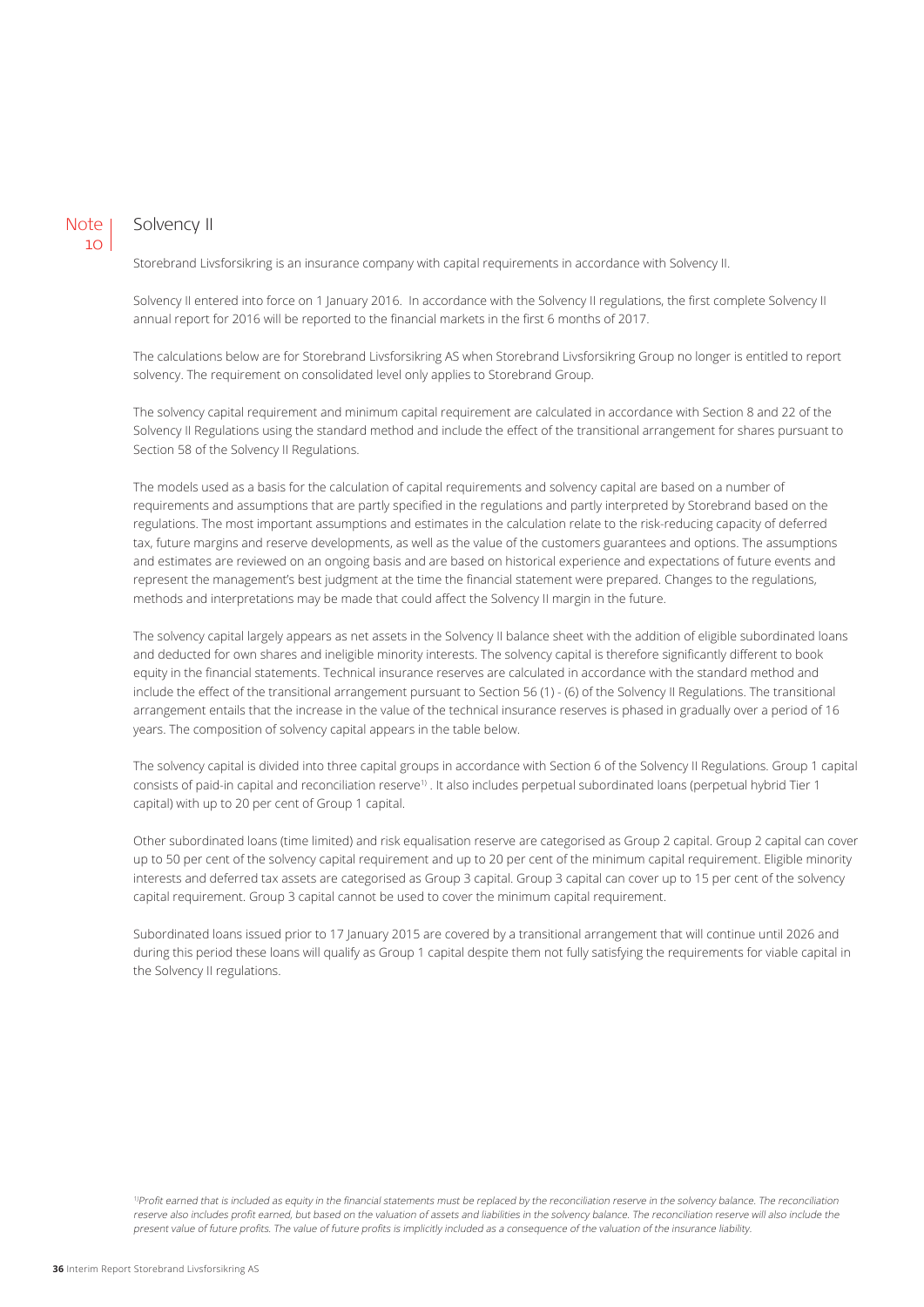#### **SOLVENCY CAPITAL**

|                                                       | 31.12.2016 |           |         |         |         |
|-------------------------------------------------------|------------|-----------|---------|---------|---------|
|                                                       |            | Group 1   | Group 1 |         |         |
| (NOK million)                                         | Total      | unlimited | limited | Group 2 | Group 3 |
| Share capital                                         | 3 5 4 0    | 3 5 4 0   |         |         |         |
| Share premium                                         | 9711       | 9711      |         |         |         |
| Reconciliation reserve                                | 18 373     | 18 373    |         |         |         |
| Including the effect of the transitional arrangement  | 3073       | 3073      |         |         |         |
| Subordinated loans                                    | 7198       |           | 2575    | 4623    |         |
| Risk equalisation reserve                             | 140        |           |         | 140     |         |
| <b>Total solvency capital</b>                         | 38 962     | 31 624    | 2575    | 4763    |         |
| Total solvency capital available to cover the minimum |            |           |         |         |         |
| capital requirement                                   | 35 5 29    | 31 624    | 2575    | 1 3 3 0 |         |

The capital requirement in Solvency II appears as the total of changes in solvency capital calculated under different types of stress, less diversification. The largest part of the capital requirement appears from financial market stress and particularly relates to changes in interest rates and falls in the equity markets, as well as increased credit spreads. There is also the insurance risk, for which the most important capital requirement comes from stress relating to the transfer of existing customers within defined contribution pensions. The solvency capital requirement appears in the table below.

### **SOLVENCY CAPITAL REQUIREMENT AND -MARGIN**

| (NOK million)                     | 31.12.2016 |
|-----------------------------------|------------|
| Market                            | 21791      |
| Counterparty                      | 423        |
| l ife                             | 5 1 8 0    |
| Health                            | 524        |
| Operational                       | 953        |
| Diversification                   | $-4012$    |
| Loss-absorbing tax effect         | $-5401$    |
| <b>Total solvency requirement</b> | 19 457     |
| Solvency margin                   | 200 %      |
| Minimum capital requirement       | 6651       |
| Minimum margin                    | 534 %      |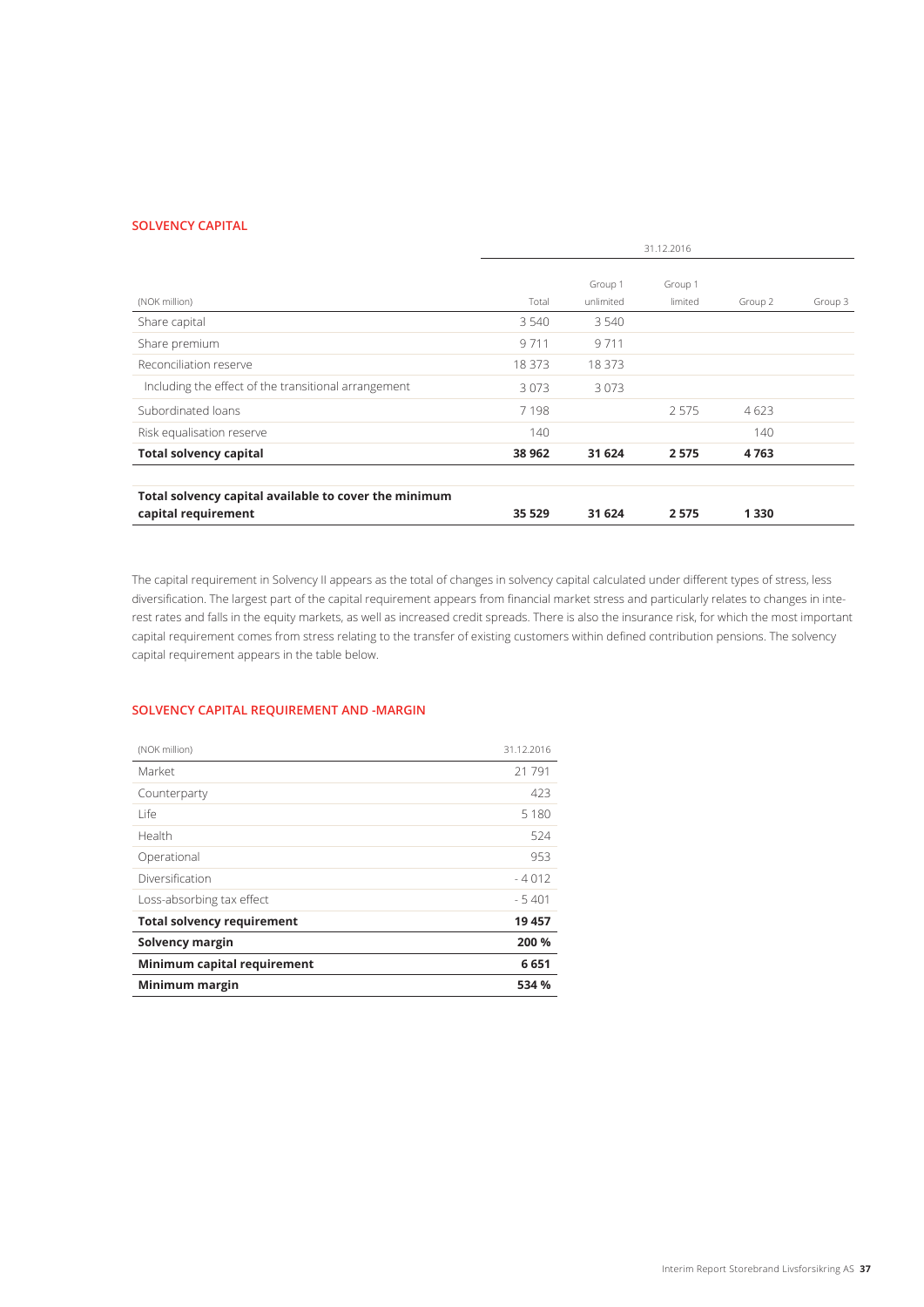#### Information about related parties **Note** 11

Storebrand conducts transactions with related parties as part of its normal business activities. These transactions take place on commercial terms. The terms for transactions with management and related parties are stipulated in notes 24 and 46 in the 2015 annual report.

Storebrand Livsforsikring has not carried out any material transactions other than normal business transactions with related parties at the close of the 4th quarter, other than Storebrand Livsforsikring AS having acquired mortgages from the sister company Storebrand Bank ASA. The mortgages were transferred on commercial terms. The portfolio of loans that have been transferred year to date totalled NOK 9.7 billion, of which NOK 2.9 billion in 4th quarter.

#### Dividends from subsidiaries Note 12

During the 1st quarter, Storebrand Livsforsikring AS received dividends from Storebrand Holding AB of SEK 2,080 million. The equity value of Storebrand Holding is correspondingly written down in the financial statements of Storebrand Livsforsikring AS. These items are presented on a net basis on the line for income from investments in subsidiaries. As of 4th quarter Storebrand Livsforsikring received NOK 129 million in dividends that are substantially related to BenCo, no change in 4th quarter. In the third quarter, impairment losses in Storebrand Livsforsikring on the share in BenCo by NOK 46 million.